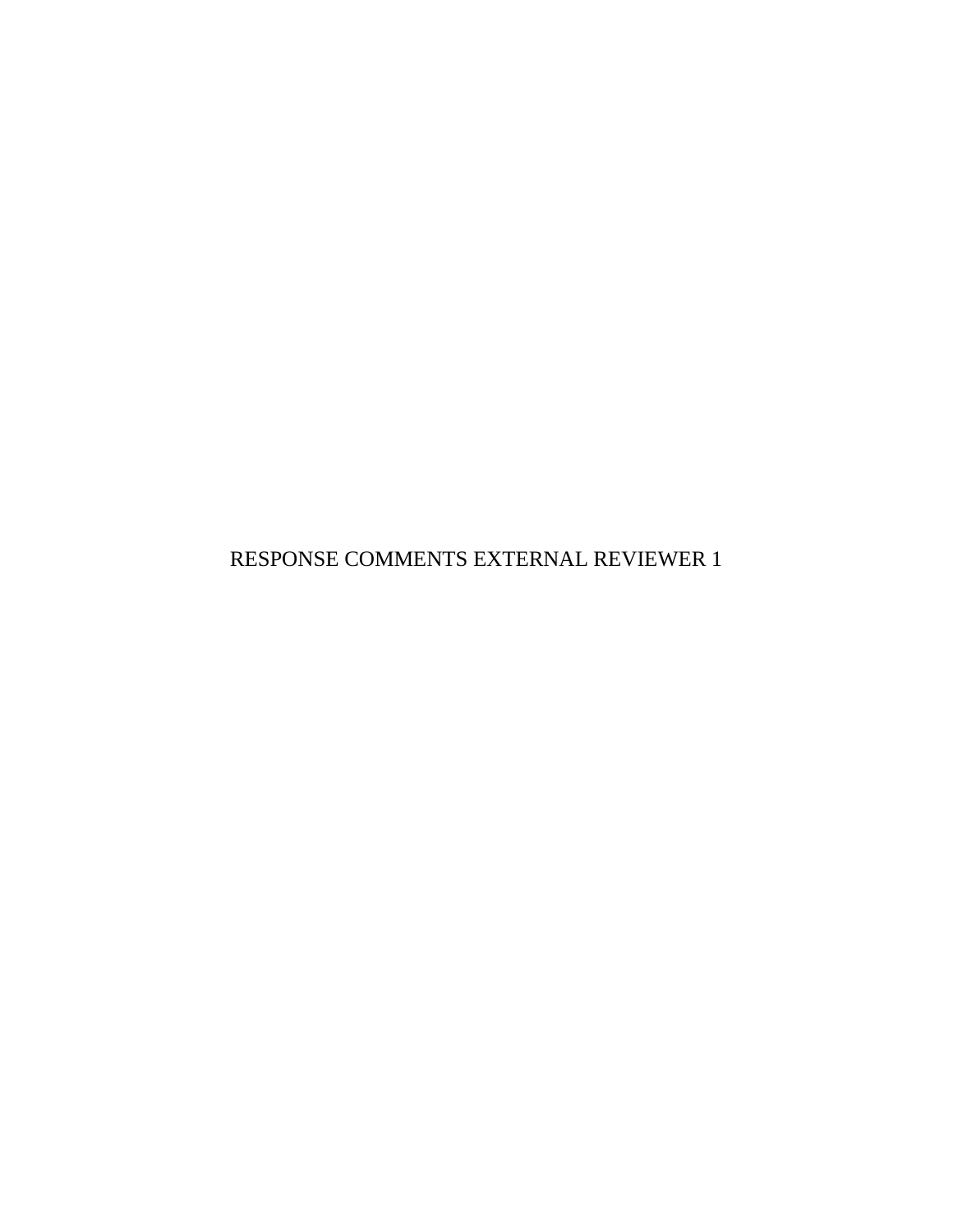Review of "of "Estimation of Total Red Snapper Abundance in Louisiana and Adjacent Federal Waters" by LGL Ecological Research Associates, Inc., 4103 South Texas Avenue, Suite 211, Bryan, TX 77802.

From: David L. Nieland 11833 Oak Haven Avenue Baton Rouge, LA 70810 To: Andrew Fischer Louisiana Department of Wildlife and Fisheries 2000 Quail Drive Baton Rouge, LA 70898

# Reviewer #1

# Comment:

Overall, this project report is a fine piece of work; I had worked with LGL personnel previously, so I was not surprised by its quality. However, I did not expect the breadth of the study (106 sampling sites border to border) and the number of sampling techniques employed (from traditional to state of the art). There were large expenditures of time both in gathering the data and in examining the data. Had I designed this study, I would have used the same methods.

### Response: We appreciate the Reviewers comment, especially given his long history of similar research in the Gulf of Mexico.

## Comment:

To complete my review, I will expand on a few of the many comments (some important, some not so much) contained in the hard copy of the report that I return to you. Many of my written comments will not be expanded upon, but you will get the gist. I will provide a page number directing you to the subject on which I have expanded commenting below.

#### Response: Each individual comment contained in the hard copy of our report has been addressed. These comments and our responses are attached at the end of this section.

## Comment:

Hydroacoustic Data Processing Methods, pages 12-18. My apologies, but this is largely out of the realm of my knowledge and experience. However, from the bit I do know, their methodologies seem to be scientifically sound. However, the Dr. James Cowan lab at LSU has been doing hydroacoustics in the offshore areas of the Louisiana Gulf for several years, but I can find mention only of Emily Reynolds' and Kirsten Simonsen's efforts. Much of the data processing methods (like noise removal) were developed by Dr. Kevin Boswell while here at LSU and subsequently; no mention of him either.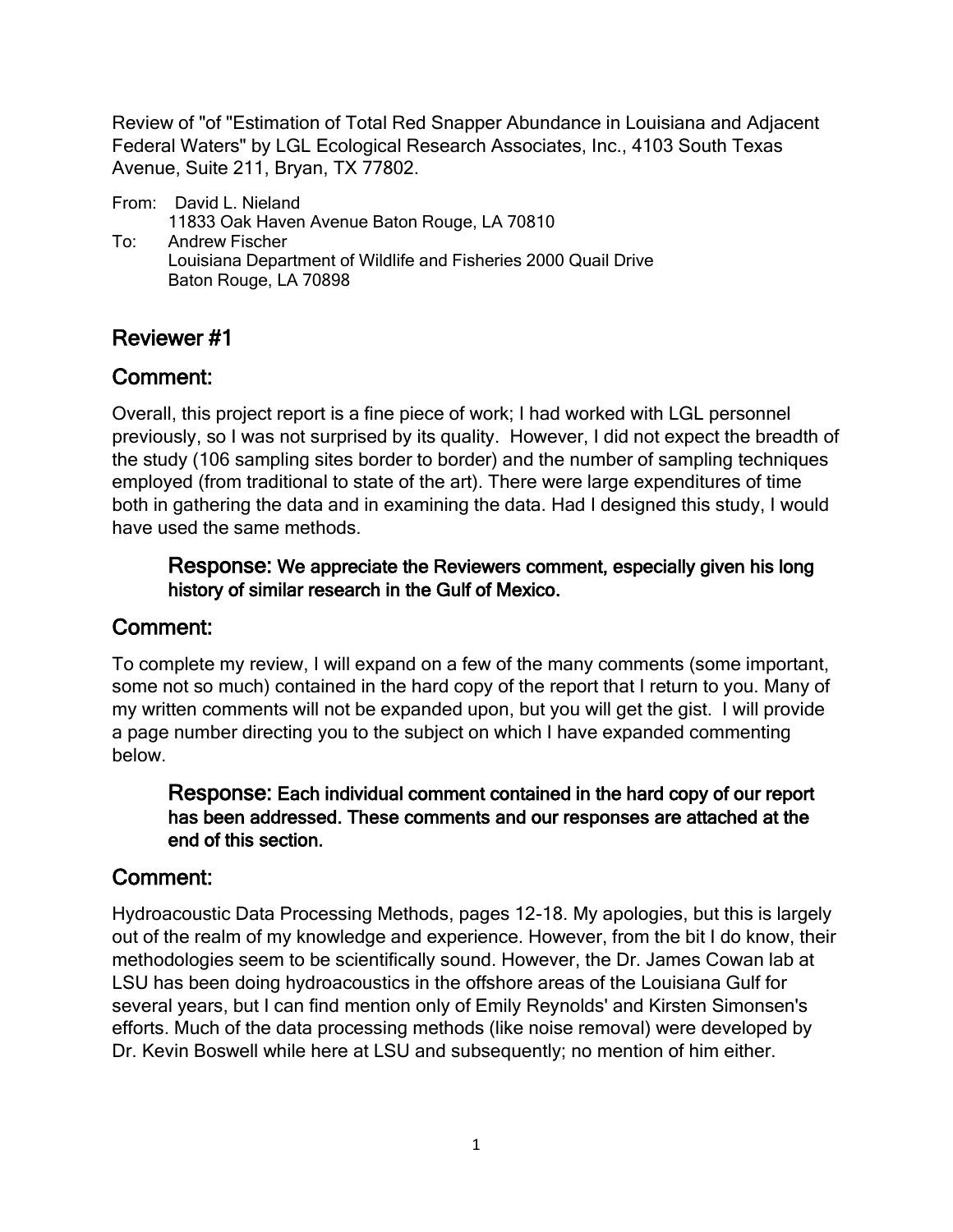Response: This is a fair comment and apologies for neglecting reference to these studies. Additional studies have now been referred to in the revised version of the document.

### Comment:

Camera Surveys, page 18: Were there any lights on any of the camera arrays, either stationary or towed? Were the camera arrays baited, as is common in such efforts? Were the camera arrays deployed both day and night?

### Response: Sampling occurred during daylight hours. Both camera arrays, stationary and towed, were not baited and without light systems.

## Comment:

Vein vs. Vane, page 19: This one is self-evident.

### Response: Noted.

## Comment:

Vertical Hook-and-Une Effort, pages 21-22: It has been my long experience that, depending on how one ties up (either bow or stem) to a standing rig and the length of the vessel, red snapper catches can vary quite a bit among bandit rig deployments. If nothing else, I would have had one bandit rig each with squid and menhaden at the stern and one of each farther forward.

Response: Vessel used at discrete sampling sites utilized a dynamic positioning trolling motor to hold position. Orientation of vessel to sampling sites was dictated by prevailing wind and wave directions. Bait and hook deployments shifted around and were not held static as depicted in Figure 12.

## Comment:

Statistical Analyses and Modeling, pages 26-31: I am a fish biologist and not a fisheries management person, so most of this section was once again largely beyond my ken.

#### Response: N/A. Appreciate the Reviewers candor on this issue.

## Comment:

Growth and Condition, pages 32-33: The authors should have forced their von Bertalanffy growth models through the origin by designating to= 0. The lack of small, young Red Snappers offshore means that your model will not be able to adequately describe early growth; this will affect other areas of the growth curve and your growth coefficients.

Response: Length at age was modeled with a three parameter Von Bertalanffy growth equation, where to was estimated. Two-parameter versions of this model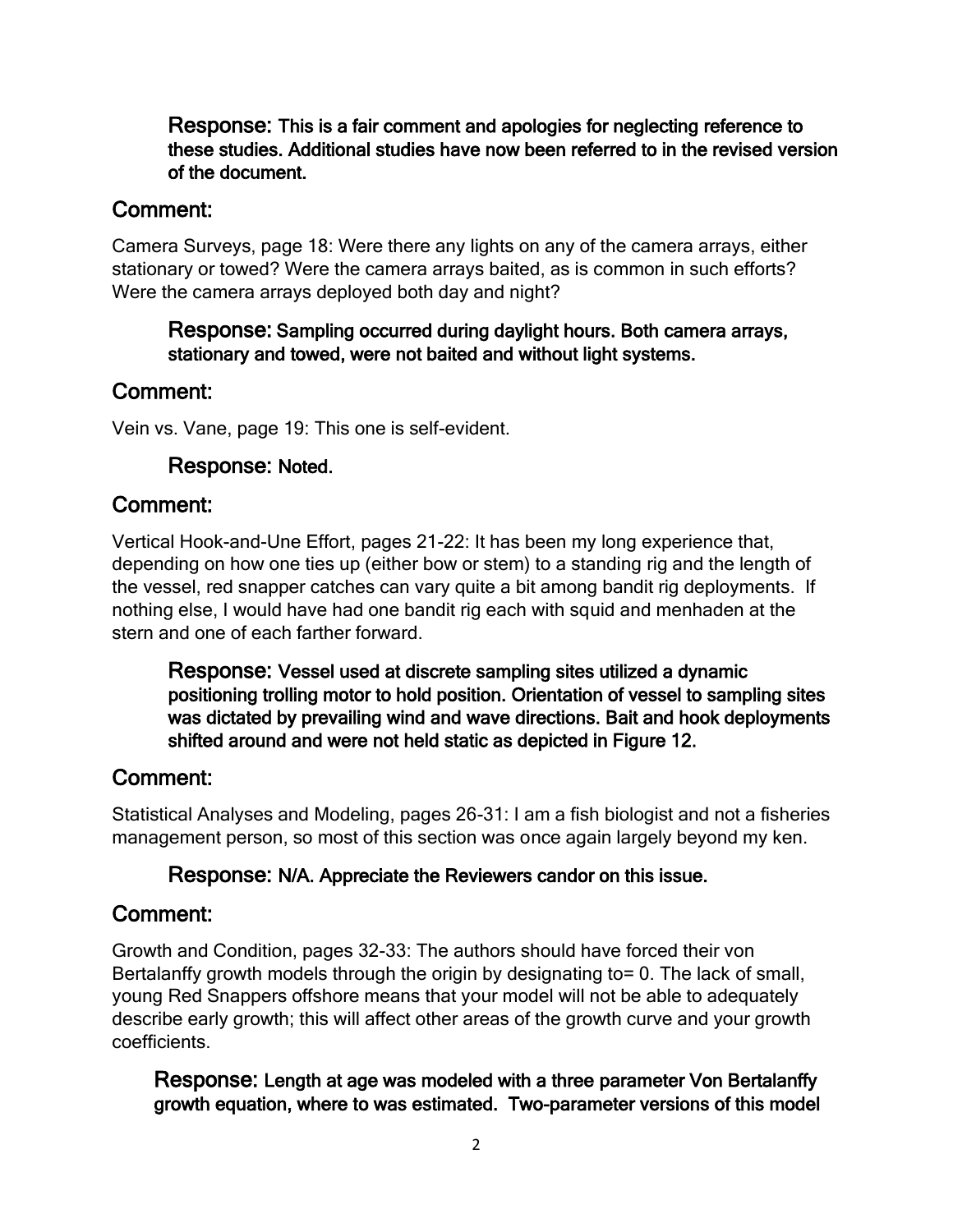(i.e., fixing to=0 and estimating only K and L∞) have been applied in the literature and justified with the argument that the age when length is zero (to) lies outside the range of observed data and therefore cannot be well defined. However, Knight (1968) as well as Schnute and Fournier (1980) warn of the misinterpretations that occur when these parameters are regarded as facts of nature rather than mathematical artifacts of a model. As the reviewer points out, to, K, and L∞ are highly correlated; thus, fixing one parameter constraints estimation of the others. Sebastian et al. (2013) demonstrated that fixing to actually increases the risk of biasing K while providing little reduction in variance. In short, biological interpretation of any single Von Bertalanffy parameter in isolation has always been nebulous; using all three to estimate the average length at a given age within the range of the data is still an accepted approach.

- Knight, W. (1968) Asymptotic growth: an example of nonsense disguised as mathematics. Journal of the Fisheries Research Board of Canada, 25, 1303– 1307.
- Schnute, J., and D. Fournier. 1980. A new approach to length-frequency analysis: Growth structure. Canadian Journal of Fisheries and Aquatic Sciences 37:1337–1351.
- Pardo, Sebastián & Cooper, Andrew & Dulvy, Nicholas. (2013). Avoiding fishy growth curves. Methods in Ecology and Evolution. 4. 353–360. 10.1111/2041- 210x.12020.

## Comment:

Discrete Habitats Natural Banks. page 37: Once again based on my extensive experience, Red Snapper populations on the shelf edge natural banks off Louisiana are quite variable both among banks based on depth and location and spottily distributed within a given bank based largely on preferred habitat. I believe the estimate of 39.556 Red Snappers on all the shelf edge banks, dependent on three surveys at three different banks, is a severe underestimate. The 157,151 estimate is more realistic. And I may as well get it off my chest right now: Calling 10-17-year-old Red Snappers "old" (as is done throughout) is just plain wrong! Where are the truly old (30-55 years) Red Snappers? I guess after being overfished for so many years, it will take some years, perhaps decades, until we see any authentic "old" Red Snappers once again.

Response: We agree with reviewer. Red Snapper in this study are only relatively old or middle aged in the context of their life history. Text modified as suggested. These numbers do seem low for natural banks; however, they were based on just the observed averages. Our modeled estimate for total Red Snapper on Natural Banks was 621,133 (Table 7) and is the value we recommend.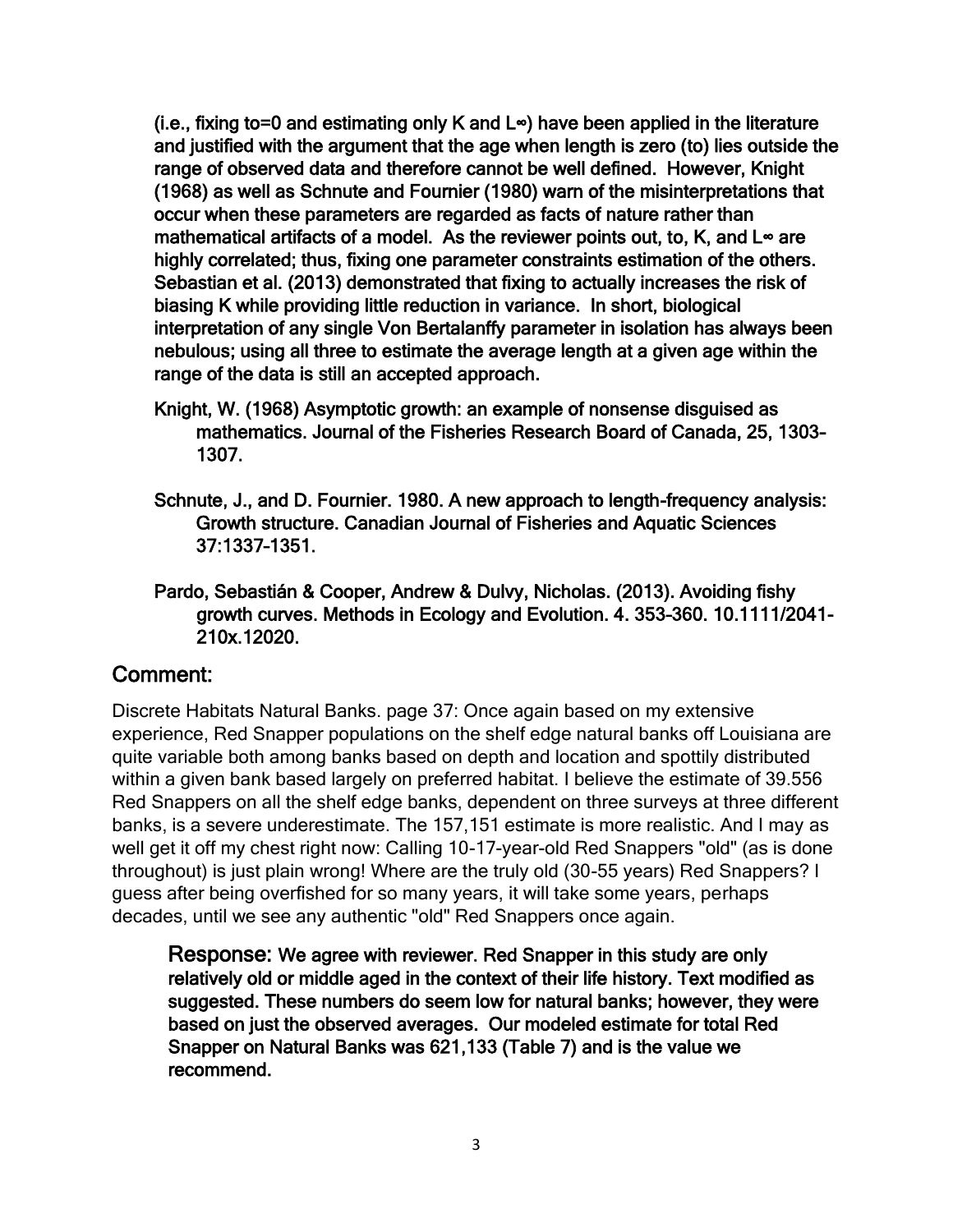### Yes, everything is relative, and the definition of an "old" Red Snapper is no exception.

# Comment:

Reefed Platforms. page 43: When platforms are decommissioned and removed, the explosives used in their demolition at the bottom knocks off all the biota growing on the legs, crossbeams, etc. Really, the rigs look very clean when they are craned up on to the barge that will haul them off and perhaps reefed. Until a reefed platform can grow back this diverse biota, the platform will remain marginal habitat for Red Snappers. Not surprising that there are fewer of them found at artificial reefs.

## Response: We agree with the reviewer. Makes sense.

# Comment:

Uncharacterized Bottom Habitat, pages 49-54: Even going back to the Great Snapper Count (GRSC), I have been uneasy with how free and fast some are playing with extrapolating a relatively few Red Snapper observations to the vast expanse of the UCB. However, in the early 2000s Chuck Wilson and I proposed that after a few years of residence, Red Snappers would emigrate away from platforms and other high-profile habitats to move to oil pipelines, depressions in mud/sandflats. natural banks, and such (see attached reprint).

Response: We agree that more uncharacterized bottom needs to be sampled. Nevertheless, the sampling afforded by this study produced an estimate of essentially "unfished" Red Snapper abundance that is within reason.

# Comment:

SUMMARY AND CONCLUSIONS, page 77: I am very much more comfortable With the LGL estimate of 6 million Red Snappers off the Louisiana coast than I am with the GRSC estimate of 26-28 million Red Snappers. However, both estimates are one shot efforts based on data collected over a very short time span. Then again, the GRSC had very little data from the waters off Louisiana; much of the results was based on extrapolating data from supposedly similar habitats in adjacent Texas waters. I suspect both estimates would converge somewhat were the sampling to continue in Louisiana waters over several more years. The GRSC was also, in my opinion, funded at the behest of politicians to generate, by any means possible, very much higher numbers of Red Snappers in the Gulf than those proposed by NOAA Fisheries. I suspect that part of the mission of the GRSC also was to undermine and embarrass NOAA Fisheries.

# Response: No response.

# Comment:

LIERATURE CITED: I get the feeling that the authors could have expanded their literature search to update some of their methods for analyzing their data. For instance,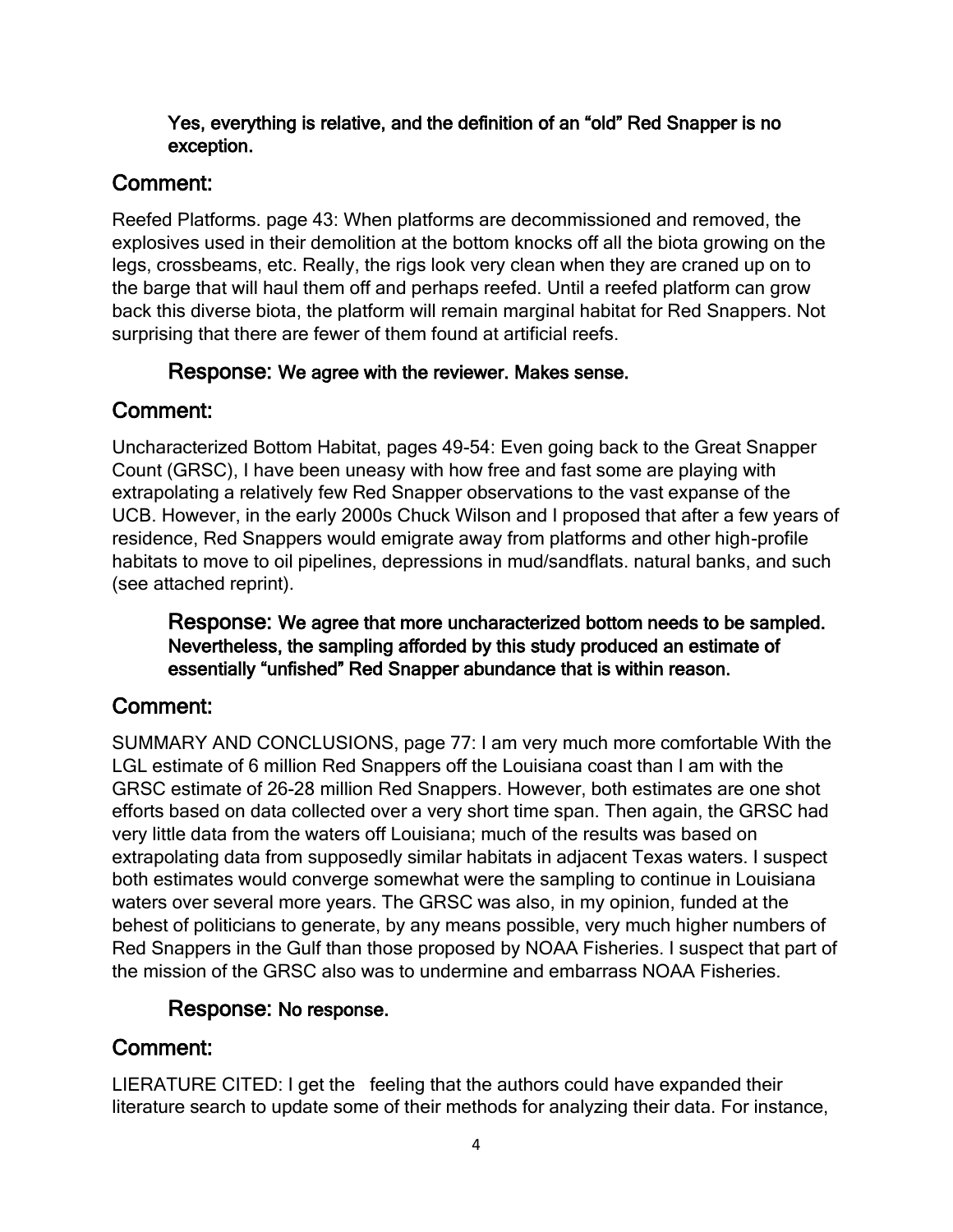they use the growth performance index  $(\varphi)$  to compare Red Snapper von Bertalanffy growth parameters among habits and among regions.

A more recent alternative would be to apply Akaike's Information Criterion https:/ / www.scribbr.com /stat istics/ akaike-in forrnation-criterion/. This is what I always used after it was suggested by a reviewer of one of my publications. There are also few recent hydroacoustic articles cited, especially those coming out of LSU. The three articles cited from Stanley and Wilson are of dubious merit.

Response: We agree that use of the growth performance index to compare growth parameters is antiquated and that AIC is a better approach. The growth index results have been removed from the report. However, a more robust statistical analysis comparing growth and condition will be performed at a later time. For now, visual inspection of differences in growth for various comparisons should suffice. We have amended/added respective graphs to facilitate these comparisons.

## Comment:

Again, LGL has provided a very, very good report on their activities relative to Purchase Order Number 20004617881 It certainly fills the Louisiana hole in the GRSC, as I am sure you intended it to do! Thank you for this opportunity to be of service to LDWF!

I remain at your service!

## Response: Much appreciated!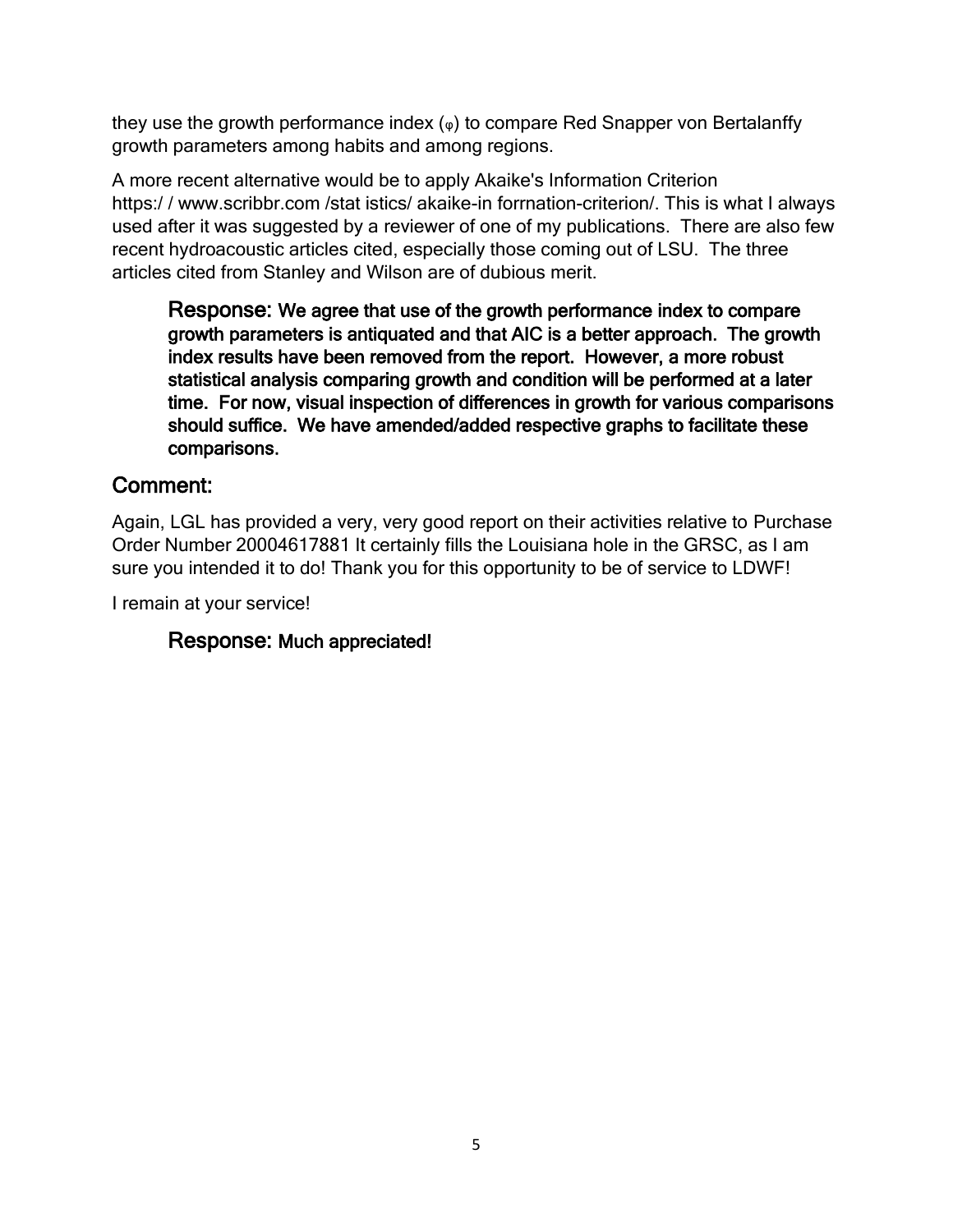RESPONSE COMMENTS IN TEXT EXTERNAL REVIEWER 1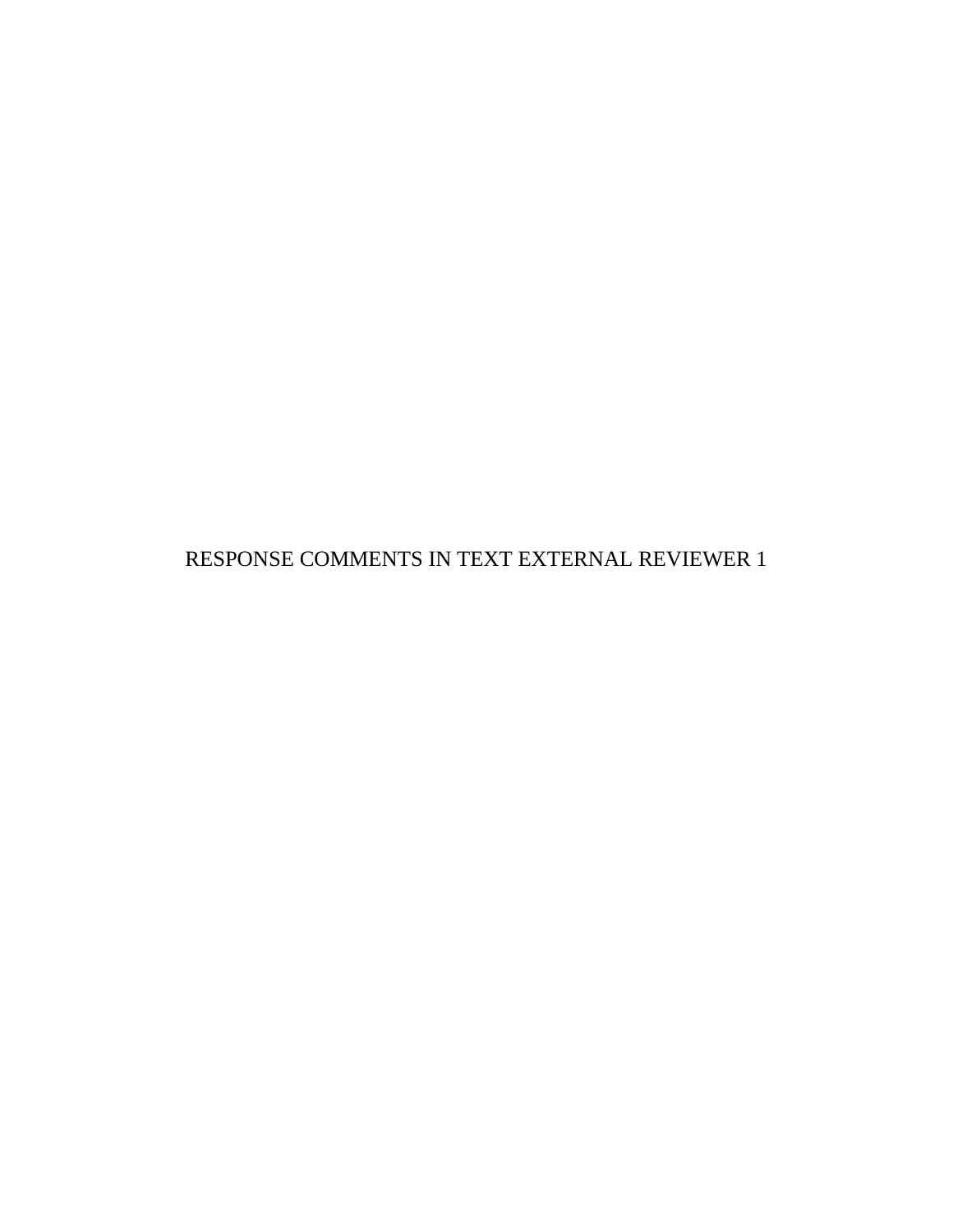Review of "Estimation of Total Red Snapper Abundance in Louisiana and Adjacent Federal Waters" by LGL Ecological Research Associates, Inc. 4103 S. Texas Avenue, Suite 211, Bryan, TX 77802.

- From: David L. Neiland 11833 Oak Haven Avenue Baton Rouge, LA 70810
- To: Andrew Fischer Louisiana Department of Wildlife and Fisheries 2000 Quail Drive Baton Rouge, LA 70898

# Subject: In text comments

## Comment:

Sampling Sites, page 10: 724 km<sup>2</sup>, 211 km<sup>2</sup> - Very Nice!

### Response: We appreciate the Reviewers comment.

## Comment:

Field Surveys and Sample Processing, page 10: Quite a change from Academia. We never did this.

## Response: Safety has become a big issue and priority.

## Comment:

Hydroacoustic Field Surveys and Initial Data Processing, page 11: Again, we never did this!

## Response: Calibration was critical to insure accurate counts.

## Comment:

Hydroacoustic Data Processing Methods, page 12: Very Good!

## Response: We appreciate the Reviewers comment.

## Comment:

Hydroacoustic Data Processing Methods, page 13: \*see below, this goes beyond my knowledge and experience, but I will do what I can.

## Response: We appreciate Reviewer 1's attempts to comment where possible.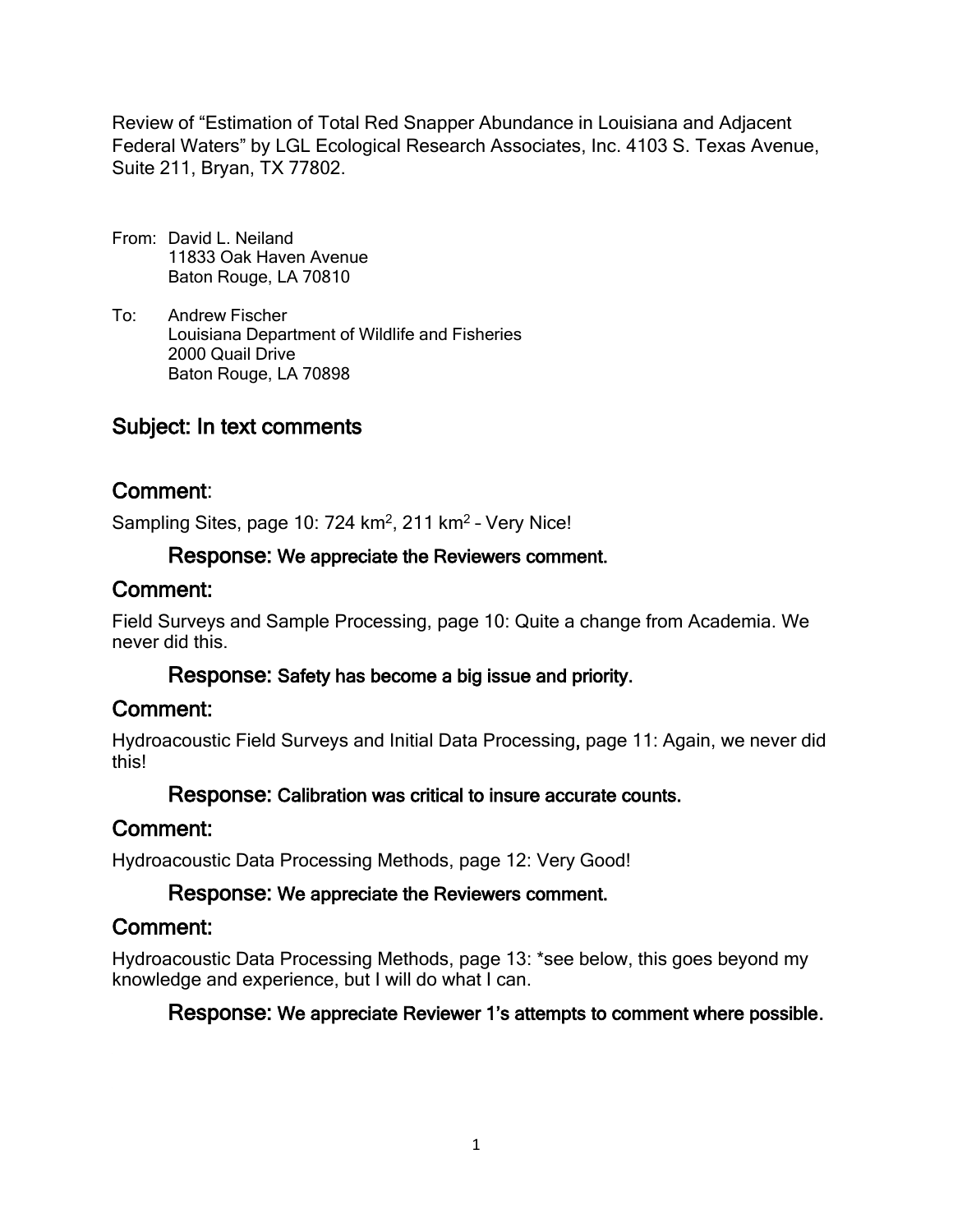Hydroacoustic Data Processing Methods, Calibration, page 13: Again, we never did this, Alas!

#### Response: The Alas! Comment reflects the reviewers appreciation for our calibration attempts.

## Comment:

Hydroacoustic Data Processing Methods, page 18: The preceding few pages were a very thorough explanation of the handling of the acoustic data, but only those who work closely with acoustics could understand it. However, that is not a bad thing! Also, LSU has been doing (continued below), for many years. Why are their efforts and methods not cited?

Response: It is true that this is a difficult process to understand; however the detail is required so that someone familiar with hydroacoustics can see exactly what we did and be able to understand and replicate settings and methods. We most closely followed the more recent and relevant methodology of Reynolds and Simonsen at LSU, but this is a fair point and more references have been added.

## Comment:

Camera Surveys, page 18: Any lights? Did they use bait with this device?

#### Response: No lights were mounted on the SRV system and it was not baited.

## Comment:

Camera Surveys, SRV Surveys, page 19: MaxN – MaxN is what is routinely used at LSU.

#### Response: We appreciate the Reviewers comment.

## Comment:

Camera Surveys, Towed Video Transects, page 19: Any lights? Vane!, Figure caption – Vane!

#### Response: Lights were not mounted on the Towed video sled. Modified text with proper Vane.

## Comment:

Hook and Line Surveys, page 22. Depending on how you tie up (bow vs. stern) and the length of the vessel, catches on bandit rigs can vary quite a bit.

Response: We appreciate the Reviewers comment. Vessel used at discrete sampling sites utilized a dynamic positioning trolling motor to hold position rather than tying up to standing platforms. Orientation (bow or stern) to structure was dependent upon prevailing wave and wind directions at a given site. Hook and bait stations depicted in figure 12 was not held static throughout sampling but rather they shifted around the vessel from site to site.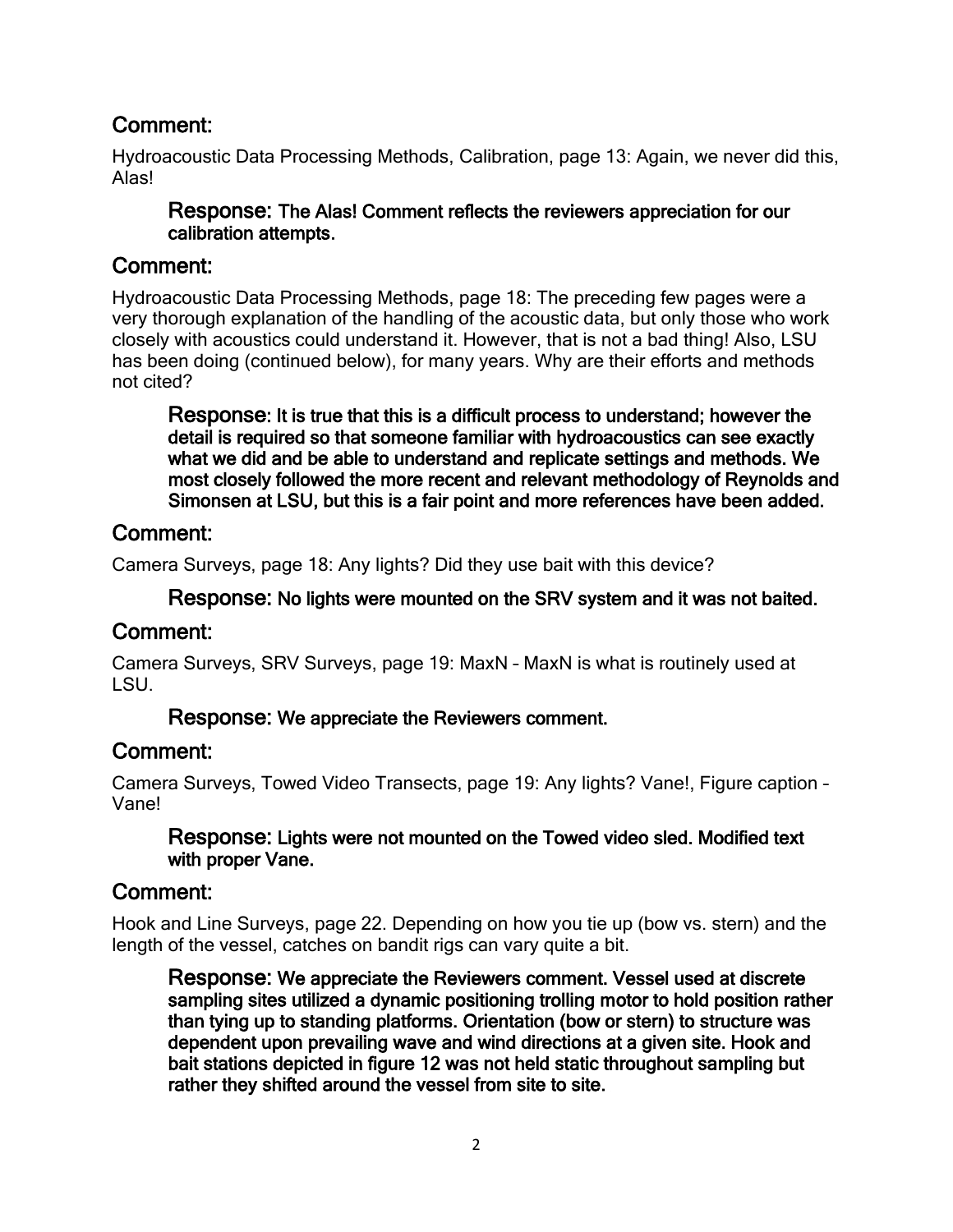Hook and Line Surveys, page 23. I have luckily avoided longline fishing my entire career!

## Response: No comment.

## Comment:

Mark/Recapture Studies, page 25. Looks a little dangerous!

## Response: We appreciate the Reviewers concern for crew safety.

## Comment:

Modeled Abundance of Red Snapper, page 29. Good to see they did this!

## Response: We appreciate the Reviewers comment.

## Comment:

Modeled Abundance of Red Snapper, page 29. This is against the law!! Or at least company regulations!

## Response: We agree but it occurs and required our consideration.

## Comment:

Mark/Recapture Population Estimates, page 32. Question about Gazed and Staley (1986).

#### Response: While this approach was developed in 1986, we believe it to be the best approach available today.

# Comment:

Growth and Condition, pages 32. Set  $t_0$  the zero! It is (impossible?) difficult to sample the smallest of red snappers while sampling offshore.

## Response: Addressed under General Comments above.

## Comment:

Growth and Condition, page 33. Why not force models through  $t_0$ ? I believe there are newer, better methods!

## Response: Addressed under General Comments above.

# Comment:

Results, page 33. Table 5: Would have been nice to have Table 5 species arranged by Family.

Response: We tend to agree but alphabetical listing helps those who are not fishing types to locate their species of concern or interest.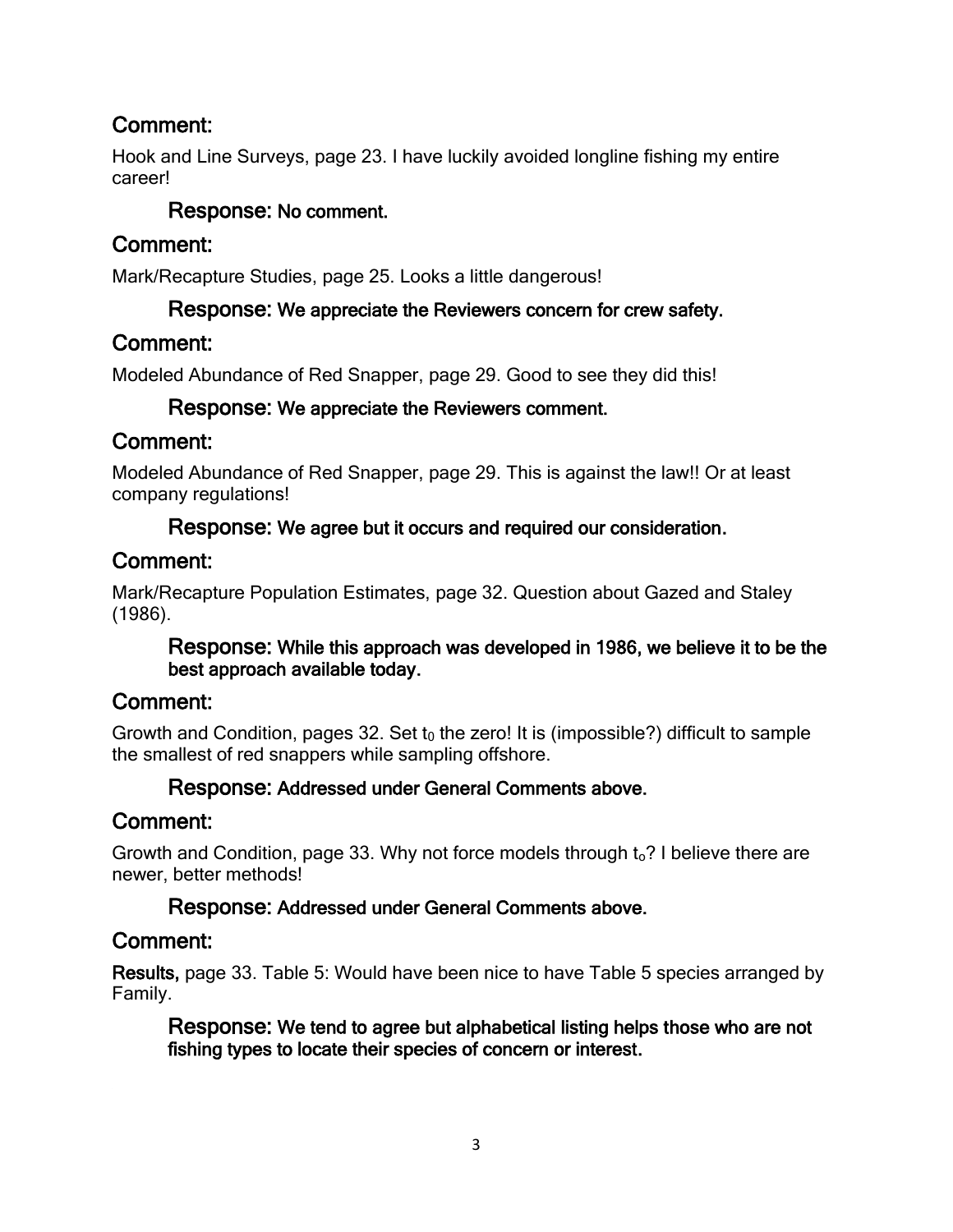Mean Site Abundance Results, page 36. 4,180,643 fish and older and larger fish are common?

#### Response: Text changed to "large fish were common but consisted mainly of middle-aged fish.

## Comment:

Mean Site Abundance Results, Natural Banks, page 37. All to low, except overall mean density estimate of 157,151 Red Snapper.

#### Response: We appreciate the Reviewers comment. We believe that by stratifying natural banks and using the associated density estimates more accurately described distributions among the banks.

## Comment:

Mean Site Abundance Results, Natural Banks, page 37. These are not old fish!

#### Response: We agree with the Reviewer. Red Snapper in this study were only relatively old or middle aged in the context of their life history. Text modified below as suggested.

## RESULTS

All sites were successfully sampled as planned (Appendix 4) and analysis of all hydroacoustic, SRV, TV, age and mark/recapture samples was completed by the end of April 2021 (Appendix 5). Length and age distribution summaries for Red Snapper are provided in Appendices 6 and 7, respectively. Older Red Snapper, ages 10 – 25 years, encountered only middle-aged given a longevity (50+ years) documented by Wilson and Neiland (2001).

# Comment:

Figure 18. page 40. Where are the old fish?

## Response: We did not encounter "old" fish at natural banks.

## Comment:

Figure 19. page 41. Ditto!

## Response: We did not encounter "old" fish at natural banks.

## Comment:

Mean Site Abundance Results, Reefed Platforms, page 43. Reefed platforms are a marginal habitat, at least until they mature a bit longer.

## Response: We appreciate the Reviewers comment and agree.

## Comment:

Mean Site Abundance Results, Pipeline Crossings, page 44. Old Fish?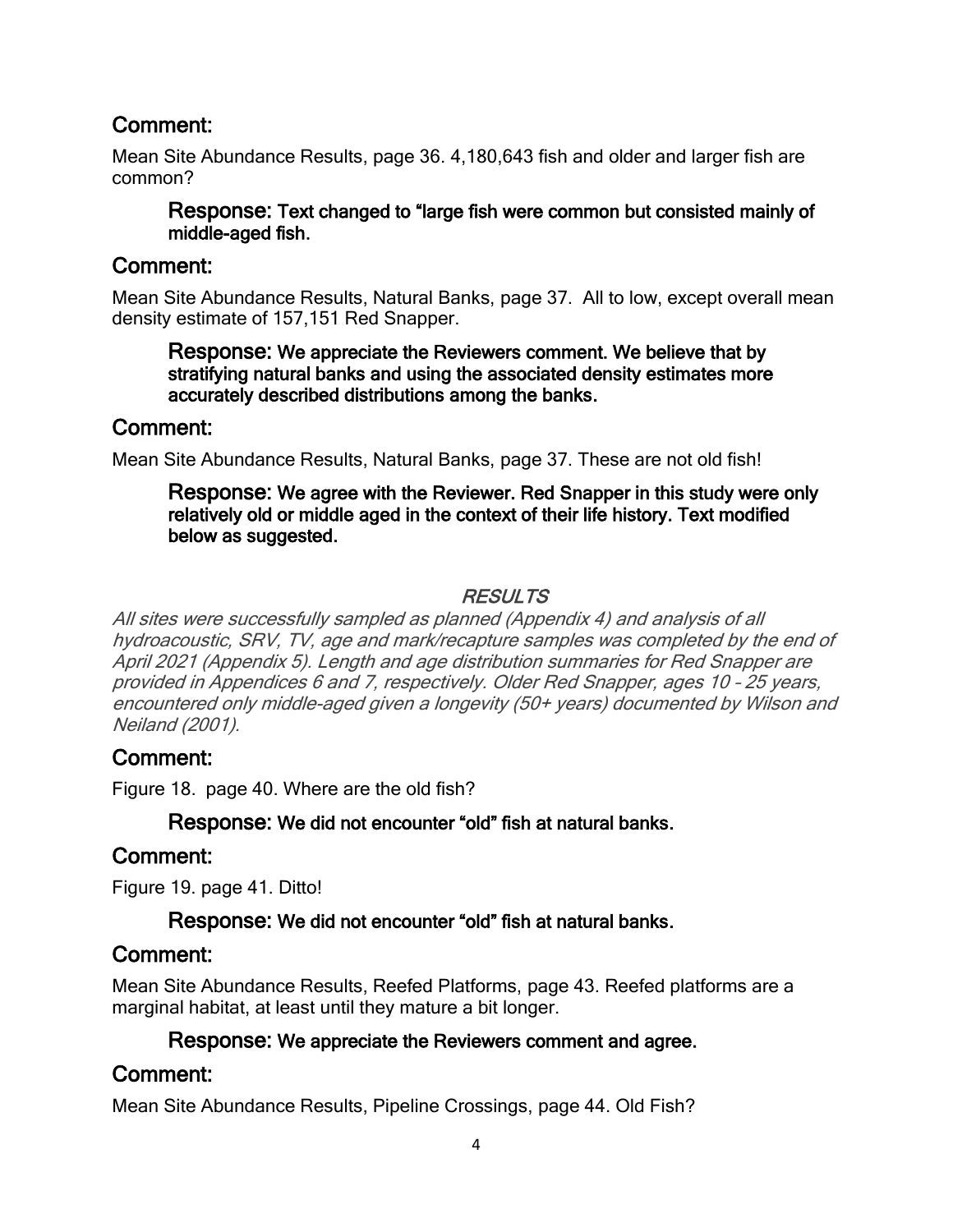## Response: Not encountered.

## Comment:

Figure 26. page 48. Old fish?

### Response: Not encountered.

## Comment:

Mean Site Abundance Results, Uncharacterized Bottom Habitat, page 50. Older, yes, but no where near the potential life span.

#### Response: We appreciate the Reviewers comment. See previous response. We agree.

## Comment:

Figure 31. page 54. Where are the 20-50 years olds.

#### Response: Not encountered. The reviewer is making a good observation that rebuilding is far from being complete.

## Comment:

Age, Growth and Condition, page 61. Use metric system!

#### Response: We appreciate the Reviewers comment. As the fishery is managed based on "pounds", we thought our analyses might also be based on pounds.

## Comment:

Figures 37-41. page 62-66. Force through zero! Ditto. Nothing new here!

#### Response: Addressed above under General Comments.

## Comment:

Overall Abundance, Natural Banks, page 71. Variability among banks!

## Response: Yes.

## Comment:

Overall Abundance, Artificial Reefs, page 72. Whose numbers do you believe?

#### Response: We believe our counts of structures and associated estimates of Red Snapper are more accurate.

## Comment:

Summary and Conclusions, page 77. Offshore oil and gas platforms are the most heavily fished habitat in our study area.

#### Response: We appreciate the Reviewers comment. Text changed as suggested.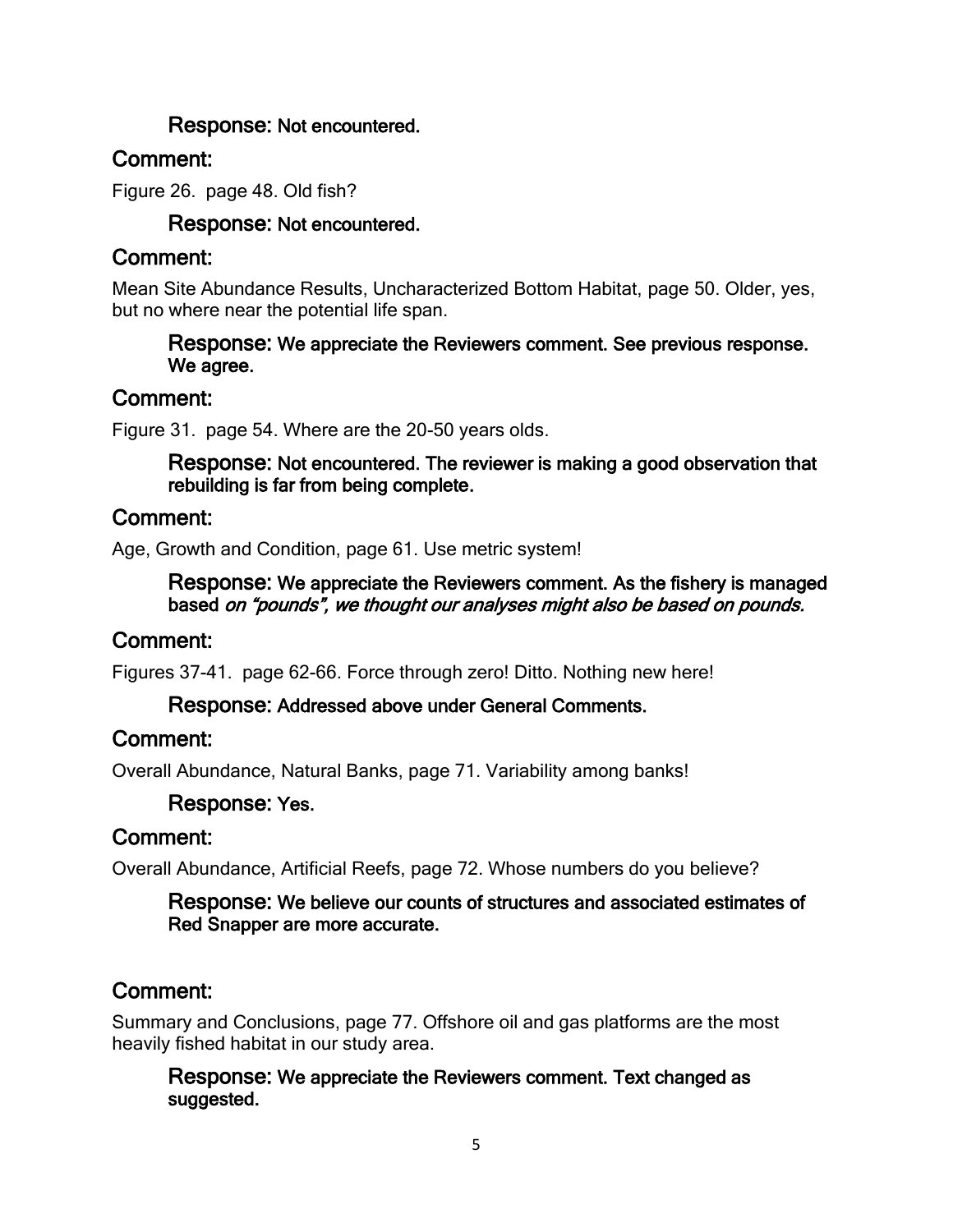Literature Cited, page 82-83. Stanley and Wilson, 1996,1997 and 2000. Most of the numbers in these two articles are bogus!

Response: Apologies, we were not aware that this was the case. However, since the use of these more classic references is not to examine or compare resultant numbers, but rather to note the historic use of hydroacoustics around platforms and to gauge a drop-off point around platforms of relative fish density only (within 100m distance, as used in the current project), we believe our reference to these studies is appropriate. We have also added an additional study on red snapper hydroacoustics with a similar density drop-off point to corroborate (Szedlmayer et al. 2019).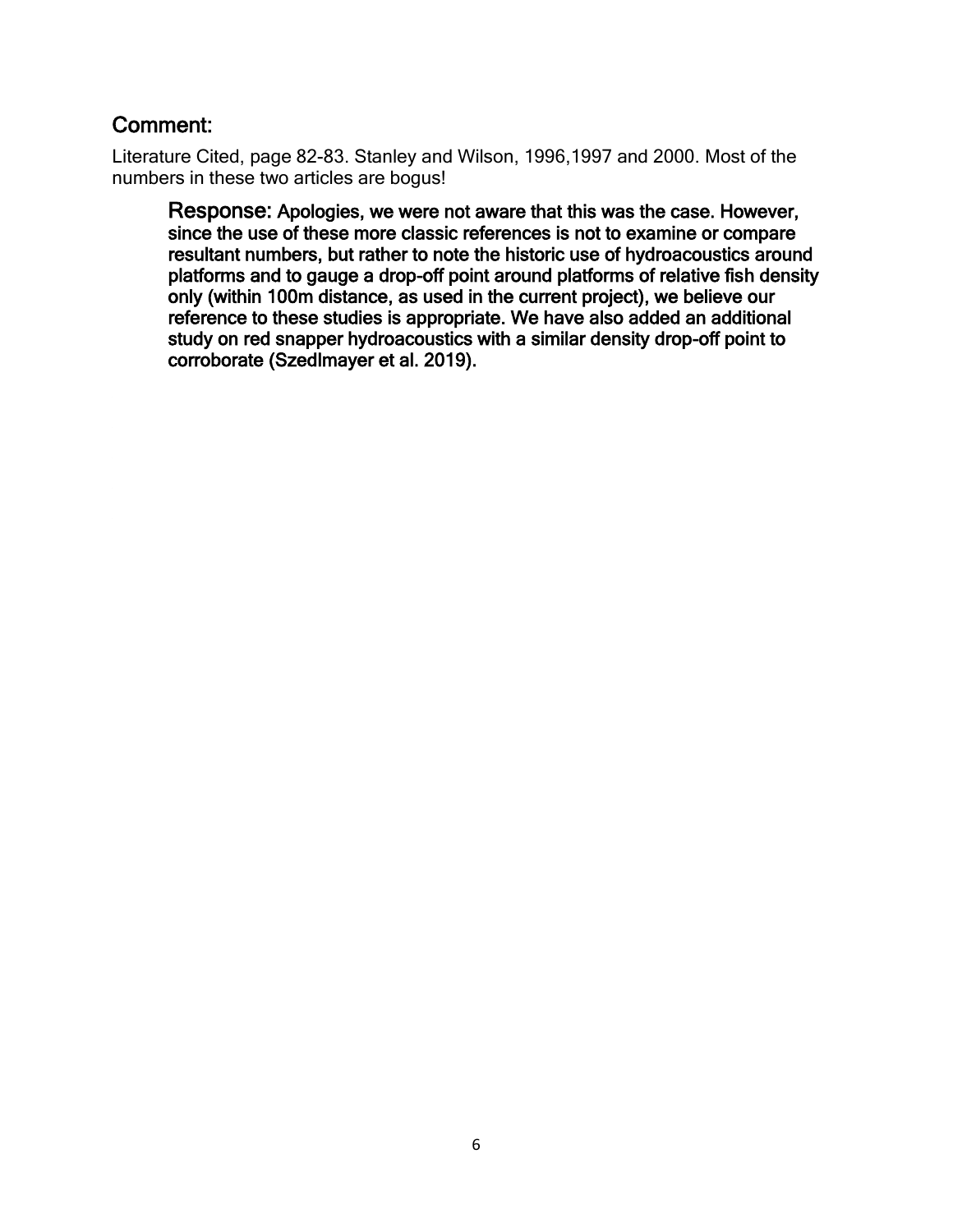RESPONSE COMMENTS EXTERNAL REVIEWER 2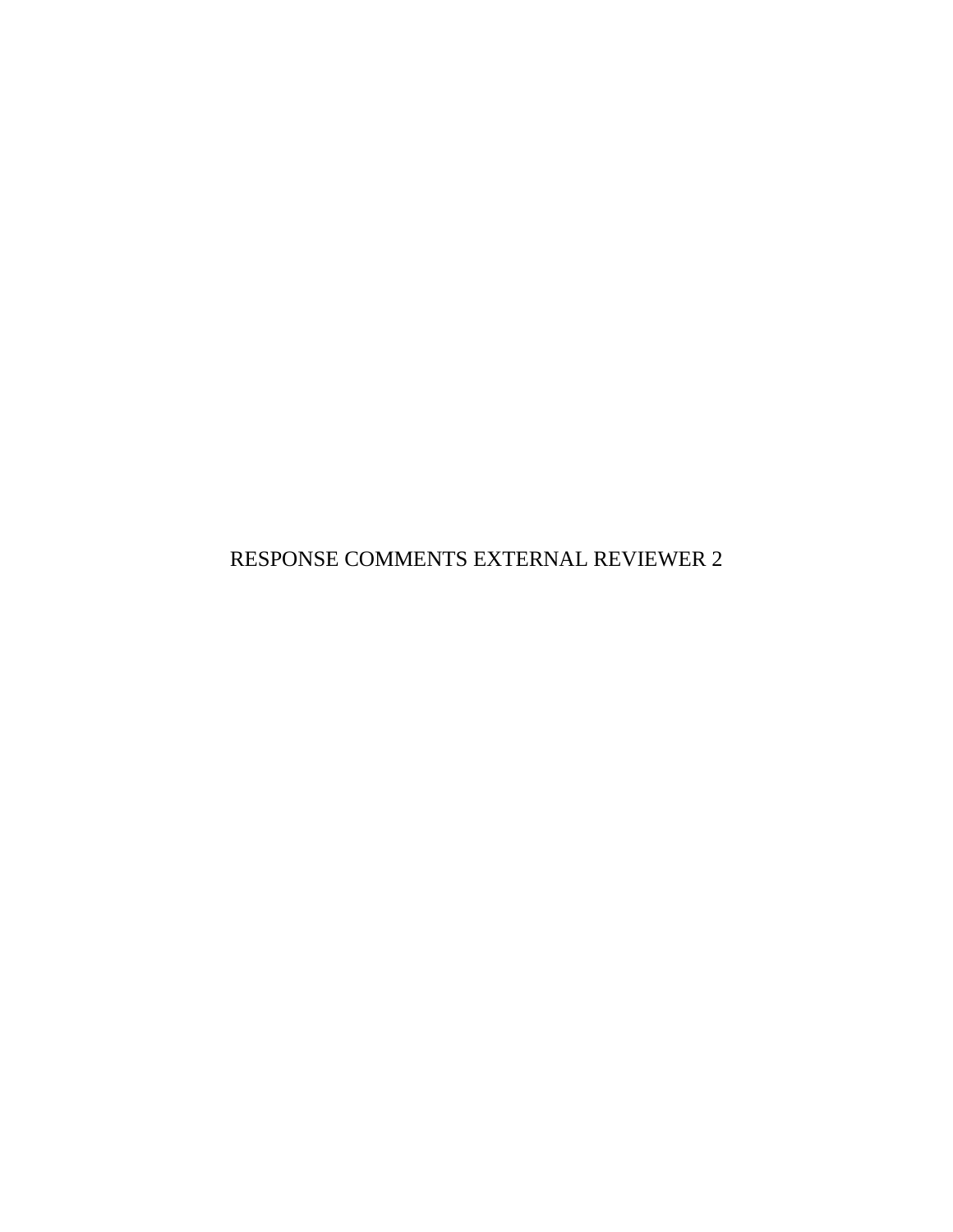### Reviewer #2

# An August 2021 Technical Review of:

Estimation of Total Red Snapper Abundance in Louisiana and Adjacent Federal Waters Draft Final Report Prepared for the Louisiana Department of Wildlife and Fisheries (LDWF Purchase Order No. 2000461788) by LGL Ecological Research Associates, Inc.

June 2021

## Comment:

#### Scope of Review and Terms of Reference

This document constitutes a technical review of the Draft Final Report: *Estimation of* Total Red Snapper Abundance in Louisiana and Adjacent Federal Waters by LGL Ecological Research Associates, Inc. June 2021 (hereafter referred to as LGL 2021). LDWF asked for this technical review in order to more fully evaluate the strengths and weaknesses of the scientific data and estimates of red snapper abundance in support of management policies for this important species.

LGL 2021 noted that the objectives of their contract were to: 1) determine species composition at 106 sampling sites at predetermined locations in the Gulf of Mexico and offshore Louisiana per approved sampling methodology; 2) conduct hydroacoustic, Submersible Rotating Video (SRV), and composition sampling for finfish at the 106 sampling sites; 3) conduct water column surveys at the 106 sites and 4) conduct a mark/recapture study at a subset of six sites (1 platform and 1 artificial reef site in each of three regions). The study was required to be compatible with Stunz et al. 2021 (Stunz, G.W., W.F. Patterson III, S.P. Powers, J.H. Cowan Jr., J.R. Rooker, R.A. Aherns, K. Boswell, L. Carleton, M. Catalano, J.M. Dryon, J. Hoenig, R. Leaf, V. Lecours, S. Murawski, D. Portnoy, E. Saillant, L.S. Stokes, and R.J.D. Wells. 2021. Estimating the absolute abundance of age-2+ red snapper (Lutjanus campechanus) in the U.S. Gulf of Mexico. Mississippi-Alabama Sea Grant Consortium, NOAA Sea Grant. 303 pages). As noted in Stuntz et al. unforeseen circumstances curtailed the plan for sampling in Louisiana by their study. Therefore, they developed an ad hoc estimate based largely on sampling results in waters adjacent to Louisiana in Texas. However, it was determined that sampling directly in Louisiana waters was needed. Thus, the LDWF contract was let to LGL to sample 106 sites during 2020 and provide estimates of La red snapper abundance based on those samples.

It is important to note that the scope of this report is to review the LGL results for Louisiana and *not* to review the results of Stunz et al. The Stunz et al methodologies at both the sampling and overall estimation levels differed (by design) in Texas, AL/MS and Florida from those in LA. While LGL 2021 makes a number of comparisons of their results and methodologies with the Stunz report, the technical review herein focuses on the LGL results using their methodologies. However, since the Louisiana estimates in LGL are based solely on sampling in Louisiana and adjacent Federal waters, whereas Stunz et al. used extrapolated samples from outside that area, this provides some *prima* fascia support for using the LGL results in support of management.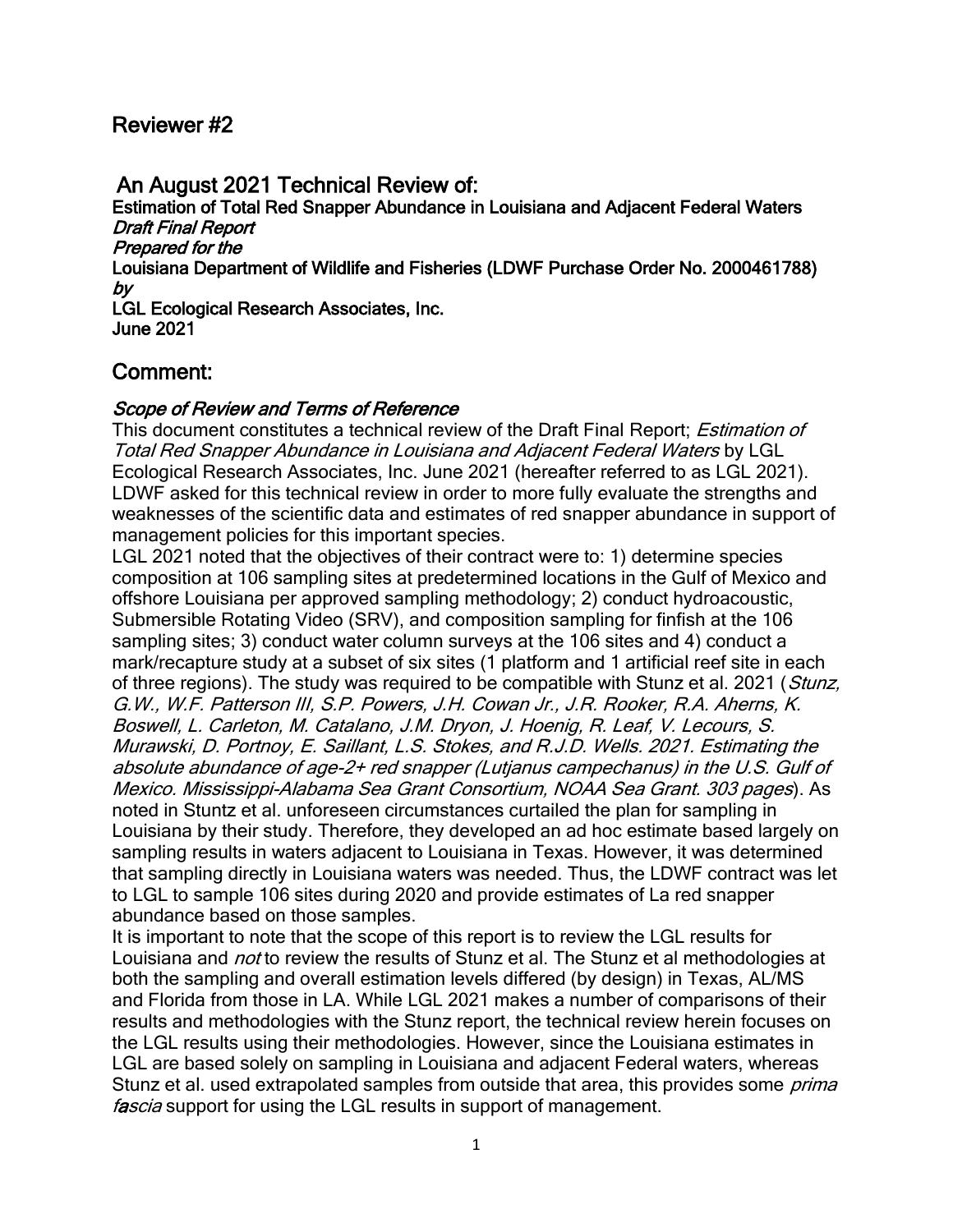### Response: We agree with all these scope statements, especially the conclusion of this paragraph.

# Comment:

Also, it should be noted that LGL 2021 indicated that they were supplied with the locations of the 106 sampling sites. The implication is that these sites were selected based on a stratified random design and provided to LGL and then LGL sampled those sites and analyzed the results based on that premise. While it does not appear to be within LGL's remit to justify the specific selection of the 106 sites, estimation methods that were used or might be used in the future are contingent upon this premise. So, at some point there should some discussion of that selection by the suppliers of the site locations.

#### Response: Additional text added on page 1 of the report and the RFP is now attached as Appendix 9. The RFP provides more detail on site selections.

## Comment:

This technical review will be addressed in three sections. The first section addresses the sampling methodologies associated with acoustic and video sampling to obtain fish density and red snapper proportions, respectively, and the mark/recapture studies. The second section examines the actual estimation of red snapper abundance, how the site samples were expanded to larger strata and comparisons to mark/recapture results. And, the third section is for conclusions and recommendations; in particular whether the LGL estimates of red snapper are useful for integrating into future assessments and management decisions.

Response: We appreciate this review organization scheme.

# Comment:

## Field Sampling for Fish Density and Proportion Red Snapper

The red snapper sampling frame was defined in terms of region (east, west, central), depth zone (shallow, mid, deep and shelf) and then habitat type (uncharacterized bottom (UCB), natural banks and artificial reefs (including artificial reefs, platforms, and pipeline crossings). Of the 106 total sampling sites, 37 were located in the West Region, 33 were in the Central Region and 36 were in the East Region. Of these, 55 were discrete reef sites whereas 51 were UCB sites (of which 39 sites were uniquely sampled and the other 12 sites were paired with pipeline samples. Total area by habitat type was estimated as: natural banks 724 km2, UCB 49,003 km2 whereas there was a count of 1777 artificial sites known. Final estimates of red snapper abundance were made for the aggregate habitat types and not for finer strata (see Estimation section). Tables 1-3 in LGL 2021 are particularly helpful in understanding the relative sampling that has been applied.

## Response: This is an accurate characterization.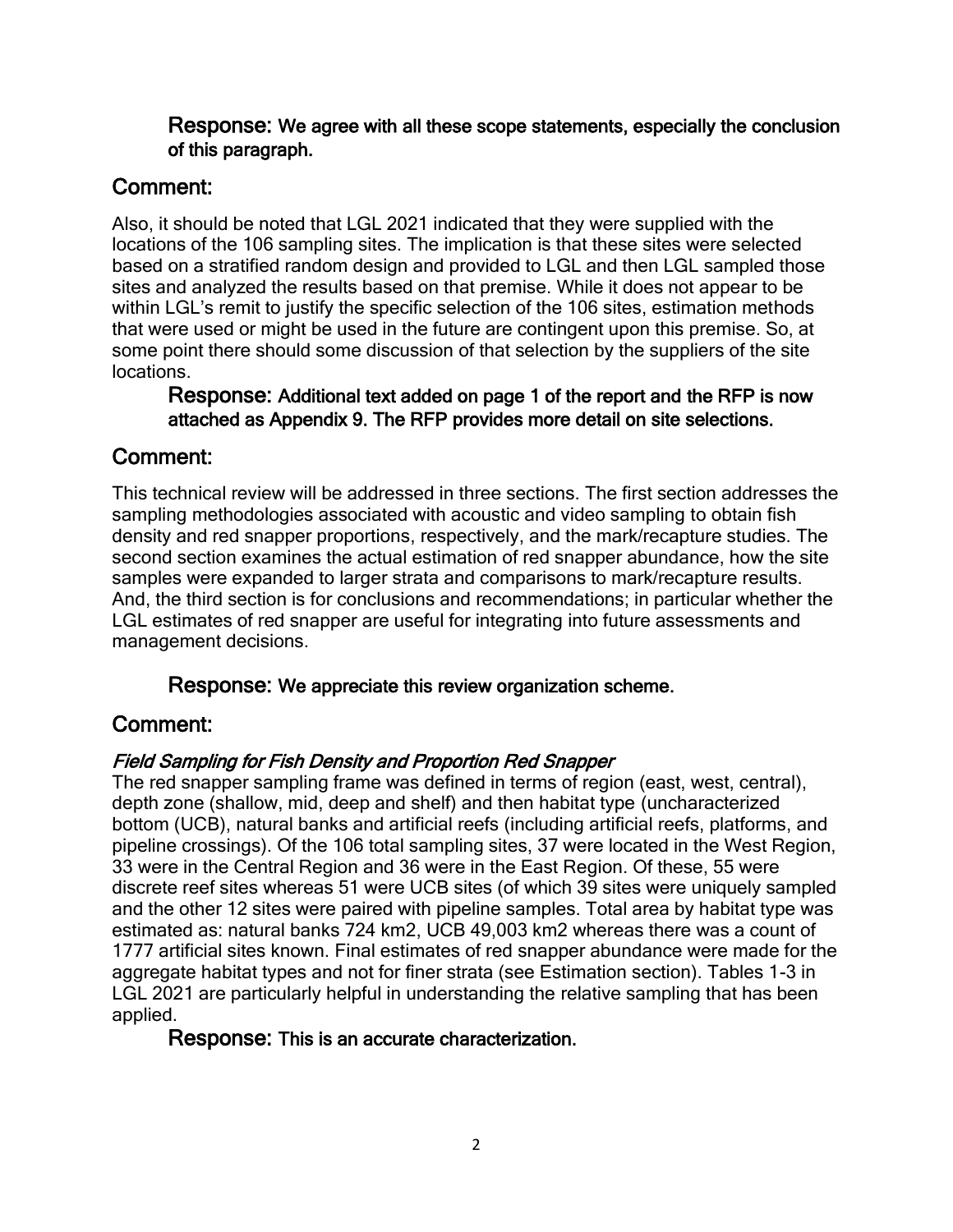Note that this reviewer does not have technical expertise in the physics of acoustic signals and the optics of underwater visual camera systems, therefore the criteria being examined are: is the methodology documented in the report? Is it consistent with standard practices employed by others in the field? And are possible biases noted? In the case of the hydroacoustic sampling, these criteria appear to be fulfilled (see LGL 2021 discussion on pages 12-17.

## Comment:

However, from a statistical standpoint I note that there are instances where variance issues are "glossed over". For example, I am unclear (this may be due to my lack of expertise) about the conversion of signal strength to a number of swim-bladdered fish. LGL 2021 used in situ Target Strength. The methods to determine TS/swim-bladdered fish that were used are not clear. More importantly, is this a source of variance that is measurable and can be integrated into the density estimation? Is it likely to be important? I suspect that these sorts of issues will not impact the point estimate very much but could affect variance estimates.

Response: Similar to the Stunz et al. paper, in-situ Target Strength (TS) was indeed used. The methods to determine the in-situ TS of swimbladdered fish involve specified detection parameters within Echoview and a number of analysis steps including the decibel differencing process as described in Hydroacoustic Data Processing Methods section (pages 12-17). The decibel differencing technique assists in the in-situ TS process by essentially helping to filter out acoustic data resultant from non-swimbladdered fish and other particulate matter such as plankton, thereby reducing confounding signals. Stunz et al. also employed this technique in their Florida data but did not in their Texas data, which used only a single frequency echosounder.

In terms of the variance, as the data processing uses in-situ TS, a TS value for single echoes is measured after filtering and thresholding the raw data and is used directly in the subsequent density calculations (i.e. echo integration). This differs from when ex-situ TS (in the form of established TS-length equations) is used, in which variance in density can be calculated by applying different sizes of fish, therefore resulting in differing TS estimates. With the in-situ scenario, in theory a change in threshold values and filtering could result in differences in the estimated density and final numbers. The difficulty, however, is that all thresholds and settings are on a sliding scale and are employed at most of the different operators visible in Figure 8. The process of discerning variances due to such changes would therefore become almost infinite, changing each parameter within each operator to determine successive cumulative results. In practice much of the thresholding and filtering is done by subjective scrutinization of the processed echograms by an experienced user and is an iterative process, making changes until signals from obvious non-fish particles are removed while obvious fish remain. Final threshold values are also based on and compared to methods in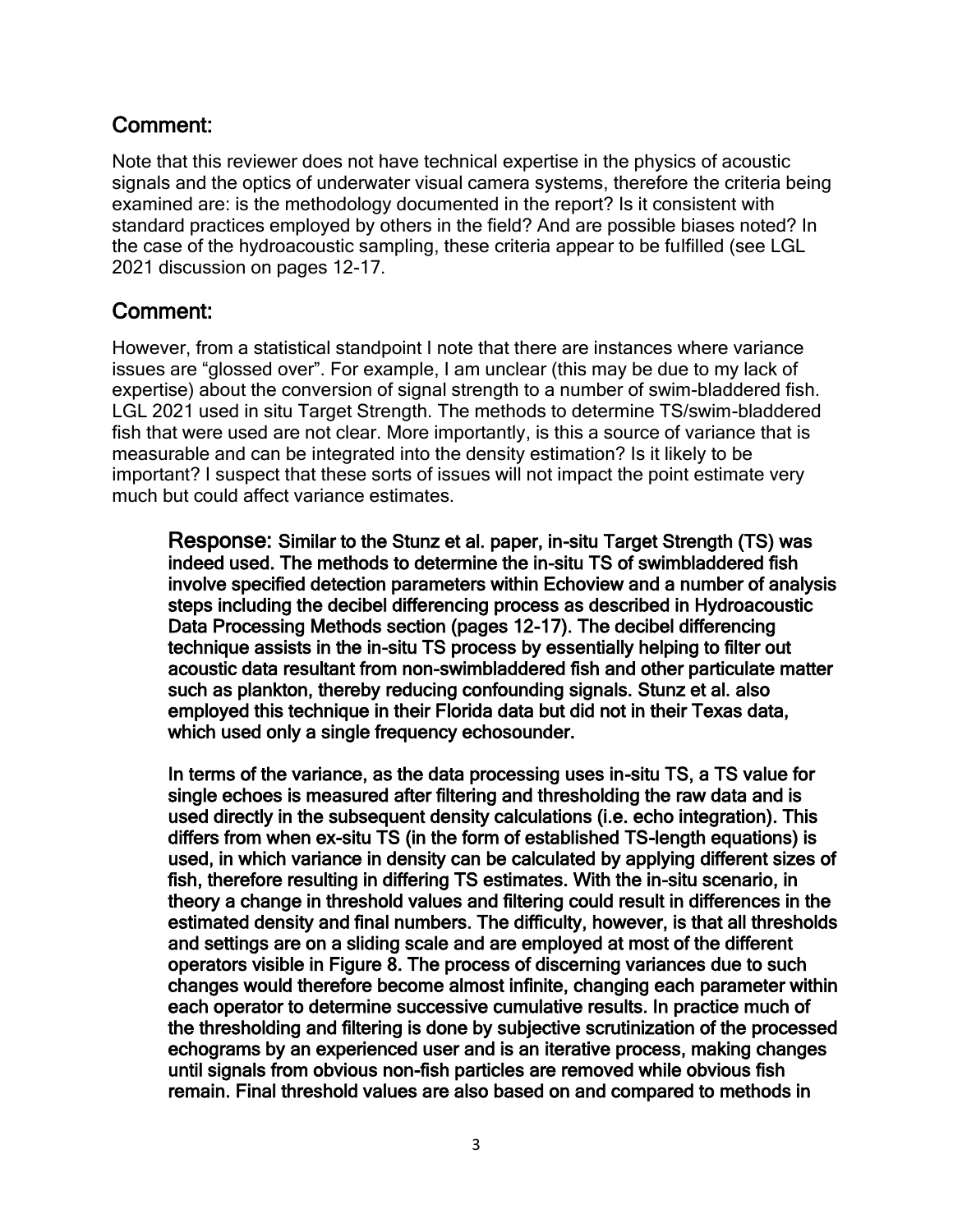previous studies. This process does preclude calculation of variances within the raw data, which is standardly not reported. Variance estimates may be calculated from subsequent steps in data analysis.

## Comment:

Also, the overall goal of the study is to estimate age 2+ red snapper or red snapper approximately greater than 300 mm. I did not see any discussion of the filtering of fish TS relative to size. Again, it may be to my lack of expertise.

Response: The hydroacoustic data processing primarily uses decibel differencing to obtain in-situ TS and a resultant density estimate of all swimbladdered fish, which is then apportioned by all swimbladdered fish observed via camera surveys to obtain numbers of red snapper. The decibel differencing process to discern swimbladdered fish is as far as one can reliably go within hydroacoustics in picking out the fishes of interest in a mixed species community such as this. This process provides a step towards narrowing potential targets other than red snapper, but TS of individual red snapper still overlap with a variety of other fish.

An additional minimum signal threshold is applied to both Sv and TS at -50 dB in the study, which filters out smaller organisms including non-swimbladdered plankton and small swimbladdered fish. Simmonds and MacLennan (2005) describe the range of TS for almost all fish as -60 dB to -20 dB, with the lower end of the range approximating a 4 cm sprat or similar fish. A -50 dB threshold represents a significant change in energy and size from the -60 dB minimum, since TS measurements are on a logarithmic scale, and a difference of 3 dB represents a twofold change in backscattered energy. Additionally, the area of backscatter of a red snapper is attributable to its swimbladder, not the length of the fish as a whole, and very young red snapper are likely to have been filtered out. However, TS remains highly variable depending on size, shape, angle, and tilt of the swimbladder, and consistent filtering of a precise size of fish cannot be done reliably. Furthermore, using in-situ TS entails Sv being scaled by representative TS signals nearby, thereby calculating an appropriate number of fish whether large or small, which is then apportioned using camera species proportions. We believe the possible inclusion of young red snapper in both hydroacoustic and camera surveys is likely to be minimal and have a negligible affect on final numbers of age 2 red snapper.

#### Simmonds, J. and MacLennan, D., 2005. Underwater sound. Fisheries Acoustics Theory and Practice, 2nd edn. Oxford, England, Blackwall Science.

# Comment:

The areal acoustic coverage of each sampling site was done by parallel transects. The choice of the amount of area to be covered at each site was pre-specified for each habitat type. In the case of structures, that area extended beyond the location of the natural or artificial structure. To some extent the choice of how much area to include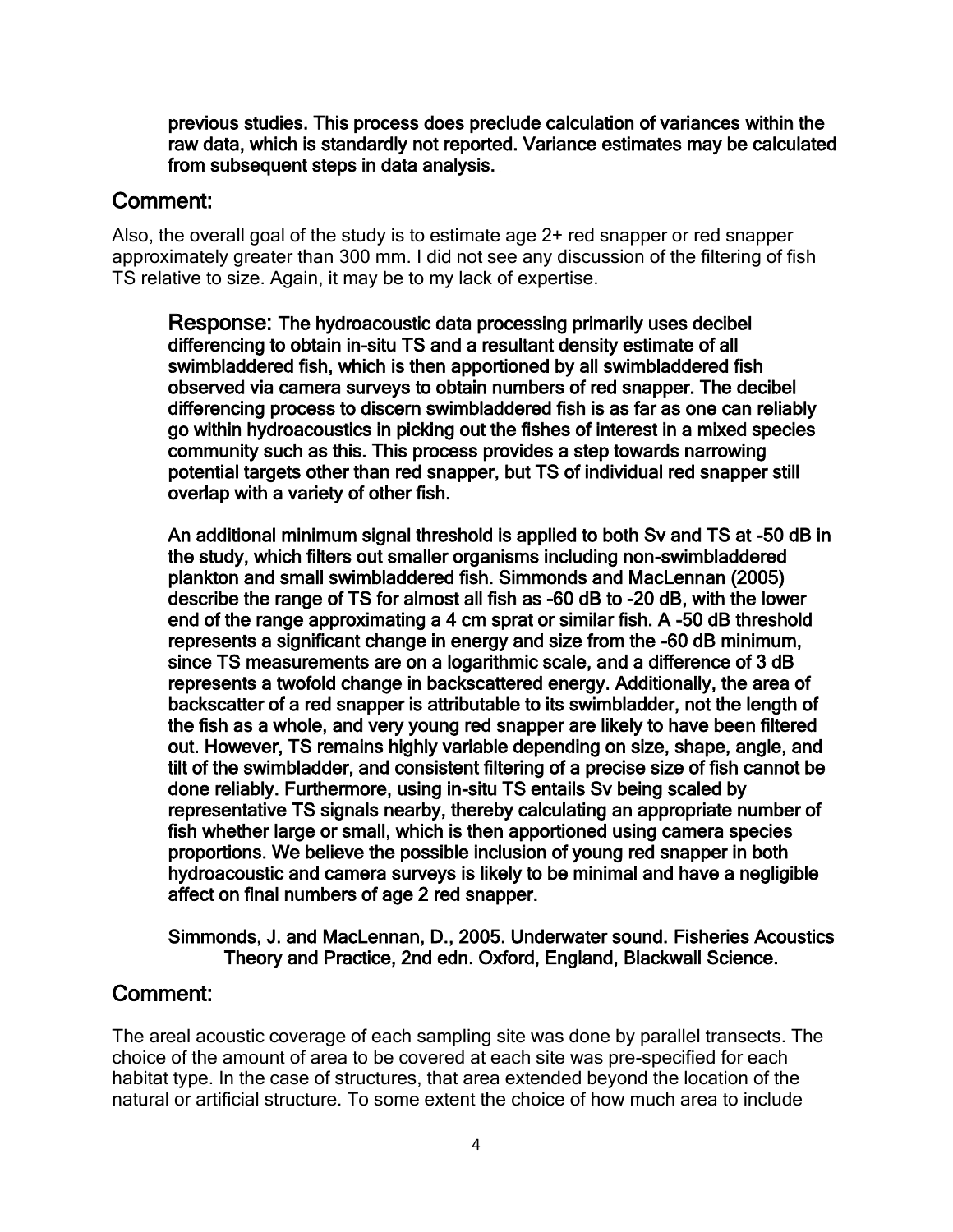beyond the structure is arbitrary. More area than the structure itself was included to account for daily movement and attraction of the habitat. Possibly some of that area could be classified as UCB rather than structure, but given the large disparity between the total UCB and structure areas, this will be a minor concern. Also, the strength of the LGL approach is that the design is internally consistent. However, I mention this issue because inevitably natural and artificial structure densities arising from LGL will be compared to densities in other areas. In doing so, it should be made clear the exact definitions of the area associated with a structure in LGL's La study versus densities elsewhere.

#### Response: On pages 31 and 32, the areas sampled for each habitat type are made clearer.

## Comment:

Submersible Rotating Videos (SRVs) were conducted over structure sites and UCB transects. Additional composition data was collected by hook and line over structure sites and towed video and longline sets over UCB transects. Most of the observations came from the SRVs (LGL 2021 Table 5). The methodologies were consistent with standard practices and assumed no catchability variation due to sampling. While there may be biases in the sampling, the protocols were consistent and thus, it was felt that catchability effects on red snapper composition would be minimal.

## Response: We agree.

## Comment:

## Estimation of Red Snapper Abundance

The basic estimation method to obtain red snapper abundance estimates was to obtain a density estimate of swim-bladdered fish from acoustic methods from a site, then multiply it by the proportion of red snapper from the SRV (and other sampling methods) samples from that site, then get the "average" red snapper density from all sampling sites within a habitat strata and then finally multiplying that density by the total area of that habitat strata (UCB) or the total number of structures for artificial and natural structures. However, there often was a mismatch of sampling of composition versus fish density in some sites leading to very skewed data. There was a concern that this could lead to bias in the estimates. Therefore, LG modified the estimation methodology in several ways and presented the results for each.

## Response: Accurate characterization.

# Comment:

LGL's two basic methods were referred to as: 1) Mean Site Abundance and 2) Modeled Site Abundance. The Mean Site Abundance methodology is the basic estimation design outlined in the 1st paragraph of this section. In the case of the estimates for artificial structures, this was the exact methodology used. However, for natural structures and UCB sites the worries about skewness and composition-density mismatch induced LGL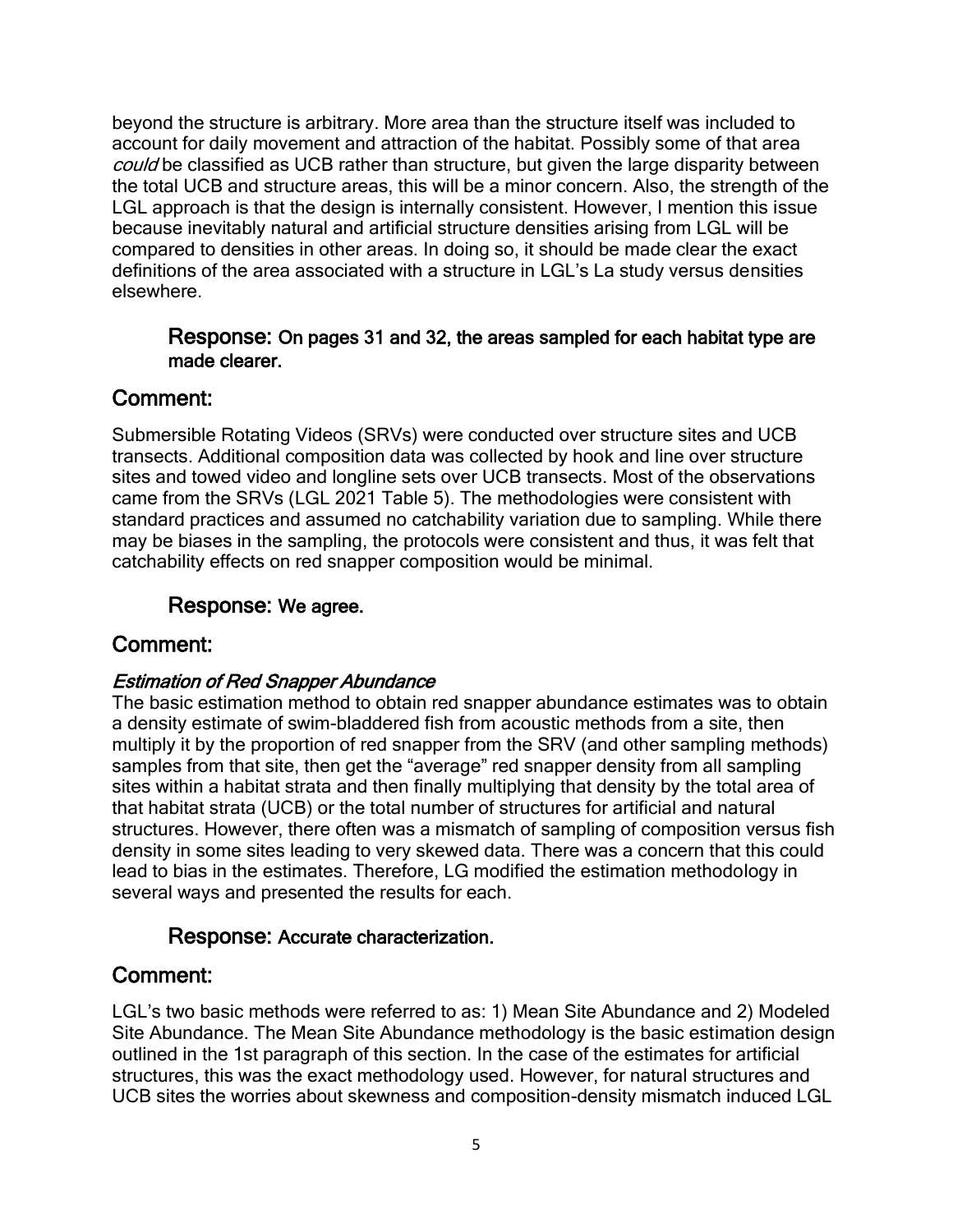to utilize the geometric mean as the point estimates of density and composition. Then these point estimates were carried forward into the expansion to total abundance, as with artificial structures.

The Modeled Site Abundance protocols modeled density within a strata as: ln(density)=BX + DZ

where  $B$  and  $X$  were vectors of parameters (including an intercept) and fixed effects, respectively; and where  $D$  and  $\overline{Z}$  were vectors of parameters and random effects. Then red snapper composition was modeled as

ln(Proportion RS/(1-Proportion RS))=BX

The suite of fixed effects included oceanographic data specific to the site, depth and and region. Final models were chosen using AIC and in the end, the random effects in the ln(density) model were not significant and not included. Total abundance for a strata was the product of the predictions appropriately weighted by the proportions.

#### Response: We are glad to see the reviewer was able to follow our methodology.

## Comment:

The basic results by strata of the two methods are given in LGL Tables 6 and 10, respectively.

I am uncomfortable with the use of the geometric mean (GM) in the Mean Site methods. While I understand the reasons for this approach, including it as a point estimate for a strata introduces some inconsistency in interpreting the results. Through the geometric mean inequality, we know that the GM is  $\leq$  the arithmetic mean (AM). So, mixing some strata with AM's and some with GM's confuses the issue. I would have preferred a presentation of AM results for all strata then if inconsistencies showed (which I expect they did), then that creates support for the Modeled Site method. LGL did not explicitly recommend that the Modeled Site method was preferred to the Mean Site, but their final conclusions focused on the Modeled Site. So, the implications are that the results from that method are preferred. And I agree with that conclusion.

Response: Apologies for the confusion. Yes, we are recommending that the modeled estimates be used for any decision support made possible by this study. The "raw" arithmetic or geometric mean estimates was more or less a back-ofthe-envelope verification that the model was not grossly mis-specified.

## Comment:

Interestingly, the Mean Site result for artificial structures which used the AM was close to the estimate of the modeled site (1.5 million versus 1.6 million Tables 6 and 10). This is comforting and somewhat expected because the sampling frame for this stratum was reasonably well known and the sample sizes were reasonable. However, the Mean Site estimates using the GM were substantially lower than the Modeled Site.

I expect that the Modeled Site variances would be substantially lower than those arising from AM Mean Site variances for natural structures and UCB. Indeed, the reason for using the Modeled Site method was to stabilize the estimates, both point and variance.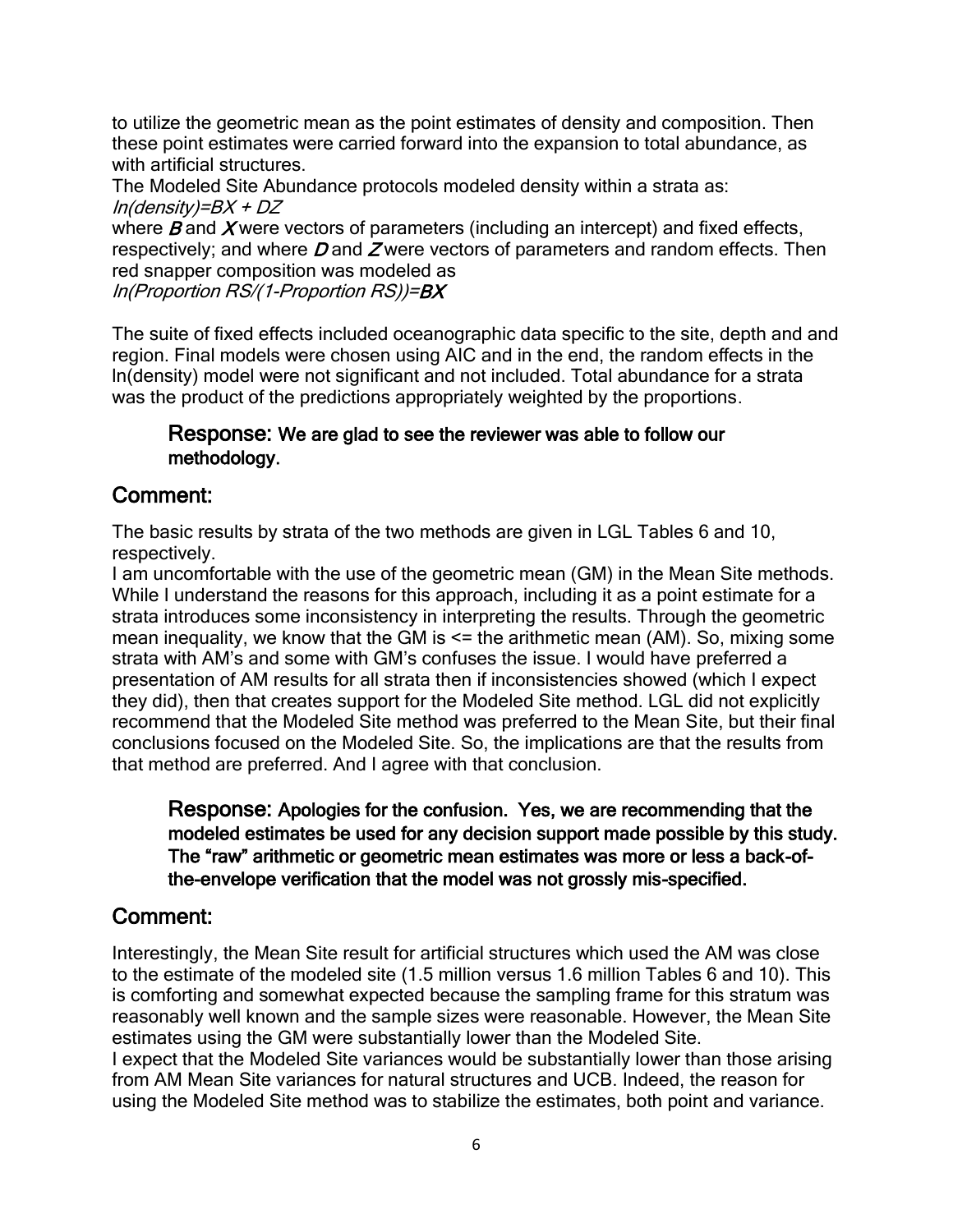However, the estimation of variance should be explored further. Variance estimates may become important if the results of this study are to be integrated into variance weighted stock assessment models such as Stock Synthesis.

### Response: We agree and will address further as necessary.

# Comment:

Finally, I will comment on the mark/recapture results. These studies were conducted at selected sites so the results should be viewed as demonstrations of the degree of congruence between the M/R methods and the Acoustic/Video methods for specific sites. In examining the M/R results I could find nowhere in the report what the elapsed time between release and recapture. Was it hours? Days? Weeks? Nevertheless, the results are not out of line between the M/R estimates and the AM estimates for the specific sites as shown in Figures 20 and 21. The M/R estimates were generated with the sequential Bayesian algorithm. I am interpreting the distributions plotted in Figures 20-21 as the estimated posteriors. In that case the MR point estimates noted on the plots are the modal values. Whereas, the other point estimate on the plots are the acoustic AM estimates. Judging from the implied probability distributions, the modal MR estimates are not inconsistent with the expected values (AMs) from acoustics.

Response: We agree with the comments and conclusion expressed by this reviewer. The elapsed time between mark and recapture are provided in the last two columns of Appendix 4. Elapsed days ranged from 16 (2 sites) to 19 (2 sites) to 28 total days for 2 sites. Also we have added M/R data to the report in new Tables 5 and 8.

# Comment:

## Conclusions and Recommendations

As in any study there were a number of data analytic filtering choices made especially when determining site densities from acoustics data. Another set of scientists might have made alternative decisions. In LGL 2021 Appendices they mention some of these decisions and alternatives. However, the LGL approach was internally consistent and well documented. Thus, it would be possible to reevaluate at some later time if further research limits the acceptable approaches. Ideally, this sort of survey should be conducted periodically (perhaps every 3 to 5 years?). This would allow results to be viewed as indices with consistent biases (catchabilities) over time and/or provide the research to address and minimize those biases. However, experience shows us that regular periodic surveys of this type are not likely. Therefore, the current results are to be interpreted as absolute abundance estimates for 2020.

Given that, I recommend that the preferred estimates of La red snapper absolute abundance *at this time* be those generated by the Modeled Site method as summarized in Table 10. These estimates were generated from La data using consistent and documented methodologies and not extrapolated from adjacent areas. This provides further support for using these estimates.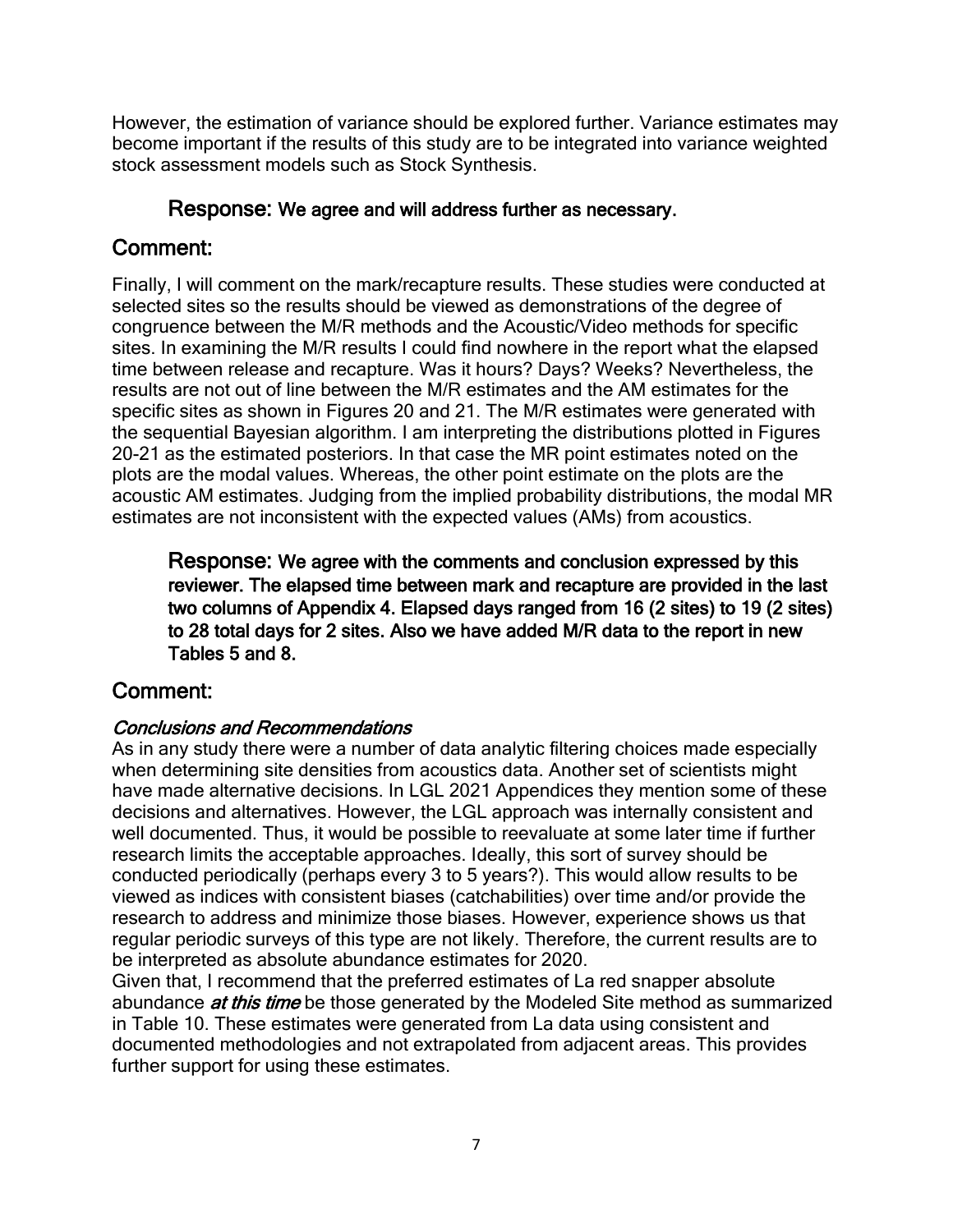#### Response: We now have added text on page 28 recommending the modeled site abundance estimates as being the best estimates.

## Comment:

As we go forward, I would recommend that further exploratory analyses be conducted to better define the uncertainty and variance in the estimates. I suspect that the variance is underestimated both in terms the modeled site approach and the incorporation of variance components in the density estimation (TS-> # fish; % red snapper, etc). Having a reliable variance will be useful in future stock assessments as well as in planning for future surveys. Also, within this uncertainty framework there should be an evaluation of the original site selections as they relate to purported random designs.

Response: We agree that further exploratory analyses should be conducted as we go forward. All good recommendations!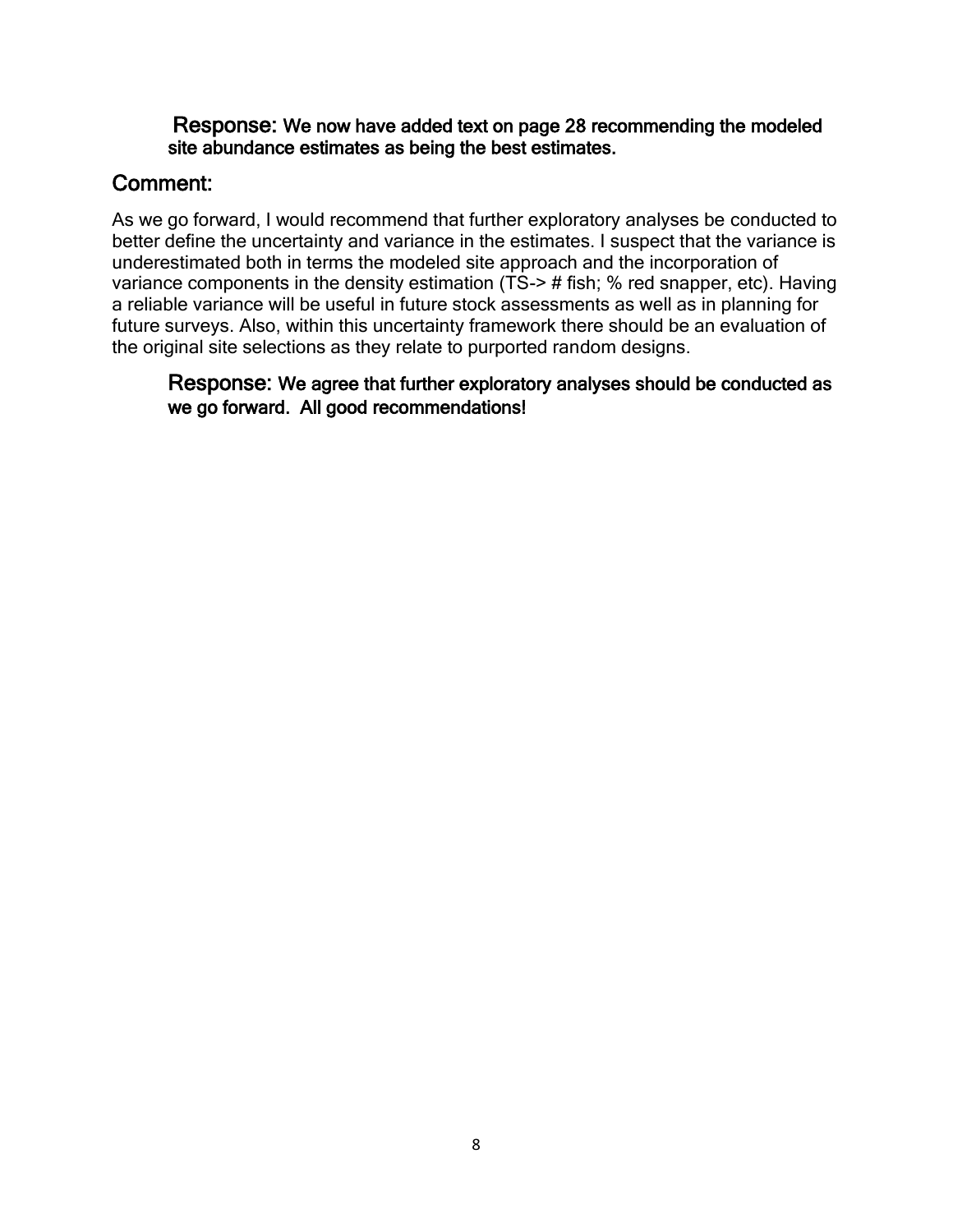RESPONSE COMMENTS EXTERNAL REVIEWER 3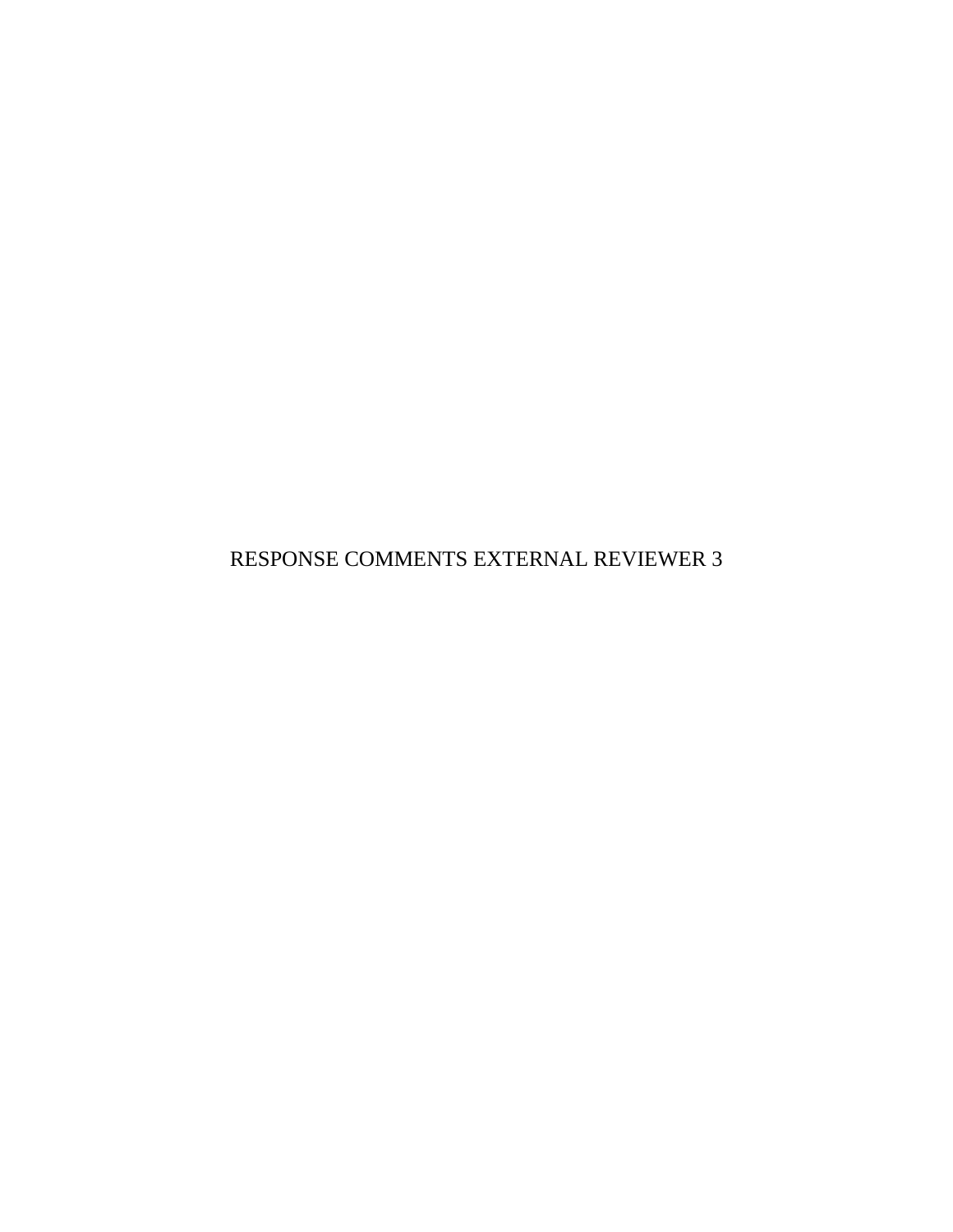# Reviewer 3: (See pdf document)

### Text for Comment from pdf:

On 1 November 2019, the Louisiana Department of Wildlife and Fisheries (LDWF) entered into a Contract (Purchase Order No. 2000461788) with LGL Ecological Research Associates, Inc. (LGL) to estimate total Red Snapper Lutianus campechanus abundance in Louisiana waters.

### Comment:

For context, when this is communicated to the SSC or other external reviewers, we'll need to have the results of the prior analysis where the sites were selected, and maybe a short cover document linking the two sets of analyses.

#### Response: This has been addressed with a new sentence on page 1 which references the New Appendix 9: The RFP which provides the additional detail. A great deal effort took place between LADF and leading Gulf researchers before sites were finalized.

#### Text for Comment from pdf:

Locations of standing oil and gas platforms (Fixed leg, Well Protectors and Caissons) were obtained from the Bureau of Ocean Energy Management (BOEM 2021, accessed March 2021). This database includes all historical installations of offshore structures and was filtered to remove those platforms that had a removal date prior to January 1, 2021 in its attribute table. The remaining structures are considered standing structures. Artificial reef locations were obtained from the Louisiana Department of Wildlife and Fisheries (LDWF 2021). Pipeline locations were obtained from the Bureau of Ocean Energy Management (BOEM 2018) and were filtered to identify and quantify the intersections of pipelines 20 inches in diameter or greater. Wrecks and Obstructions were accessed from the National Oceanic and Atmospheric Administration Office of Coast Survey (NOAAOCS 2021).

## Comment:

One difference between the LGL study and the GRSC is that the LGL study looked at pipeline intersections (essentially point structures) and the GRSC looked at pipelines (essentially linear structures). [Pipeline intersections might have been considered in the GRSC as small artificial reefs - need to check on that.] That difference may be able to be adjusted for, as there is some information from the GRSC from off Louisiana for pipeline habitats. In the GRSC report (p. 83, table 6), the estimate for pipelines for the entire GOM is 640k fish, so not a major portion of the overall estimate. It won't make a lot of difference, but should be examined.

Response: We also looked at linear sectors pipelines per se comparing a section of covered pipeline to a nearby bottom on the same substrate but without a pipeline embedded. The direct comparison did not result in a big difference. Appendix 8 provides a direct comparison to our study to the GRSC study.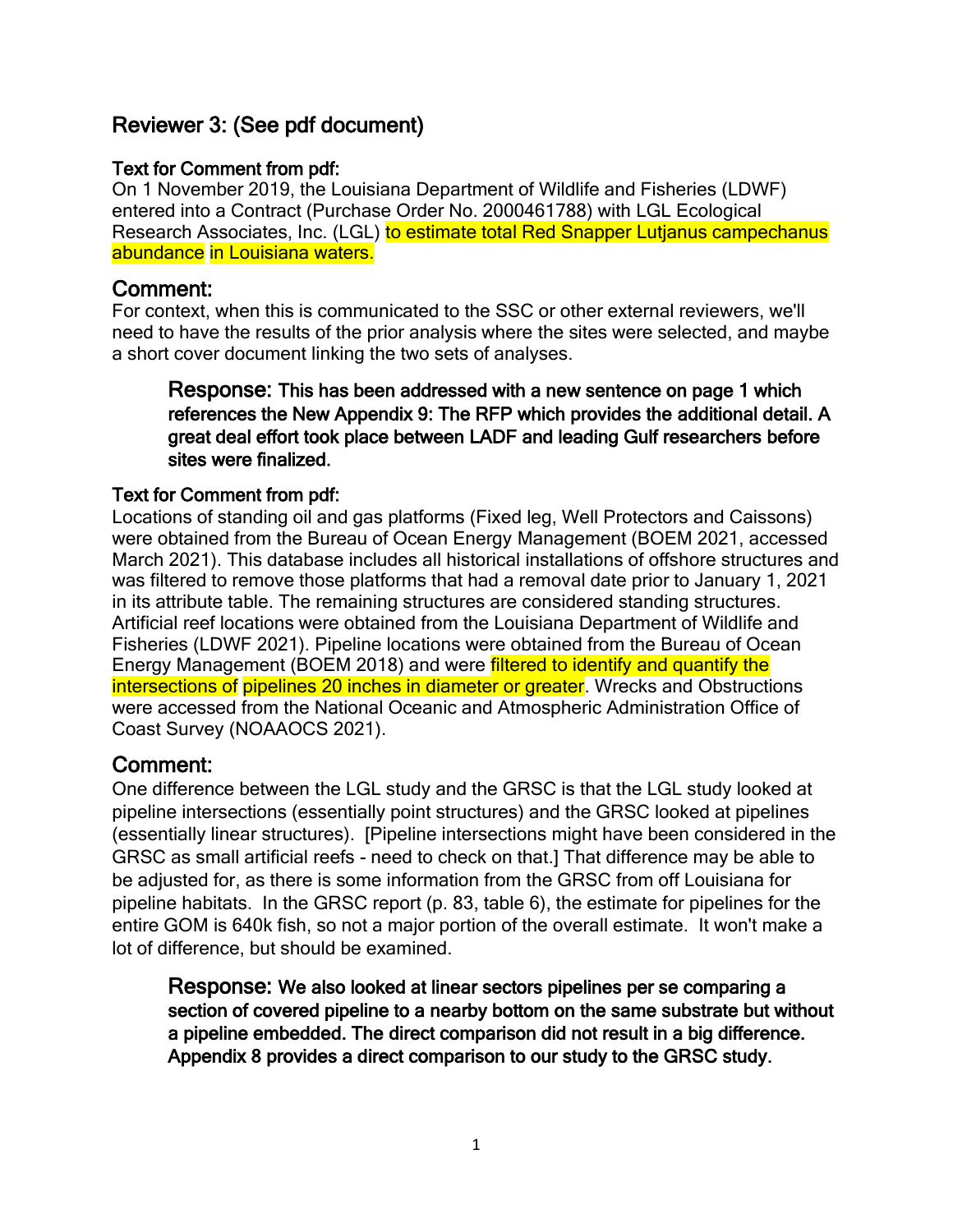#### Text for Comment from pdf:

The 12 sites where samples were taken included site numbers 41 and 42 (West Shallow), 46 and 47 (West Mid), 52 and 53 (WestDeep), 56 and 57 (West Deep), 61 and 62 (Central Shallow), 64 and 65 (Central Mid), 66 and 67 (Central Deep), 70 and 71 (Central Deep), 73 and 74 (East Shallow), 82 and 83 (East Mid), 85 and 86 (East Deep) and 88 and 89 (East Deep).

### Comment:

Paired

Response: Text revised on page 8 to make this more clear that these are the paired pipeline segments on UCB compared to the same substrate without pipelines.

#### Text for Comment from pdf:

Table 2. Total area of natural bank habitats in the study area.

#### Comment:

and sampled area (in parentheses)

#### Response: Legend revised on Table 2 as suggested (page 9 of draft). Text for Comment (Table 2) from pdf:

Natural Bank Region Total West Mid/Deep (Sonnier) 45.85 (0.48) West **Shelf/Deep** (Bright) 133.97 (0.48) Central East Deep/Shelf 544.42 (1.44) T otal 724.25 (2.4) % Sampled =  $0.33$ 

## Comment:

Not sure if there's reason that some of these designations are [shallower]/[deeper], while others are [deeper]/[shallower]. If so, please explain in prior paragraph. If not, please use one direction.

Response: That's where they occurred within the overall depth zone as described. Text revised in prior paragraph (page 8 of the draft).

#### Text for Comment Table 3 from pdf:

Depthzone West Central East Shallow 62 (1+3=4) 118 (1+3=4) 182 (1+4=5) Mid 25 (1+5=6) 133 (1+9=10) 58 (1+2=3) Deep 45 (2+2=4) 107 (2+8=10) 55 (1+1=2) Shelf 7 (0) 10 (0) 19 (0) Region Total 139 (14) 368 (24) 314 (10) T otal 821 (48) % Sampled= 5.8 Depthzone West Central East Shallow 24 (1) 93 (1) 18 (1) Mid 28 (1) 70 (1) 49 (1)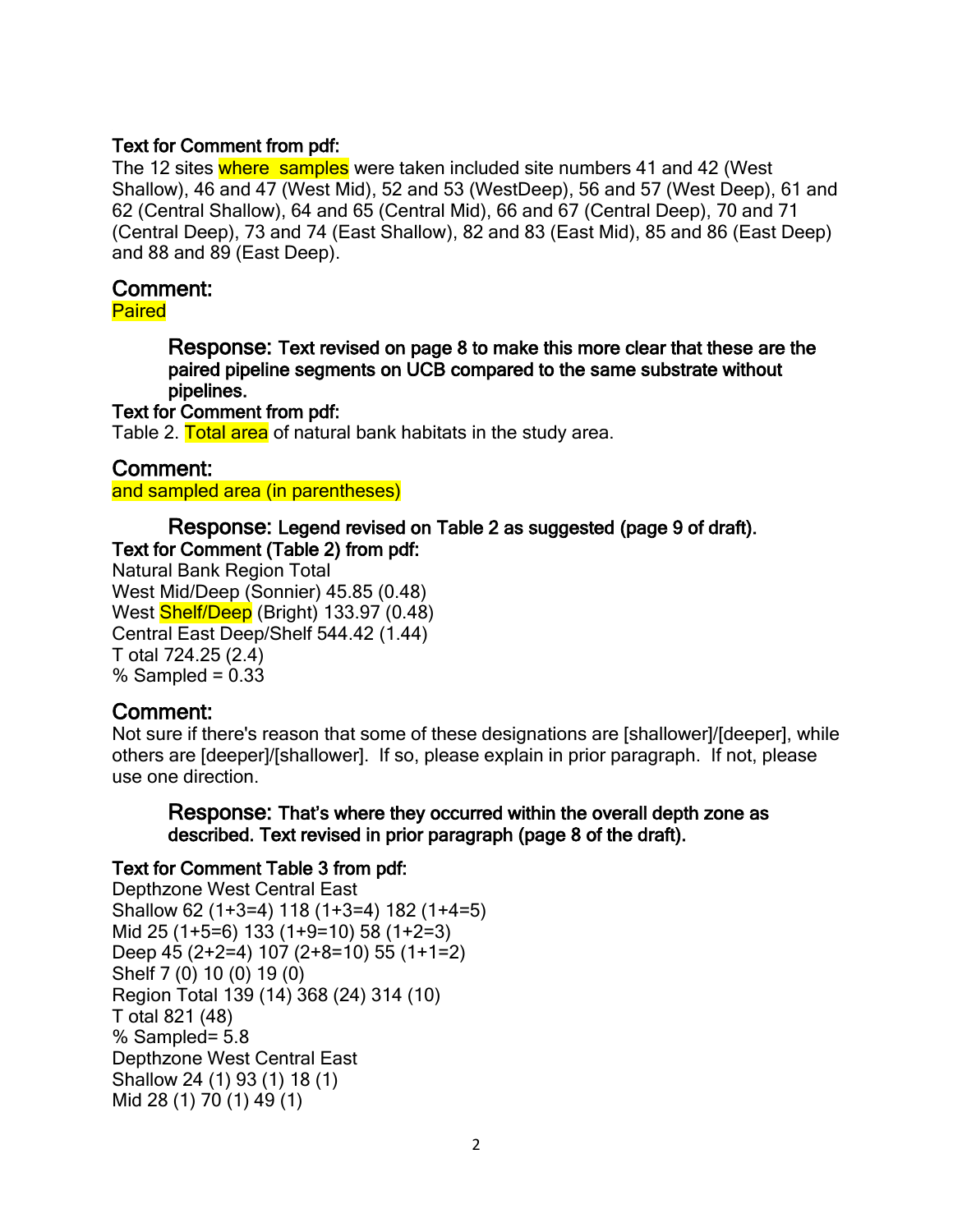```
Deep 61 (2) 50 (2) 61 (3)
Shelf 2 (0) 50 (0) 8 (0)
Region Total 115 (4) 263 (4) 136 (5)
T otal 514
% Sampled=2.3
Depthzone West Central East
Shallow 0 (0) 0 (0) 0 (0)
Mid 5 (1) 35 (1) 57 (3)
Deep 117 (3) 129 (6) 59 (2)
Shelf 4 (0) 31 (0) 5 (0)
Region Total 126 (4) 195 (7) 121 (5)
T otal 442
% Sampled=3.6
```
Note to self: neither the UCB nor the artificial reefs were sampled in the "shelf" region. Lack of UCB sampling noted in text. Review estimation procedure for this habitat [when I get to it]

#### Response: Correct understanding.

#### Text for Comment from pdf:

In comparison to the GRSC study, our overall sampling intensity is relatively robust. For example, we sampled 0.33% of the total 724 km2 of Natural Bank Habitat within the study area. In comparison, the total area of Natural Bank Habitat offshore Mississippi/Alabama was reported by Stunz et al. (2021) to be 211 km2. A total of 32 sites were sampled, each site consisting of an average area of 417 m2. This reflects a sampling intensity of 0.0063%, two orders of magnitude less than our sampling intensity for Louisiana.

#### Comment:

Primary reason for "robustness" is that the artificial reefs are larger in LA. Still don't impact the number of point estimates, or fraction of the total number of sites identified. Those values make up a significant portion of what I consider robust sampling.

#### Response: We agree.

Text for Comment from pdf: FIELD SURVEYS AND SAMPLE PROCESSING

#### Comment:

SURVEY PROCEDURES

#### Text for Comment from pdf:

Water column measurements were taken in conjunction with each type of sampling using a YSI EXO3 CTD which measured dissolved oxygen saturation (ODO %), dissolved oxygen concentration (ODO mg/L), specific conductance (SpCond μS/cm), conductivity (μS/cm), salinity (psu), total dissolved solids (TDS mg/L), turbidity (FNU), total suspended solids (TSS mg/L), and temperature (°C) (Figure 6). All data were downloaded to a notebook computer, converted to .csv files and backed up on an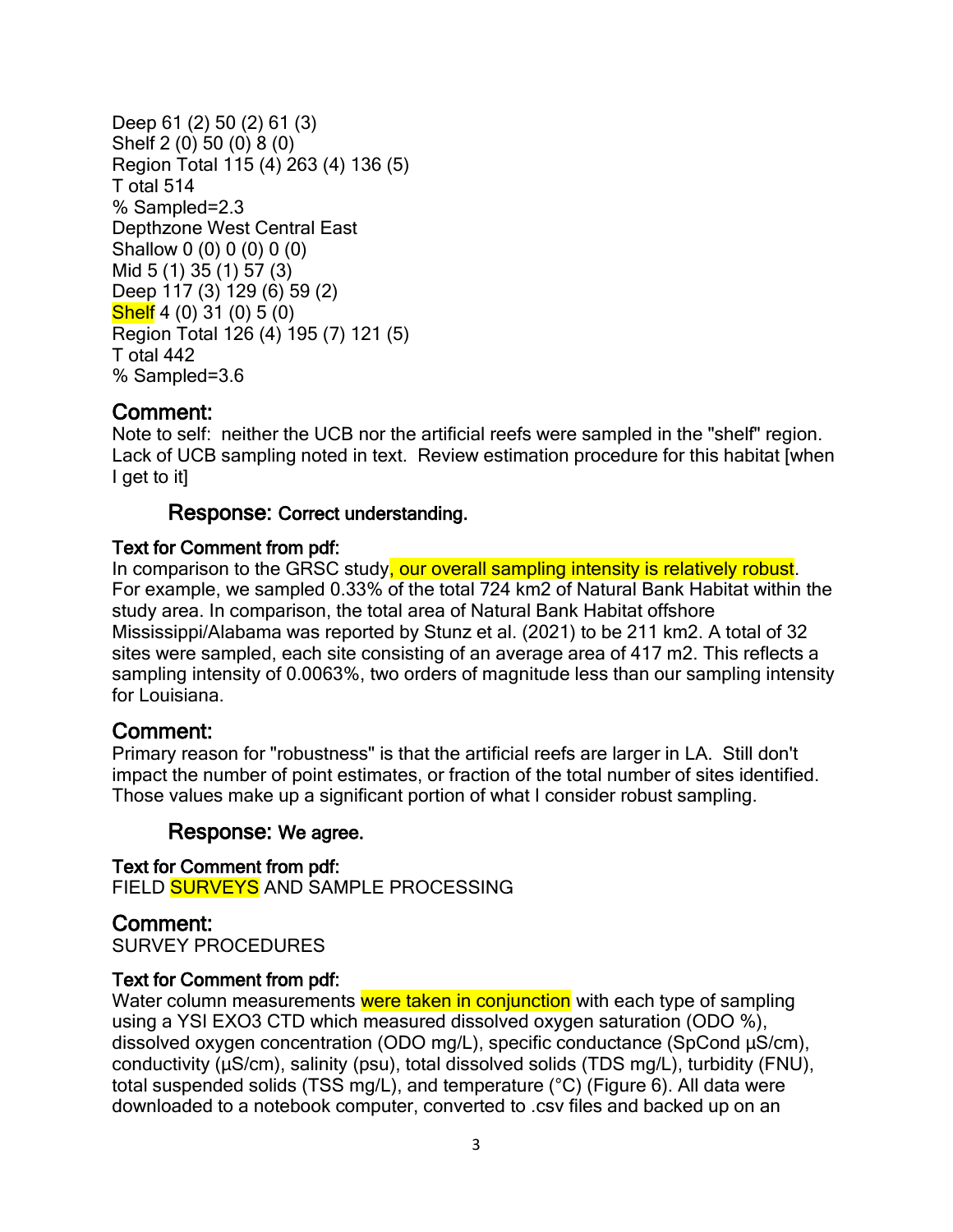external hard drive on board, immediately after being recorded. These data were used for the calibration of the echosounders applied in the hydroacoustic analyses and for the statistical model of Red Snapper abundance, as described below.

## Comment:

unclear whether there were discrete data points taken at specified intervals or whether the sonde has other capabilities for data gathering. Without knowing the specifics of the unit, it's not possible to know how many hydro samples were binned in the 10-meter bins described. Knowing the dynamic nature of the shelf, especially in the area of the major river plumes and in hypoxic areas, this could be important.

#### Response: Text was revised in the following paragraph to indicate that actual measurements were taken at 1-m intervals before binning by depth zone (page 10 of draft).

### Text for Comment from pdf:

In hydroacoustic fish surveys, adequate coverage of the survey area is needed to achieve a reliable estimate of fish abundance. Degree of coverage (Λ) is defined as:  $\Lambda$ =D/ $\sqrt{\Lambda}$ , where D is the cruise track length, and A is the size of the survey area. Empirical data from Aglen (1989) showed the ratio needs to be 6:1 or greater. This was planned and achieved at all survey sites (Table 4).

## Comment:

where does the width of the path come into the estimate? And is the 5-degree width of the narrowest beam used as the effective path width? Is there any edge effect, where there needs to be some reduction from the received data to come to what is the usable data? Not my field, so maybe silly questions.

## Response:

This is an interesting point. Although the beam footprint and width does vary with beam angle and depth of the water column, this is not incorporated into this established equation. We are not aware of any papers that have addressed this, but this could be a worthy field of future research. It is safe to say however, that our coverage was definitely above the minimum requirements according to this accepted guideline since we conducted transects well above that minimum length.

There are indeed edge effects in the acoustic beam, with target signals diminishing the further from center they are, so data from these edges must be treated with caution. In order to deal with this, such data is filtered out in the data processing steps at a certain radius of signal reduction. This essentially limits the width of the beam.

#### Text for Comment from pdf:

Noise removal - Prior to the decibel differencing, data at all frequencies were cleaned to remove any noise that can come from a variety of sources. In order to do this the following steps were taken: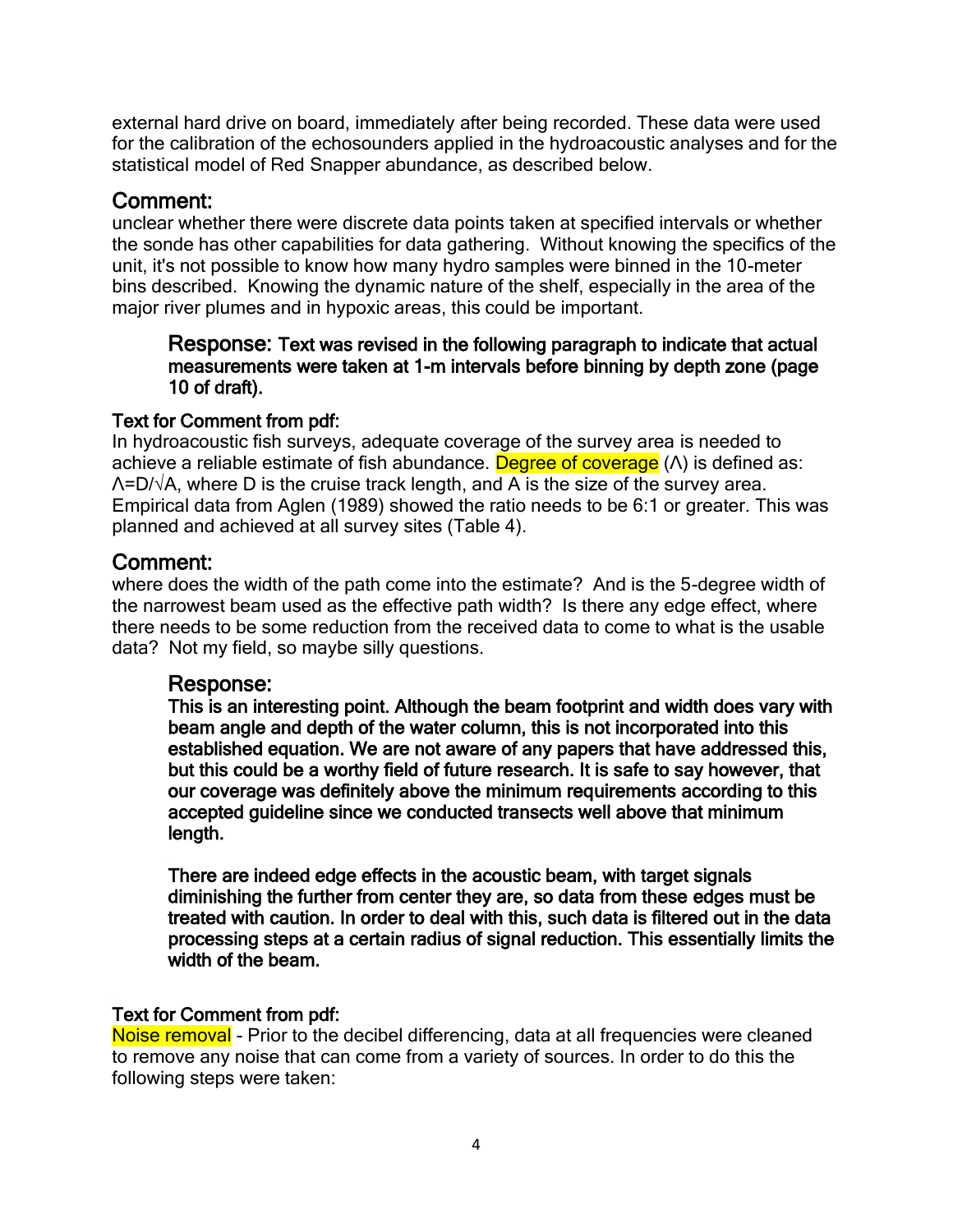I read over the following section, but have to say that I just don't have the background to know if this is accurate, appropriate, standard or unique processes. So not really reviewed in any depth.

#### Response:

Different studies take different measures for noise removal, and the choices depend largely on the nature of the data collected. For example, noisy data with lots of 'spikes' resultant from other sources (e.g. intermittent electrical interference) will require greater 'cleaning'. The steps we use follow published research and are thought of as best practice.

#### Text for Comment from pdf:

Decibel differencing - Next decibel differencing techniques were used to mask all but the data related to swimbladdered fishes.

### Comment:

Same comment as prior section

#### Response:

Similar to above, different studies do different things dependent on the nature of the data and the aims of the studies. Decibel differencing is a relatively new technique, and all relevant studies were examined to determine the most appropriate approach with our data and aims and cited in the text.

#### Text for Comment from pdf:

In order to avoid masking valid fish data, data were acceptable that satisfied either decibel differencing criteria (Sv 120-38 <3dB or Sv 120-70 <2dB). (Initially the plan was for the data to have to satisfy Sv 120-38 <3dB AND Sv 120- 70<2dB; however, this was seen to be too conservative and some valid data were masked. Scrutiny of the data showed Sv 120-38 <3dB OR Sv 120-70<2dB to be more appropriate.)

## Comment:

This does seem to be non-standard procedure, and might worth going into more detail (maybe in an appendix) in terms of how these decisions were made, and the support for them. It may also (I expect) have significant impact on the final values of numbers of fish, so the actual differences from making those choices would be useful to be part of that discussion, if not done elsewhere.

#### Response:

This is a fair point. However, there is not yet an established standard procedure due to the novelty of the decibel differencing methodology. Additionally, while final threshold values are largely based on and compared to those in previous studies, in practice much of the thresholding and filtering is established by subjective scrutinization of the processed echograms by an experienced user and is an iterative process, with the user making changes until signals from obvious non-fish particles are removed while obvious fish remain. This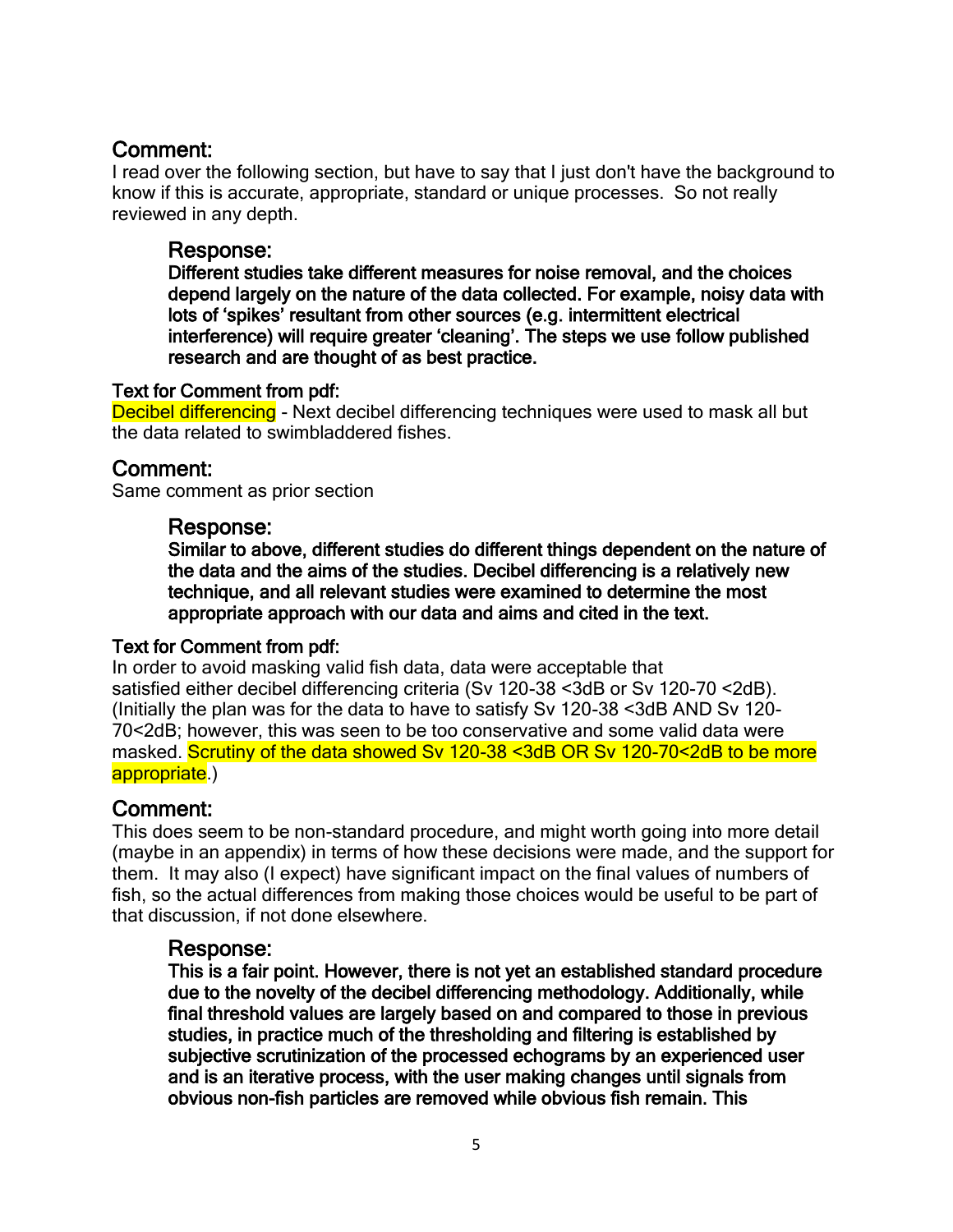subjectivity is part of standard procedure. In this case there were two different approaches on how to handle the decibel differencing (Sv subtraction of 120-38 kHz and Sv subtraction of 120-70 kHz) that previously published studies have employed using the same frequencies of echosounder that we used. However, when both were employed (so that only data that satisfied Sv 120-38 <3dB AND Sv 120-70<2dB was allowed through), it was clear after scrutinization that this was too strict, and valid fish data were being erased. The use of either of these criteria (OR statement, rather than AND) showed results which did not mask obvious fish.

#### Text for Comment from pdf:

In areas of the echogram where there were no data, for example within the matrix of a platform, then the mean value of horizontally adjacent cells was used.

## Comment:

Here's another point where additional information might be useful. This might be worth discussing with the Marine Lab divers that did the rig surveys of reef fishes in the early 2010's, if they are still available, just to see if it's a reasonable assumption in their opinion.

#### Response:

This is a good point, and we thought this was the most logical and transparent approach, according to practical options and to our own visual surveys from this and past studies. Furthermore, this approach looked to be the most appropriate from the fish distribution visible on the acoustic record.

#### Text for Comment from pdf:

The towed video sled was custom built by LGL Animal Care Products. The sled frame was constructed from 1/2" aluminum 6061 T6511 rod and the vein from 0.080" aluminum 5052 H32 Sheet and fitted with a  $\frac{1}{4}$  x  $2$ " stainless steel eyebolt for attachment.

#### Comment:

what was the type and diameter of the tow cable? A larger diameter tow cable (e.g.  $1/2$ " nylon line) will provide more resistance when towed through the water, resulting in the camera running higher in the water column than if the cable were 1/8" stainless, as an example. There's also a difference in the in-water weight of the total gear, that will influence that elevation off the bottom.

#### Response: The tow cable was made of 1400 lb. test monofilament that, when new, has a diameter of ~4mm but stretches (and diameter is reduced) under load over time.

#### Text for Comment from pdf:

The sled was designed to be towed from the surface to record video in straight, nearbottom transects while avoiding bottom snags and turbidity within 1 m of the bottom, where visibility was assumed to negligible and hydroacoustic methods were unable to distinguish fishes from the bottom (Figure 11). The video camera angle was gradually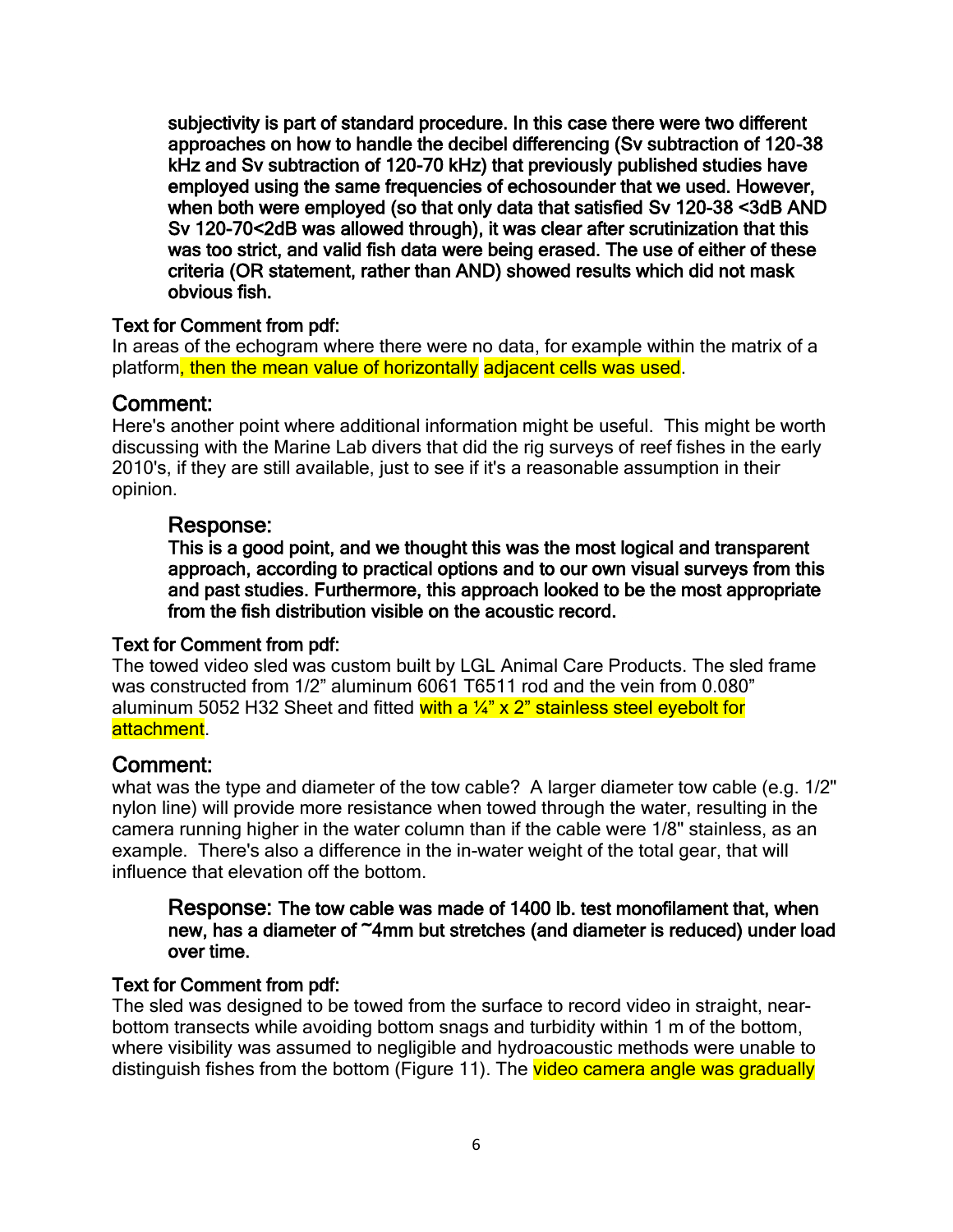adjusted to account for deployment depth whereby the camera was near forwardlooking in shallower waters and near downward-looking in deeper waters (Figure 11). All videos were downloaded to a computer and backed up to an external hard drive onboard the vessel, immediately after recording.

## Comment:

Was there any measurement of the angle of the towed line? It would seem that with deeper tows, especially at the relatively fast speeds used here, that the deeper water tows might be far enough off the bottom that they could be observing a different, possibly more vertically complete, field. Depending on the angle of the line, the camera could also be far enough from the bottom that visibility would limit observation of the bottom-most layers of fishes. The camera setup seems like a good, heavy, lowresistance design, but it still will be lifted off the bottom by friction of the system moving through the water, as well as the friction of the tow cable moving through the water.

Response: You raise concerns that we also considered. We did not measure the angle of the towed line. The vertical bounce of the moving boat would render such measurements difficult and inaccurate. In an attempt to mitigate the impacts of variable camera depth, we compensated, adaptively, by adjusting camera angle, as stated in simpler terms, more down towards the bottom in deeper water, more straight ahead in the shallower water. All deployments were consistent in that the sled was dropped vertically to the bottom, no scope was added, and the tow speed was relatively constant. When the vessel was put in neutral, the camera (with 25 lbs. of lead) sunk fast to the bottom. Since the hydroacoustic measurements could not discriminate fishes in the bottom meter of the water, we did not intend to sample there either. Finally, our selected video camera settings offered further compensation for tow height by using a wide field of view (FOV), ". . . directional FOV angles as follows: Vertical FOV 94.4°, Horizontal, FOV 122.6° and Diagonal FOV of 149.2°." Based on observing all of the videos, water transparency (or lack of it) likely had a greater impact on visibility than tow height from the bottom.

## Text for Comment from pdf:

All videos were analyzed in full using a VLC video player on an ASUS notebook computer with an external 27" Apple thunderbolt flat panel display with a resolution of 2560 × 1440 pixels. The videos were generally reviewed at 1x speed. When possible images of fish came into view, the video was carefully reviewed at 0.25x speed. The maximum number of fish of each species observed in each video was derived using MaxN by enumerating every observed fish with time stamps. All fish were subsequently identified to the level of species or the lowest taxonomic level possible or, if unknown, recorded as unidentified. Still images of most fish detected were extracted and saved to confirm identifications. One viewer analyzed all videos and two additional observers analyzed three of the videos independently for verification. **Finally, all species** identifications were confirmed by three biologists.

## Comment:

May want to note whether these were identifications by 3 biologists reviewing the data independently or as a group.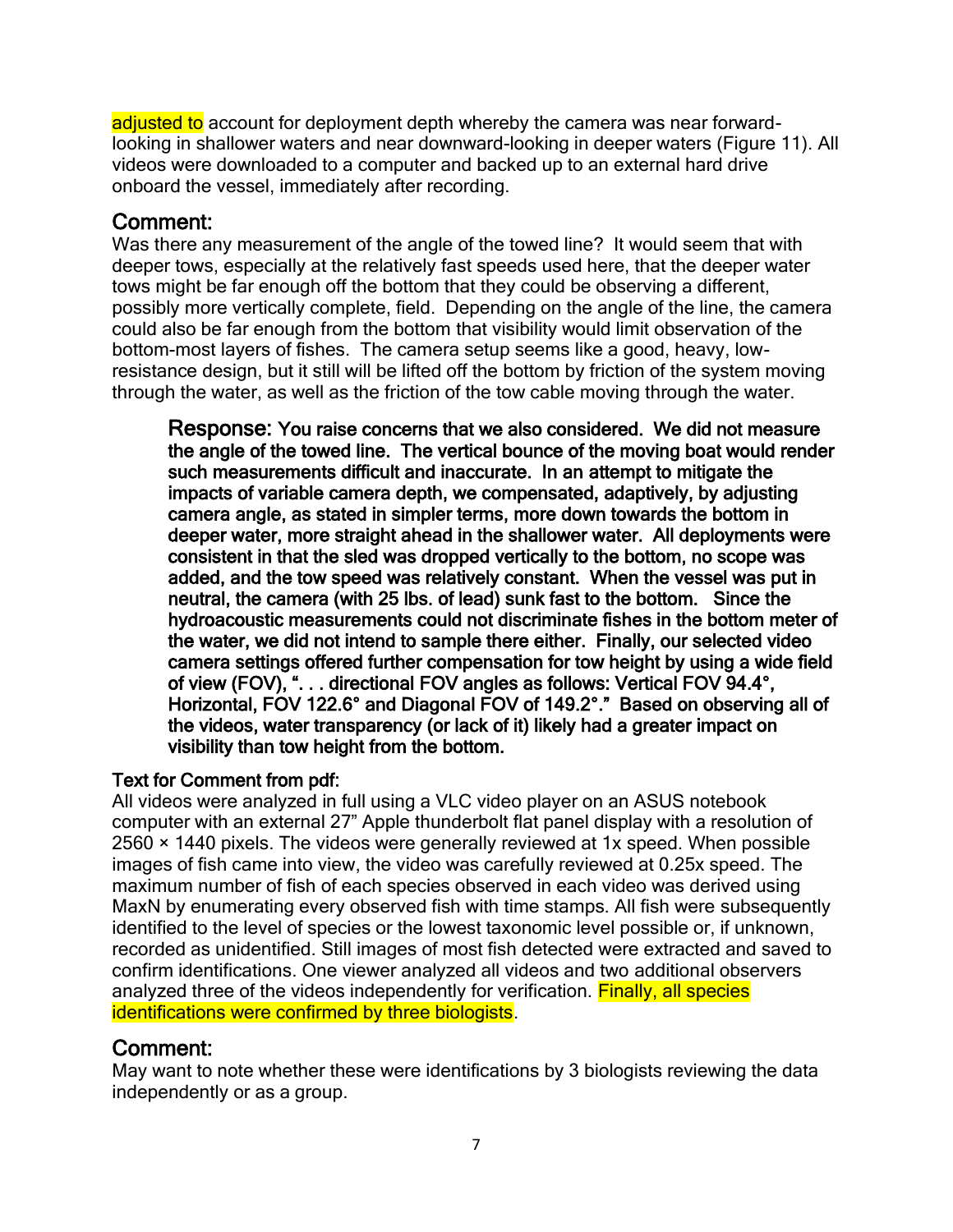#### Response: Both were done from time-to-time, all three reviewed data together where there was a disagreement, our team comes to consensus as a group.

#### Text for Comment from pdf:

Figure 11: (A) Towed video cameras were deployed by (1) lowering the camera sled straight to the bottom from a stationary vessel, (2) towing the sled along the 1 le transact at speeds of 3-5 knots without adding additional scope to the tow line, (3) allowing the sled to touch bottom at the end the transect and retrieving vertically. (B) The field of view captured the survey focal depth in shallow waters by angling the GoPro straight ahead and in deeper waters by angling the camera downwards at ˜ 45°.

### Comment:

1 mile (?)

#### Response: Yes. Legend changed.

#### Text for Comment from pdf:

Figure 12. Diagram of vessel setup for sampling at discrete sampling sites.

### Comment:

were the stations on the vessel randomized? That is, was the 6/0 menhaden station always port transom, or did it move around? You could get some randomization by sometimes having stern of vessel upstream, sometimes downstream, but that's not quite the same thing. I'm not too concerned about it, but you may get some comments from folk about whether randomization was needed here.

Response: Vessel position was maintained using a trolling motor to be able to contend with changes in wind and wave direction. As a result, the vessel moved around while in position.

#### Text for Comment from pdf:

Longlines were soaked for approximately one hour from the start of the deployment to the time the entire line was back on deck

#### Comment:

So it takes 9-21 minutes to deploy the gear. Assume it takes at least that long to retrieve it. Is "total soak time" the time from when the first hook hits the water until the last hook is retrieved, or is it some other measurement (say, when the first hook is retrieved). If the latter, then another statement about the length of time taken to retrieve the gear would be useful.

Not sure how SEAMAP longline sampling measures soak times, but would be useful if the two metrics were either known to be comparable, or if there were a difference between them. A clarification of this paragraph could make it clear how the two sampling programs compare.

Response: We measured soak time from when the first hook hits the water to until the first hook is retrieved. Our protocol stipulated one-hour soak times. The longline was always retrieved in the same direction that it was deployed so each hook was soaked for approximately one hour. Retrieval times were not recorded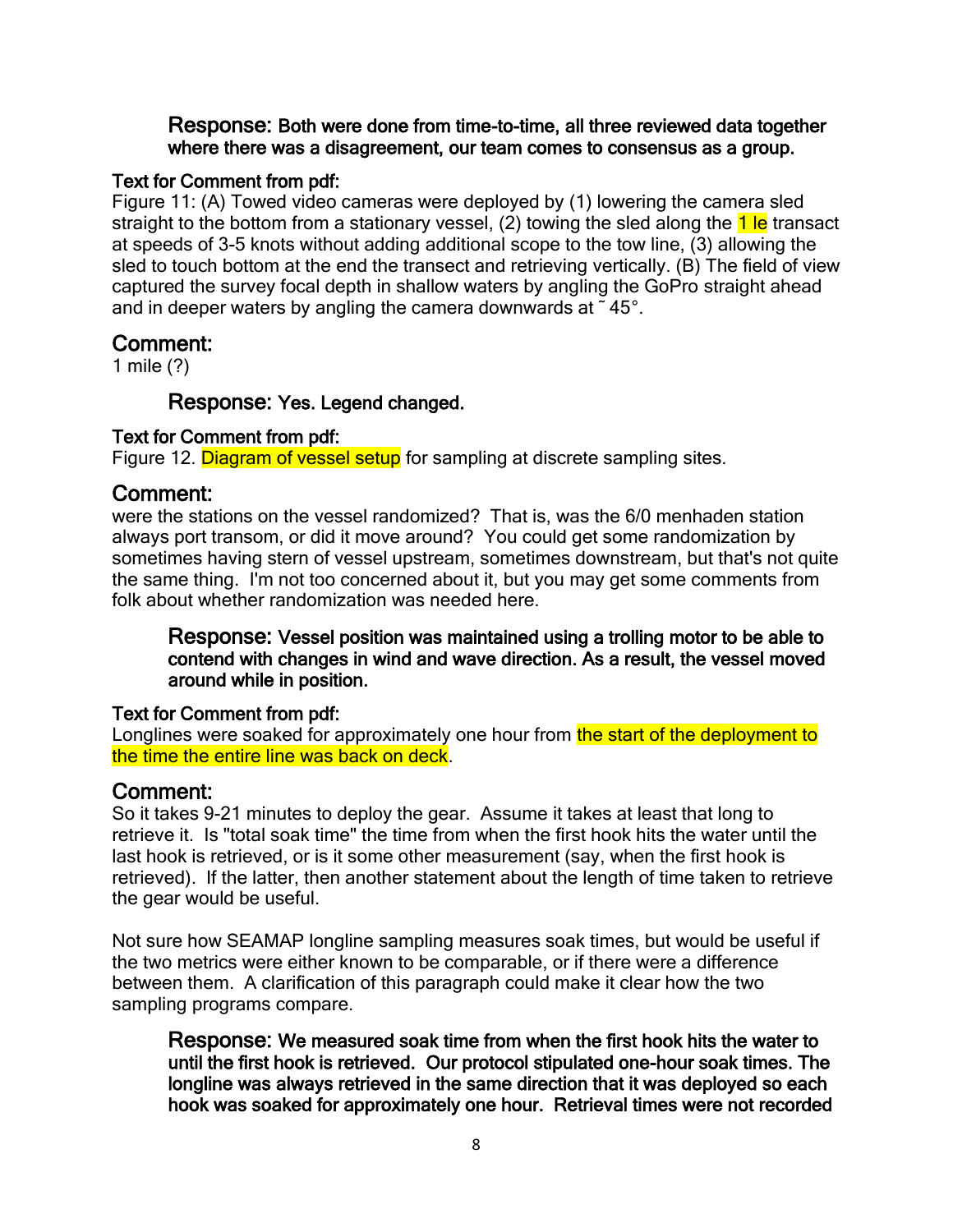but were generally about the same time as deployment, with variations dependent on depth, the number of fish captured, windage, etc. [The SEFSC](https://media.fisheries.noaa.gov/dam-migration/sefsc_longline_survey_2019.pdf)  [Bottom Longline Survey](https://media.fisheries.noaa.gov/dam-migration/sefsc_longline_survey_2019.pdf) deploys one hundred hooks along a one mile, 4mm monofilament line and "soaked for one hour", defined as the time between the deployment of the second highflyer to the time of the retrieval of the first. The studies are highly comparable.

#### Text for Comment from pdf:

Site abundances were stratified by structure type (reefed platforms, pipeline crossings, and standing platforms) and depth zone (shallow, mid, and deep) (Table 3).

## Comment:

no shelf zone - it might be worth making a less cryptic note here that the platforms and the artificial reefs in the shelf zone were not sampled. The estimation process for platforms in the shelf zone is described below (use BOEM study), but not for artificial reefs (not included in BOEM study). Not sure if pipeline crossings were included in that study.

A lot of the artificial reefs in the shelf region are pretty heavily populated with reefed structures, so those could add to the number of structures in that zone. Not sure if the "reef" is a permit area (1-20 or so structures currently in place) or each specific reefed platform.

OK, first paragraph question addressed next paragraph down.

#### Response: We agree.

#### Text for Comment pdf:

For platforms on the shelf edge depth zone, we used the modeled median and confidence limits presented in Gallaway et al. (in revision). Given the low sample size for this depth stratum (n=3 structures) and highly variable abundance estimates (0 Red Snapper on two platforms and 12,926 on the other platform) we decided that the more conservative modeled abundance value (median = 133 Red Snapper) was more appropriate to use than the observed value (mean = 4,309 Red Snapper).

## Comment:

I'm not sure you want a conservative value - you want the most representative. There would be other methods (e.g. ls means, log-normal mean, geometric mean, etc.) that could be used to approach that.

#### Response: We selected the more published value as being the more representative. Text changed on page 27 of the draft.

#### Text for Comment from pdf:

For this reason, site-specific estimates were not reported. Instead, we modeled the average proportion of the assemblage structure comprised of Red Snapper for a given habitat type, region, depth zone, and vertical depth band given average environmental variables.

#### Comment: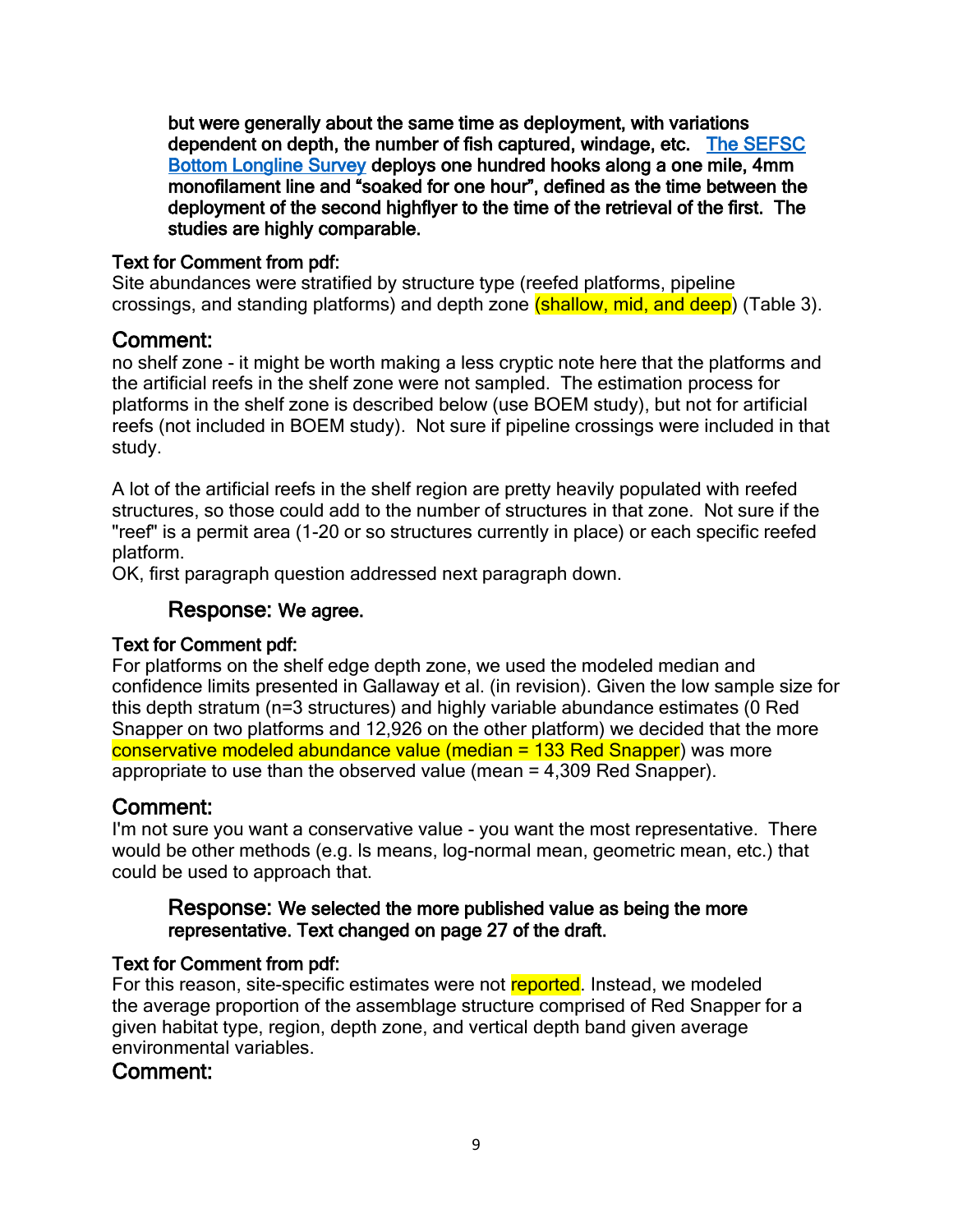reported, or estimated? Seems like the approach described earlier was a habitat/depth zone approach, not a site-specific estimation. If that's the case, this point could be made much earlier in the methods section, not here.

#### Response: Changed text on page 29 of draft from reported to estimated. Did not change location given the short time frame for presenting to SSC.

#### Text for Comment from pdf:

Possible fixed effect variables included the categorical variables DepthZone (10-25 m, 25-45 m, or **45-150 m**), Region (East, Central, and West), and HabitatType (Artificial Reef, Natural Bank, Uncharacterized Bottom, Pipeline Crossing, or Standing Platform).

### Comment:

is this deep + shelf? Why the separate discussion in prior sections, if they're gong to be combined at this point? I didn't see any discussion prior to this about combining those zones, other than in the natural bank discussion, where it was alluded to.

Just looking for consistency.

Response: Yes, the shelf and deep strata were pooled before modeling the data. The actual estimated was based on deep only. This estimate has then used as an overall estimated.

#### Text for Comment from pdf:

Temperature was included as extraneous/nuisance variable to reduce noise and confounding influences.

## Comment:

Not clear to me - there probably is also a relationship between temperature and DO, as well as between those and salinity. I'd expect DO to actually have more effect on fish abundance than temperature, so wonder what the difference would be if DO were used instead of temperature as the "extraneous" variable. I understand it would increase the AIC - but by how much? So 2 questions - relation between T and DO, and change in AIC between using those variables.

Response: Salinity was highly correlated with dissolved oxygen and moderately so with temperature. To preclude collinearity, we only chose DO and Temp. However, DO did little to affect the %RS binomial response and was dropped from the final model; this in turn, lowered the AIC diagnostic. DO did find its way in to the final model for TFA (see below).

#### Text for Comment from pdf:

The hydroacoustic surveys provided observations of total fish density (TFD; fish per m3) for each site-depth band combination. This response was assumed to be from a Tweedie distribution, which uses the log link function: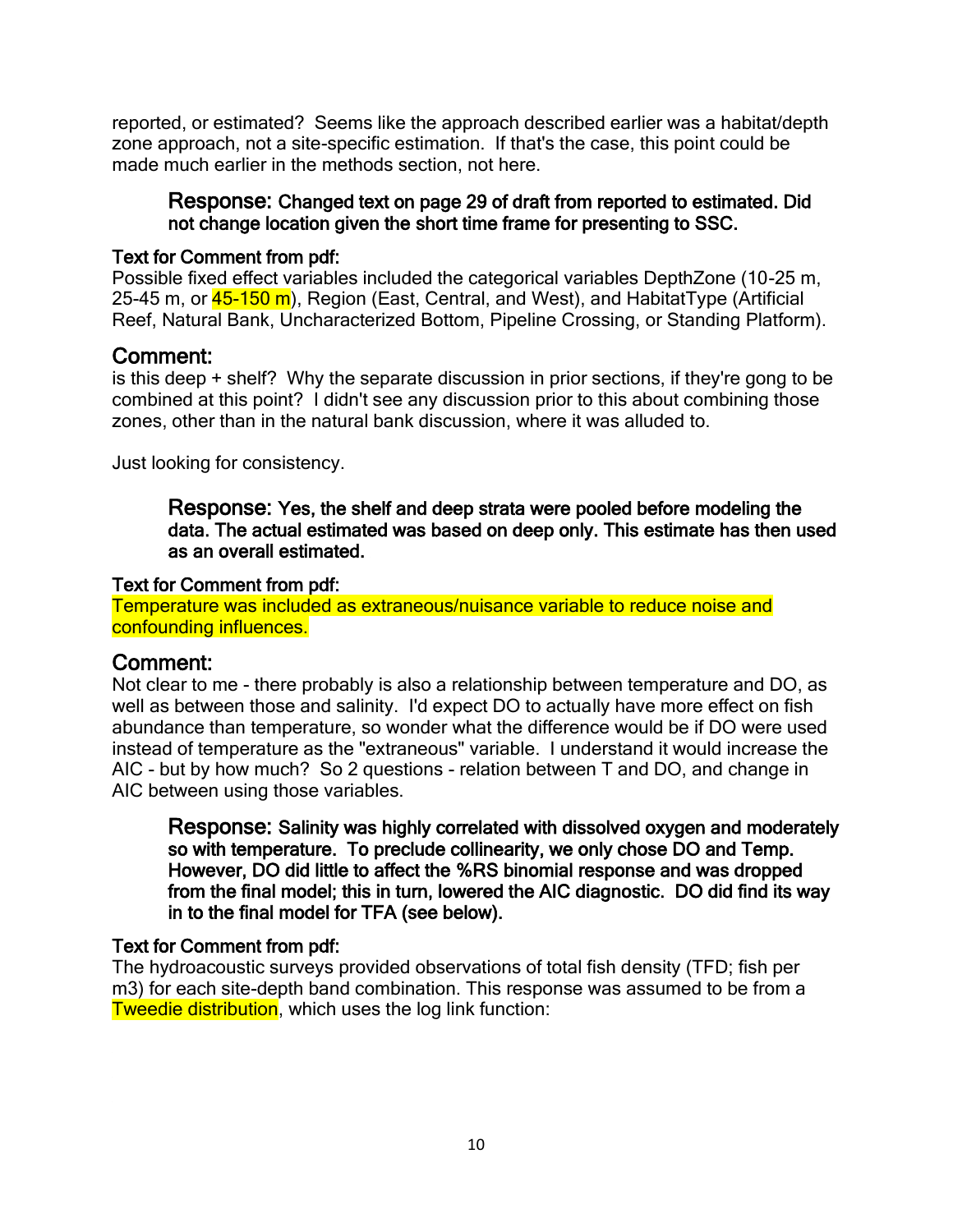Not typical to see mention of Tweedie distributions in fisheries - no issue with it, just a note. Surprised me. Also, if there's a specific Tweedie distribution that is considered, then maybe that should be mentioned, along with the more generic term?

Response: The choice of this distribution was in large part based on the recommendation of Shono (2008), and its use in other works since (Xue et al. 2018; Tate et al. 2019; Ebango Ngando et al. 2020; Mesquita et al. 2020). The specific distribution was of the compound Poisson form, which can handle continuous data in the presence of zeroes.

Shono, Hiroshi. (2008). Application of the Tweedie distribution to zero-catch data in CPUE analysis. Fisheries Research. 93. 154-162. 10.1016/j.fishres.2008.03.006.

Xue, Ying & Tanaka, Kisei R. & Yu, Huaming & Chen, Yong & Guan, Lisha & Li, Zengguang & Yu, Haiqing & Xu, Binduo & Ren, Yiping & Wan, Rong & Josefson, Alf. (2018). Marine Biology Research Using a new framework of two-phase generalized additive models to incorporate prey abundance in spatial distribution models of juvenile slender lizardfish in Haizhou Bay, China View supplementary material Using a new framework of two-phase generalized additive models to incorporate prey abundance in spatial distribution models of juvenile slender lizardfish in Haizhou Bay, China. Marine Biology Research. 508-523.

Tate, Alissa & Lo, Johnny & Mueller, Ute & Hyndes, Glenn & Ryan, Karina & Taylor, Stephen & Tate, A & Lo, J & Mueller, U. (2019). Contribution to the Themed Section: 'Marine recreational fisheries -current state and future opportunities' Standardizing harvest rates of finfish caught by shore-based recreational fishers. ICES Journal of Marine Science. 77. 10.1093/icesjms/fsz228.

Ebango Ngando, Narcisse & Song, Liming & Cui, Hongxing & Xu, Shuangquan. (2020). Relationship Between the Spatiotemporal Distribution of Dominant Small Pelagic Fishes and Environmental Factors in Mauritanian Waters. Journal of Ocean University of China. 19. 393-408. 10.1007/s11802-020-4120-2.

Mesquita, Carlos & Dobby, Helen & Pierce, Graham & Jones, Catherine & Fernandes, Paul. (2020). Abundance and spatial distribution of brown crab (Cancer pagurus) from fishery-independent dredge and trawl surveys in the North Sea. ICES Journal of Marine Science. 78. 10.1093/icesjms/fsaa105.

#### Text for Comment from pdf:

[15]  $TFDi = zDO + zTemp + HabitatType | s(zDistFromBottom) +$  $Region|s(zDistFromBottom) + DepthZone|s(zDistFromBottom)$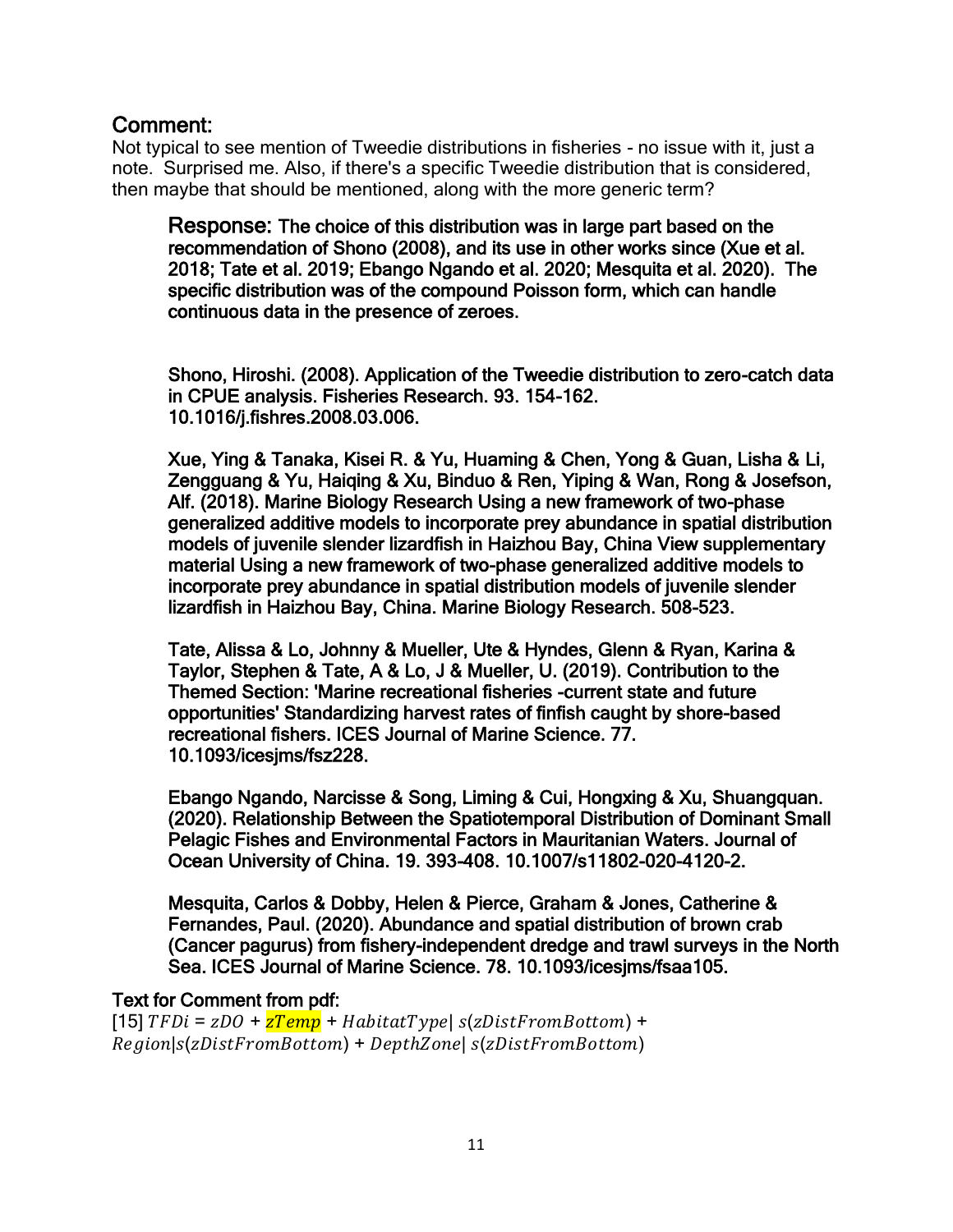As in prior note, to me it seems that T (while it might have the best fit) may not be the driver of the distribution (I'd think DO would be). So consider effects of using the more physiologically apparent variable in the function.

#### Response: When modeling TFD, including both DO and Temp gave the lowest AIC and thus both were included.

#### Text for Comment from pdf:

A total of  $\overline{55}$  discrete sites were sampled in our program, and these efforts resulted in 154 km of hydroacoustic survey transects and 72 individual SRV surveys. The SRV surveys yielded a total of 39,014 fish counted of which 2,813 were Red Snapper. A total of 69 h of hook-and-line fishing effort was expended at discrete sites. These efforts yielded a total of 996 Red Snapper of which 993 were used for age composition.

## Comment:

Elsewhere, the BOEM study was mentioned. Is that part of the 55 sites sampled, or in addition? If the latter, then that should be further described in this paragraph.

#### Response: No these are from the LA 109 sites per se. See pages 7 and 8 of the draft.

#### Text for Comment Panel B from pdf:

Panel B. Arti ficial Reefs Habi tat T ype Structure Count Number/ **Structure** Abundance Biomass (lbs.) Arti ficial Reefs 1,777 1,535,390 7,567,542 (413,921 - 2,649,435) Standing Platforms (821) 1,322,670 6,722,541 (411,623 - 2,235,588) Shallow 362 678 245,343 (139 - 1216) (50,413 - 440,273) Mid 216 2734 590,481 (905 - 4562) (195,558 - 985,405) Deep 207 2329 482,057 (788 - 3870) (163,060 - 801,055) Shelf 36 133 4,788 (72 - 246) (2592 - 8,856) Reefed Platforms (442) 170,363 613,652

## Comment:

I didn't think these were sampled. Does this come from the BOEM study? If so, how were they incorporated? Were study parameters similar, or were results just imported from other study? That should be in the text related to this table, earlier.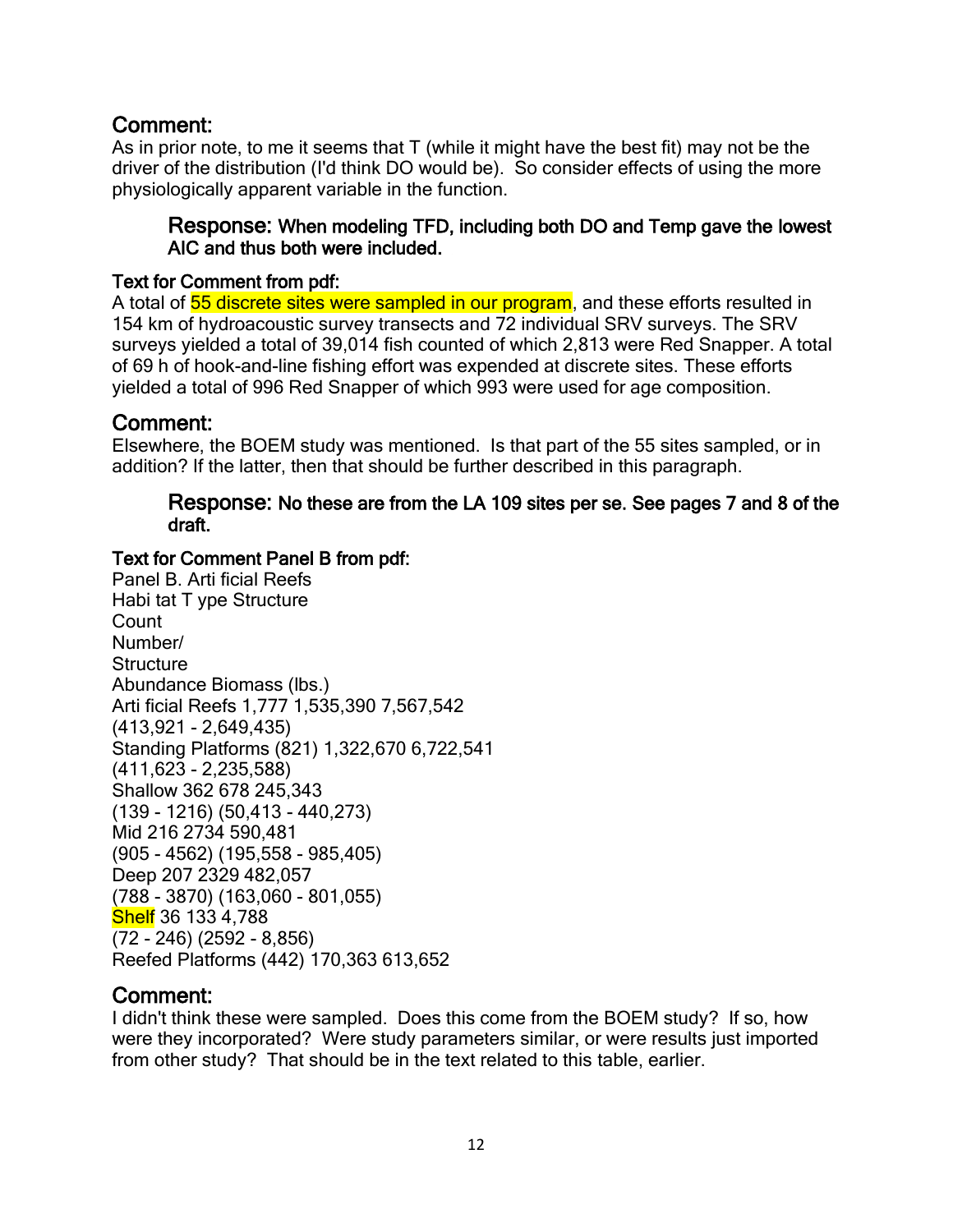Response: Only BOEM results used were for standing platforms. The estimate in this table used the BOEM results as described in the text.

#### Text for Comment from pdf:

Recaptures of marked fish were observed

### Comment:

Need more information on the data and results of this portion of the study. I did not find any information on numbers of fish tagged per site, days between mark and recapture events, numbers of marked and unmarked fish taken in the recapture survey, etc.

In the discussion section, it would also be useful to compare these results to those that would have been estimated from other commonly used mark-recapture estimation procedures (e.g. Chapman estimate, with reference to the caveats on size issues noted in the methods section). Also, if there are two estimates, and both fall below the estimate from the hydroacoustic survey, is that an argument for considering further constraints in some of the methods that were used in the hydroacoustic study?

#### Response: Mark/Recapture data in new Tables 5 and 8. The Gazey-Staley MLE estimate yield the Chapman estimate. We have added this mean estimate to figures showing population estimates.

#### Text for Comment from pdf:

at 2 of the 3 platforms chosen for mark/recapture studies.

## Comment:

how was the other site treated? Just accepted the SRV estimate? Also, more information on numbers of fish tagged and recapture information (days at large, etc.). Or did I miss that somewhere?

#### Response: Yes, we had no recaptures. The population estimates we used were the hydroacoustic/SRV estimates, which were used as the base in all cases.

#### Text for Comment from pdf:

**Figure 20.** Comparison of the respective hydroacoustic population estimate to the mark/recapture population estimate for the Platform Site 3.

#### Comment:

Not sure that the most likely estimate is the best estimate to compare to the hydroacoustic estimate. Maybe the mean or median tag/recapture estimate?

#### Response: We chose the MLE but the mean and median estimates are also shown on the graphs. We also plotted the mean estimate on the graphs.

#### Text for Comment from pdf:

A total of 51 total samples were taken from 39 unique UCB sites. These surveys included 702 km of hydroacoustic transects supplemented by 90 linear miles of towed video transects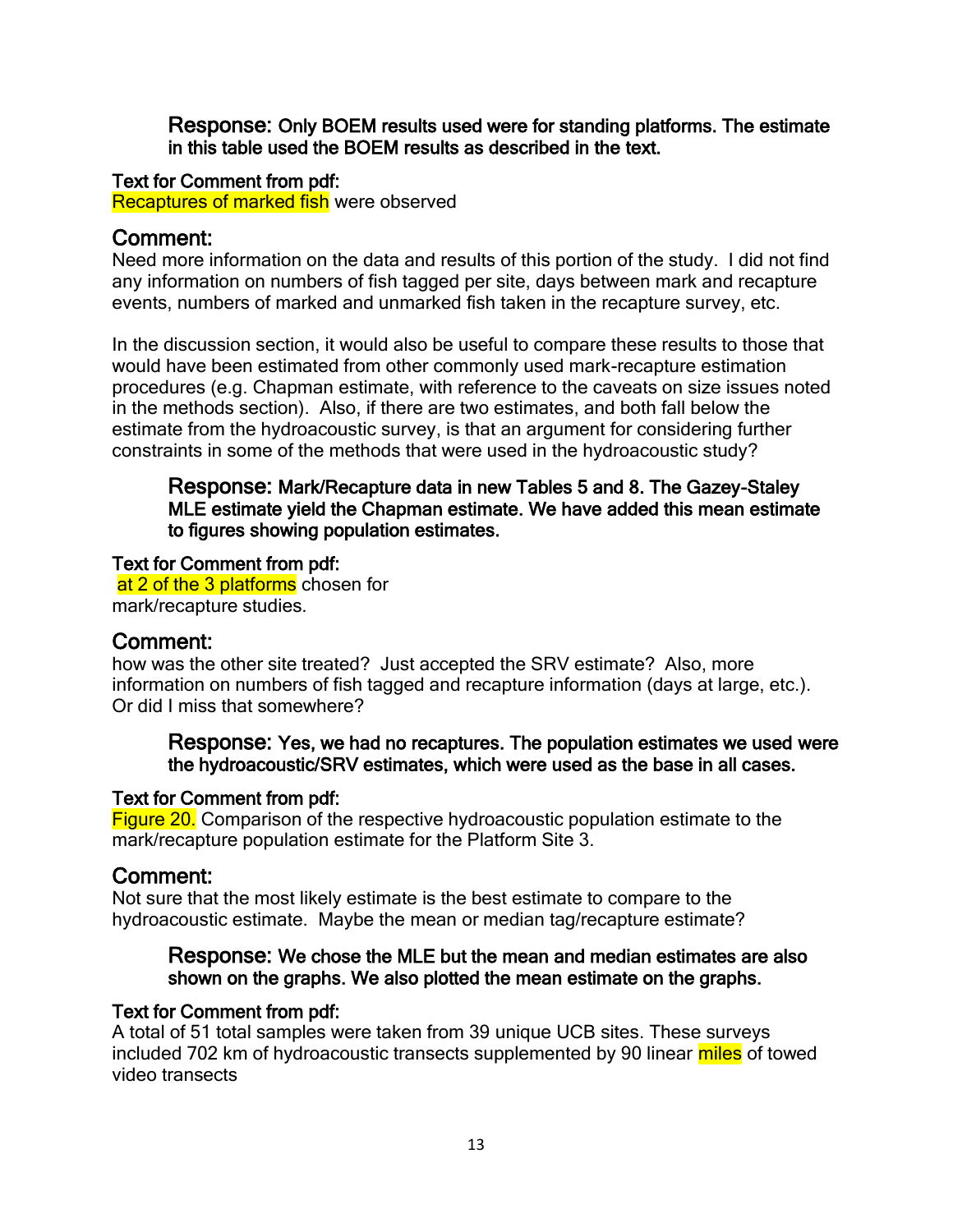add metric equivalent

Response: The metric equivalent was calculated to be 48.6 nautical miles. We rounded to 50 km. On a similar note, 51 miles was converted to 28 km.

#### Text for Comment from pdf:

and 51 miles of bottom longline sets.

## Comment:

add metric equivalent

#### Response: Noted above.

#### Text for Comment from pdf:

Review of the individual site data presented for individual **blocks within a site** also varied greatly—from 0 to as high as 3.66974 Red Snapper per 100 m2. As can be seen, the data are quite "patchy".

### Comment:

2km x 2km blocks (the size for UCB blocks, p. 17) are still a pretty large area. The issue of patchiness seems to be something at several scales, might be better reviewed at the cell size. That seems to be what is being done in the following figures. Should this be "cells within a site"?

The discussion seems to have these "blocks" as cells, rather than blocks. There seems inconsistency between the use of site, block and cell between the discussion on page 17, here, and in the following figures.

Upon further review - the use of "block" should not be used outside of page 17. The term "site" seems more appropriate, certainly would have been clearer to me.

#### Response: Text changed to reflect these comments.

#### Text for Comment from pdf:

Overall, density of Red Snapper in UCB was low as compared to Texas. In Texas, the overall estimate was 0.03 Red Snapper/100 m2 (Stunz et al. 2021).

## Comment:

was an order of magnitude lower when compared to Texas.

## Response: Yes, 0.005 in Louisiana as compared to 0.03 in Texas.

#### Text for Comment from pdf:

Figure 28. UCB **Hydroacoustic site heat maps** in the West Region, illustrating Red Snapper density (fish per 100 m2). ST designates areas with little or no shrimping effort. Each sampling site is represented by a 2 km x 2 km square. Within a site, each cell represents a 400 m x 400 m sampling polygon. Colors indicate

the relative density of Red Snapper within each of the polygons (light yellow = polygons are in the bottom 10th percentile of sampled densities; orange = polygons are within the 50th percentile of sampled densities,

red = polygons are in the upper 99th percentile of sampled densities).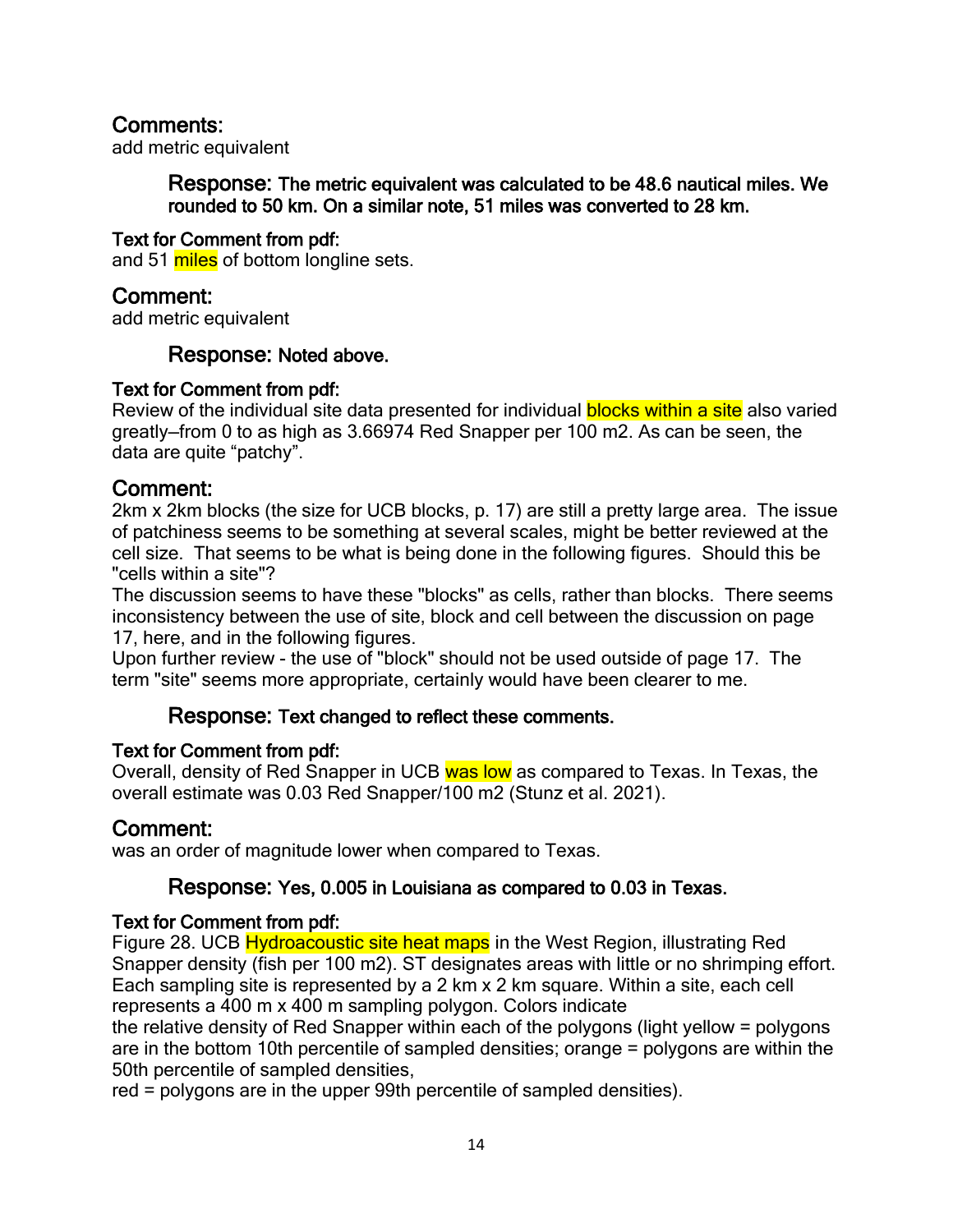numeric values in this table not readable in the PDF version. May need to go back to the zip file for original values.

#### Response: Data are provided in the zip files.

#### Text for Comment from pdf:

We directly measured the density of Red Snapper at Sonnier Bank to be **0.06**, Red Snapper/100 m2, much lower than the 0.45 fish/100 m2 estimate assigned to this site based on Texas Banks.

### Comment:

remove comma

#### Response: Comma removed.

#### Text for Comment from pdf:

The largest disparity between the two studies related to the Artificial Reef category is that Stunz et al. (2021) estimated a total of 4,573 structures in this category harboring some 10,697,069 Red Snapper whereas we estimated that only 1,777 structures were present which held 1,624,225 Red Snapper.

## Comment:

There are two parts to the disparity. The following two paragraphs contain some duplication, but only really discuss the difference in numbers of structures. The estimated numbers of fish per structure are also significantly different between studies, and that needs to be addressed here. That same issue of lower estimates of biomass (or numbers) per unit area is important throughout the comparison between the two studies' results, across all strata and habitat types. I haven't yet seen the discussion on that issue.

check for discussion on CPUE differences between GRSC and LGL studies.

#### Response: Agree, however, we provided both the abundance and number of total structures for this purpose.

#### Text for Comment from pdf:

We acknowledge that we did not include estimates for an additional 335 artificial reefs known to be present but that were not sampled, namely 147 caissons, 132 charted bottom obstructions and 56 chartered wrecks. Including these raises our estimate to 2,112 Artificial Reefs, still roughly only one half of the Stunz et al. (2021) estimate.

## Comment:

The difference in the per-structure estimates of RS between studies is the other part of this that need to be addressed. Some of this might be due to differences in methods of inclusion or estimation within the hydroacoustic analysis, but there might be other issues as well, that I missed.

Response: This could not be addressed at this time because of time constraints but is worth looking into; the answer will be complex.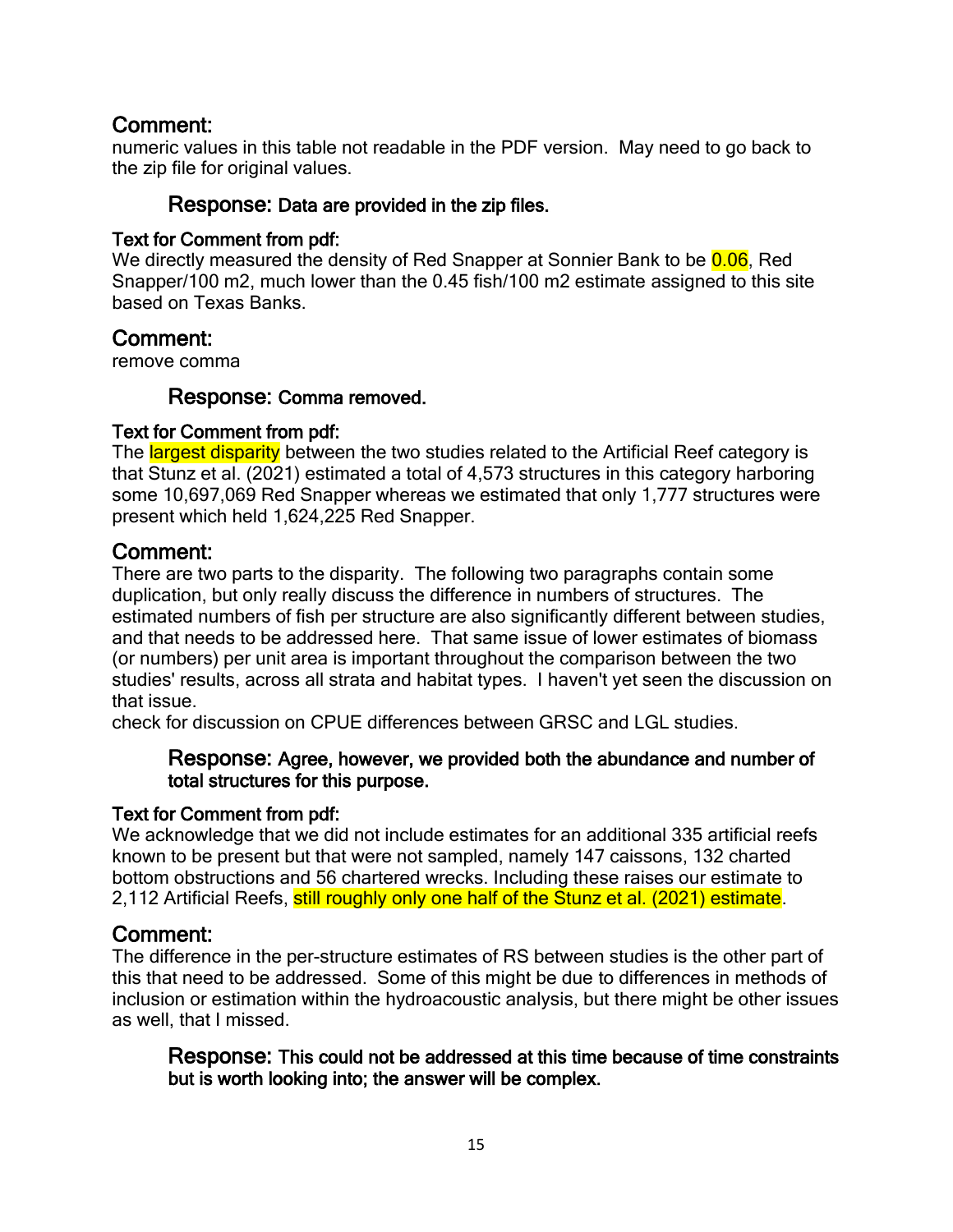#### Text for Comment from pdf:

If we assume that each of these structures had a population of 385 Red Snapper (the overall mean abundance of Red Snapper at reefed platforms) our estimate would be raised by 128,975 Red Snapper.

### Comment:

As noted elsewhere, this value should be compared to the Stunz et al. value, with some discussion of the possible source of these density differences. Based on the values cited for Stunz et al. earlier in the paragraph, they estimated about 2,339 snapper per structure, 6 times higher than the present study.

Response: We have claimed the difference is between Louisiana (we sampled, the GRSC study basically did not) and Texas (the GRSC Texas study was well done).

#### Text for Comment from pdf:

The resulting total number of Red Snapper within the study area would thus be 6,156,865 fish as opposed to 6,027,890 fish.

### Comment:

more significant is perhaps the change in RS in artificial reef habitats, rather than overall study estimate. Use of that latter value minimizes the impact of the difference in artifical habitat numbers (the value being changed).

### Response: Agree.

#### Text for Comment from pdf:

This discrepancy accounts for a large part of the difference between the artificial reef estimates obtained by this study (1,624,225 Red Snapper on 1,777 artificial reefs) versus 10,697,069 Red Snapper on 4,573 artificial reefs (Stunz et al. 2021).

## Comment:

This is probably the data point where the most analysis could be done. Much of the recreational and commercial harvest of RS comes from this component - the private vessel recreational harvest from standing and near-to-port toppled artificial structures, the commercial component from smaller, unmarked structures such as pipeline crossings, wrecks, etc. Additional harvest from both components does occur, but that is likely well under one-third of the total harvest. What we have observed over time is the continued increase in numbers of older-aged fish in our dock-side samples, indicating a stock that is increasing in survival over the long haul. But if we're taking 10% or more of the standing biomass from those artificial reefs, as these data indicate, it would result in a decline in survival over time for fish on those habitats, or at best a stable population. There are a few ways this could be ameliorated, including relatively high exchange of fish between artificial habitats and other habitats, but could also be interpreted to indicate that we're pretty much where we need to be in terms of allowable harvest of red snapper in our region (within the current constraints of the MSA as interpreted by NS-1 Guidelines).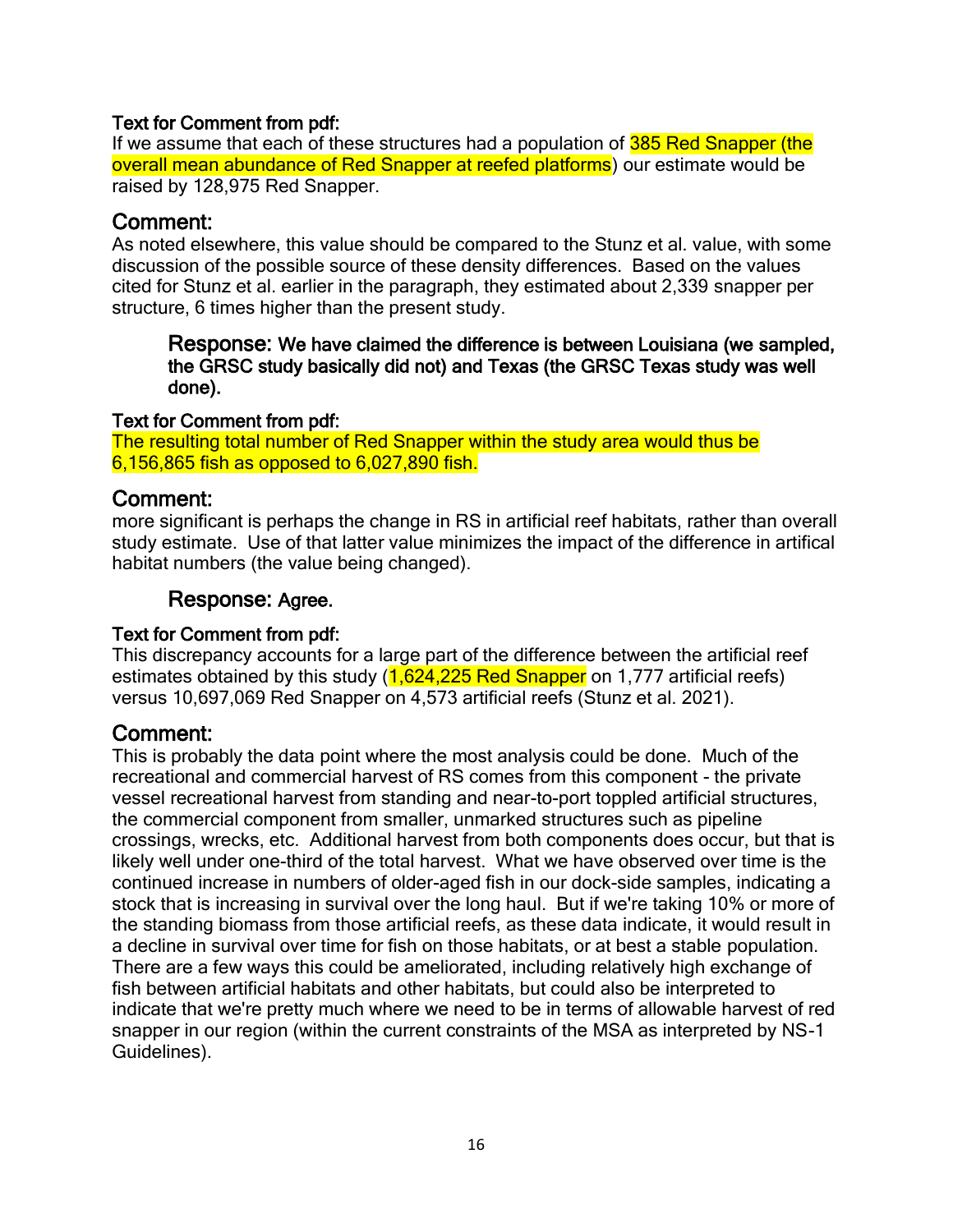Response: We agree, but fall back on time constraints for the present report. This again is a complex subject beyond the immediate goals of this study.

#### Text for Comment from pdf:

We suggest that the site-specific estimates of density from this study are more representative than the Texas proxy data, and that the overall numbers of standing and reefed oil platforms were greatly overestimated by Stunz et al. (2021).

### Comment:

This statement needs some discussion to better back it up. There may be reasons for the LA sites to be different than the TX sites to the west of there, but it's really not discussed here.

#### This issue is probably one of the areas that needs the most additional discussion in the document.

As this is really where the core of the fisheries operate (artificial structures of one kind or another), it's hugely important to the management of the fishery. The numbers of fish on natural banks and (especially) uncharacterized bottom are important in terms of scaling the stock size for purposes of stock/recruit relationships, but unless there's a lot more exchange between local populations than I've seen estimated, then the population on artificial reefs will be bearing the brunt of the fishing pressure.

#### Response: However, most of the fish occur on UCB (3,782,532) versus a total of 6,027,890 fish) and these are not as heavily fished as artificial reefs.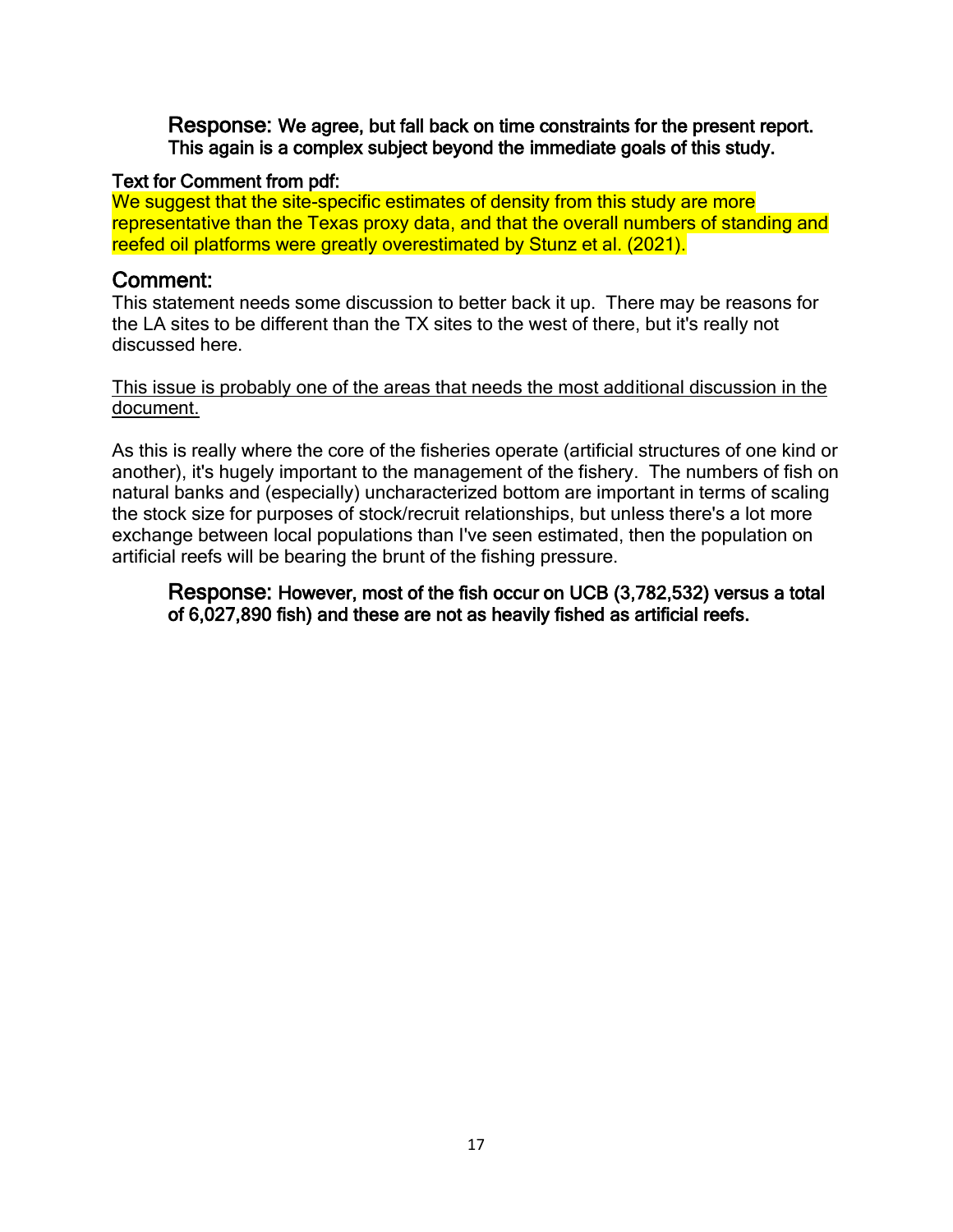RESPONSE ADDITIONAL COMMENTS EXTERNAL REVIEWER 3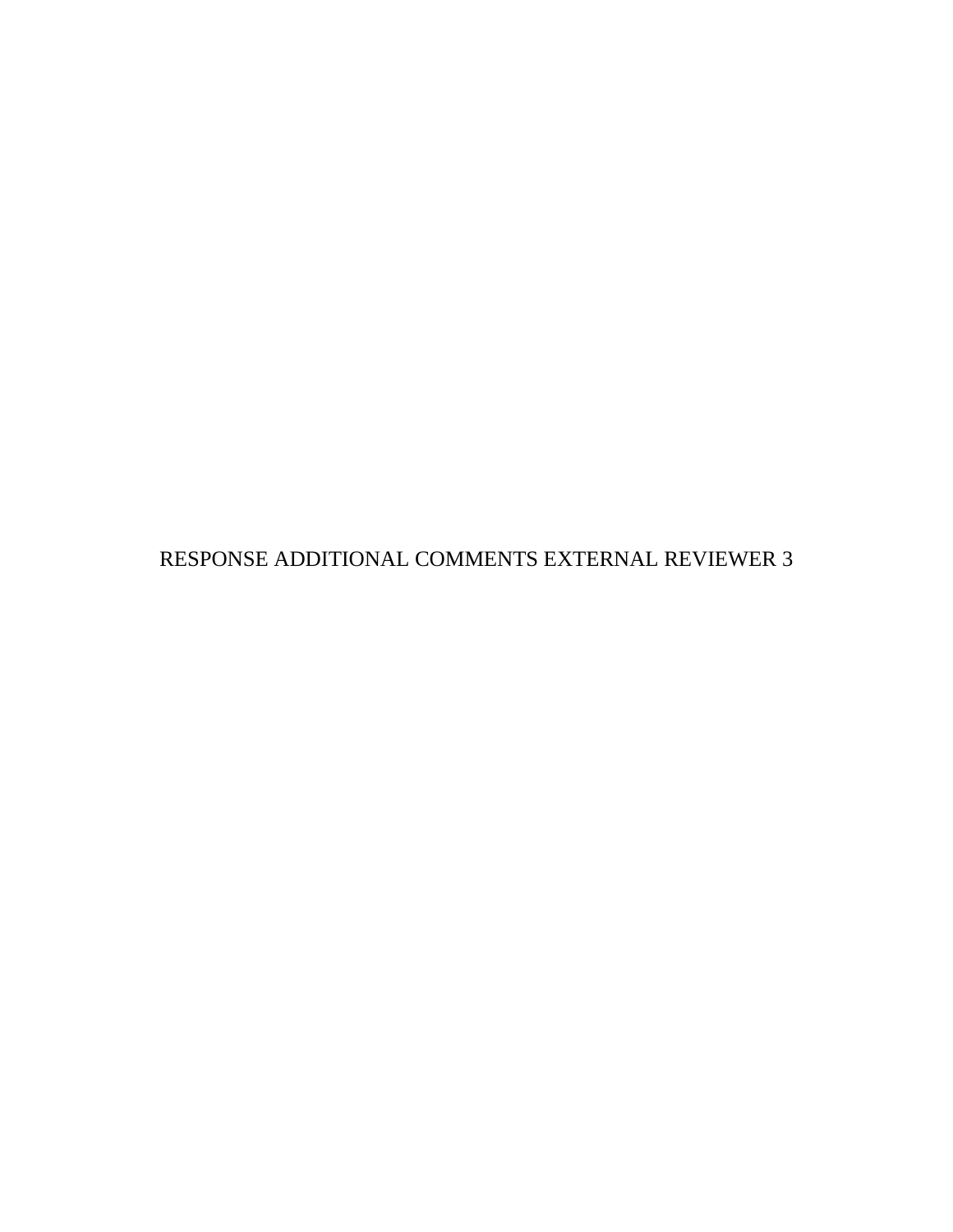# Reviewer 3

# Comment:

Additional comments from LDWF internal review

Three primary issues for me:

1) Not enough presentation of the actual data or summary of the information that the final estimates are derived from. Those could be in appendices, but the appendices that I reviewed did not have what I was looking for in order to be able to validate the estimates. The results are presented, but not the data that are compiled to derive those values.

Response: The actual data were required by the contract to be submitted under separate electronic cover. A hard drive of the data were submitted and accepted by the LDWF. We understood this requirement to mean that LDWF wanted control of data distribution or availability.

## Comment:

2) The goal was to get comparable data to compare across the two studies. But the LGL hydroacoustic work used different thresholds than the Stunz et al. work, and though that's mentioned, it's not evaluated to see what difference that would make in the final estimates. It's kind of like using MRIP and LA Creel data without having any calibration between them. I don't think LGL needs to match the Stunz et al. process completely, if they have professional reasons to take a different approach. But they should try to explain what those different approaches mean in terms of the resulting stock size.

Response: The LGL study was not informed of detailed methodology of the Stunz et al. study to enhance comparability prior to conducting data analysis, but did use similar methods to those used by the Stunz et al. study in Florida, including multi-frequency decibel differencing techniques which assist in removing non-swimbladdered organisms and other particulate matter from the data. These methods were not employed in Texas in Stunz et al., from which Louisiana data were extrapolated. Exact thresholds for decibel differencing filtering could not coincide between the two studies, as Stunz et al. used four frequencies and the LGL study used three.

We did indeed use slightly different minimum signal thresholds from those used in parts of the Stunz et al. study, and the choice of these depends largely on the nature of the data. A -50 dB threshold was applied to TS echograms in both studies in order to exclude smaller organisms that were not of interest. Simmonds and MacLennan (2005) describe the range of TS for almost all fish as -60 dB to -20 dB, with the lower end of the range approximating a 4 cm sprat or similar fish. The LGL study also applies a -50 dB threshold to Sv echograms for